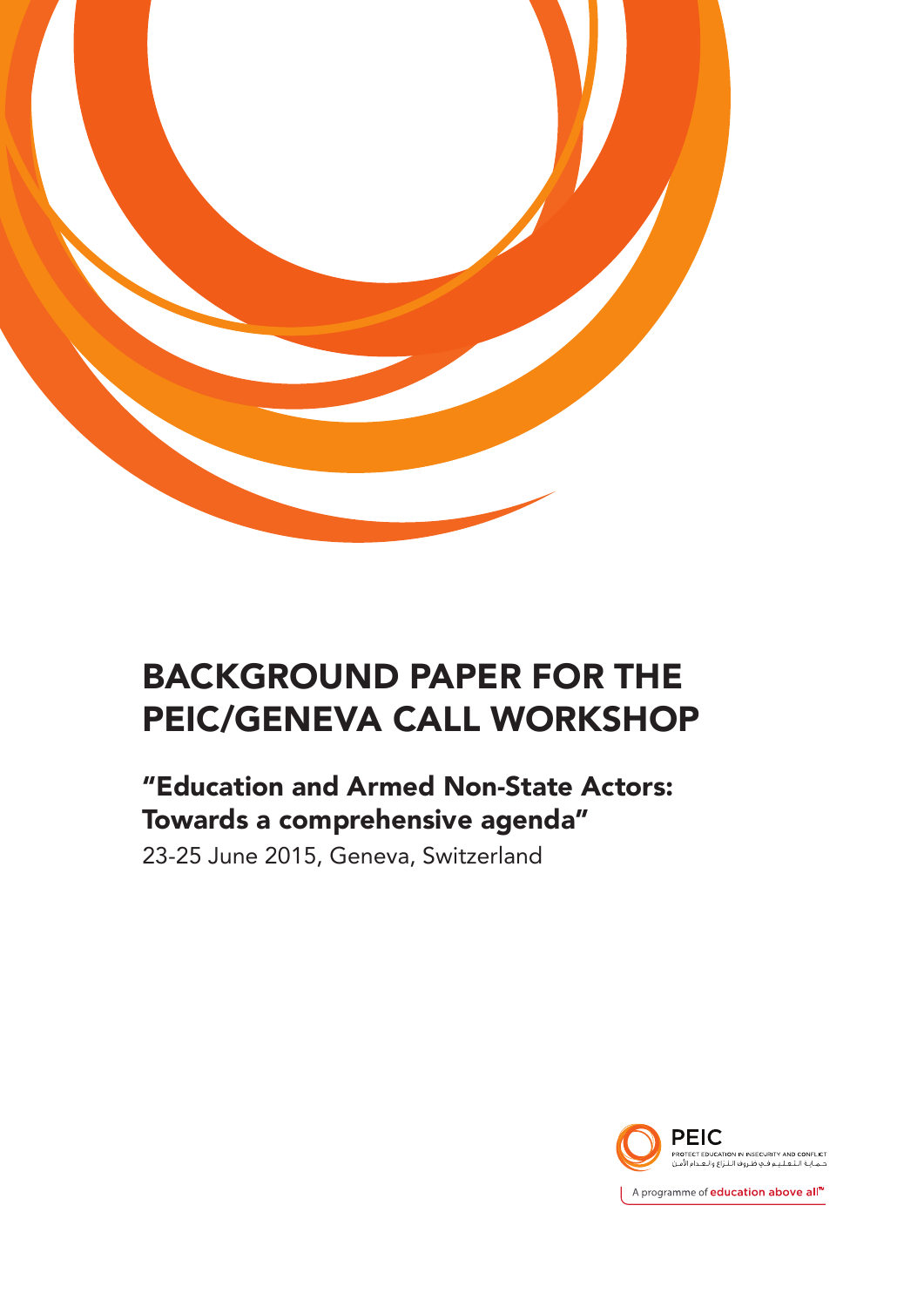# BACKGROUND PAPER FOR THE PEIC/GENEVA CALL WORKSHOP

### "Education and Armed Non-State Actors: Towards a comprehensive agenda"

23-25 June 2015, Geneva, Switzerland

Jonathan Somer Persona Grata Consulting

Protect Education in Insecurity and Conflict (PEIC) Education Above All Foundation June 2015

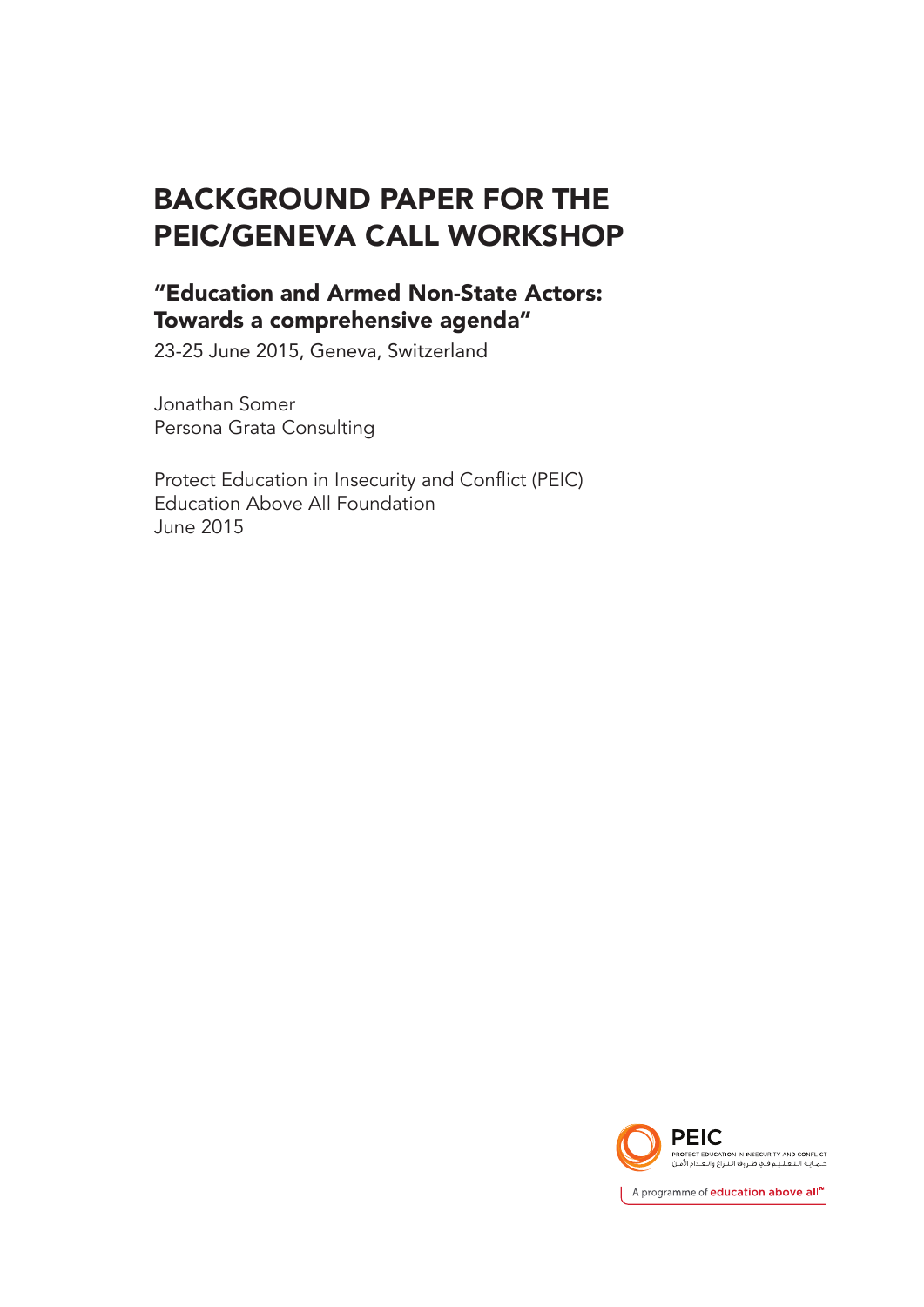# DISCLAIMER

This background paper and the views expressed in it are the work of the author. The designation of armed non-state actors, states, or territories does not imply any judgement by Protect Education in Insecurity and Conflict (PEIC), Education Above All Foundation (EAA), or any other organization, body, or individual regarding the legal status of such actors, states, or territories, or their authorities and institutions, or the delimitation of their boundaries, or the status of any states or territories that border them.

# ACKNOWLEDGEMENTS

This background paper was researched and written by Jonathan Somer, of Persona Grata Consulting. Comments of the draft versions of the paper were kindly provided by Mark Richmond and Margaret Sinclair (PEIC), Pascal Bongard and Carolin Nehme (Geneva Call), and anonymous reviewers. The provision of comments does not constitute agreement with any of the views expressed in the background paper. Special thanks are extended to Yezid Anteta Davila, ex-Commandante del Frente 29 De Las FRAC EP (see Appendix). Design and layout are by Qatar Foundation Publishing Center.

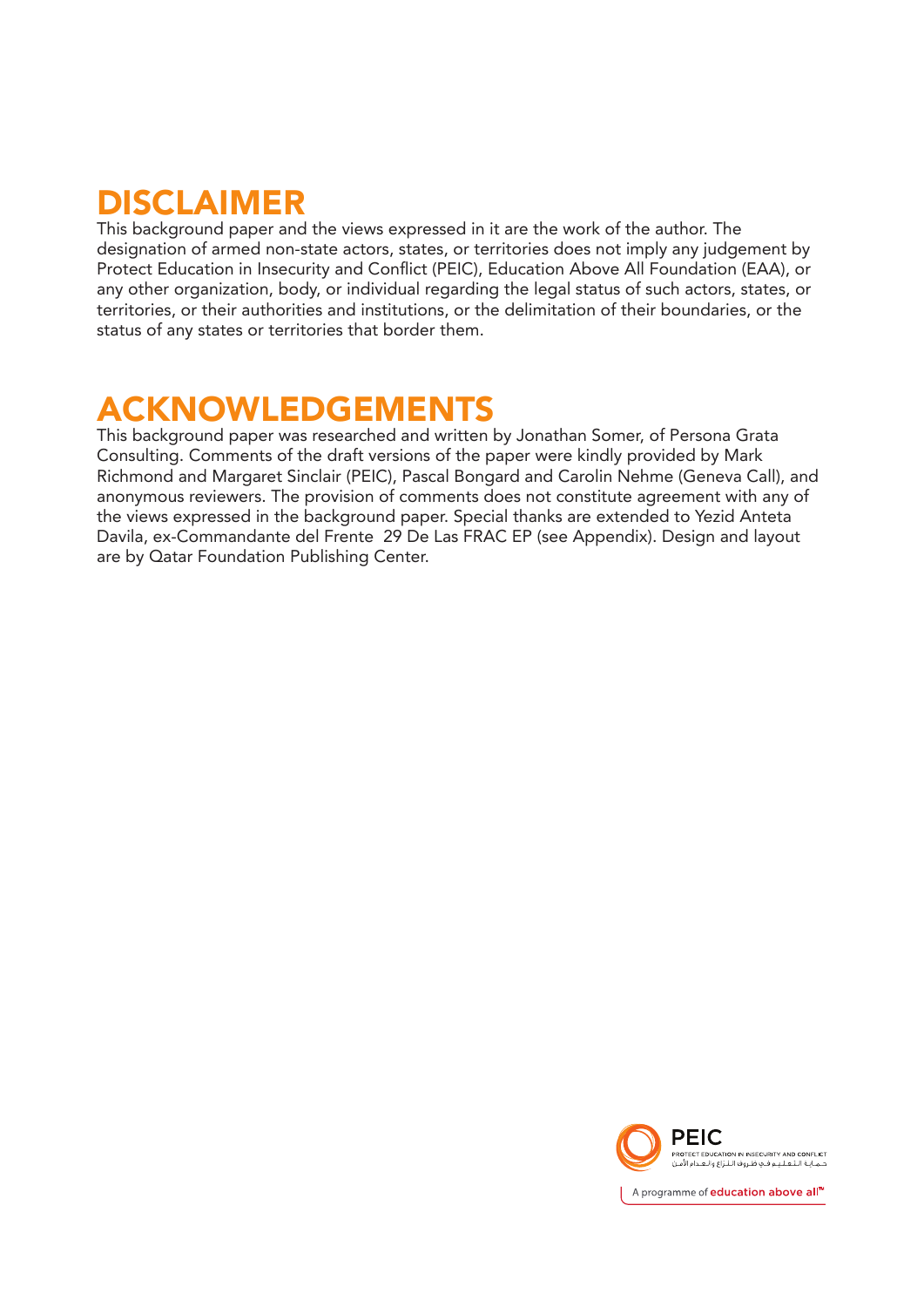# TABLE OF CONTENTS

### 1 FOREWORD

- 2 EXECUTIVE SUMMARY
- 6 LIST of ANSAs and ACRONYMS

#### 9 INTRODUCTION Definitions and Context Methodology

#### 14 WHAT ANSAs DO: PRACTICE

- 14 Positive Aspects: Ensuring Education<br>21 Negative Aspects: Attacks on Educat
- Negative Aspects: Attacks on Education and Military Use of Schools and Universities

#### 22 WHAT ANSAS SAY THEY DO: DOCTRINE

#### 26 WHAT ANSAs ARE OBLIGED TO DO: NORMATIVE FRAMEWORK

# **30 THE INTERNATIONAL RESPONSE**<br>**30** Norms and Policy

- 30 Norms and Policy<br>35 International Reso
- International Response in Practice
- 36 Evaluation of the International Response

#### 39 DISCUSSION FRAMEWORK

- 46 ENDNOTES
- 54 APPENDIX (Perspectives of an Ex-ANSA Fighter)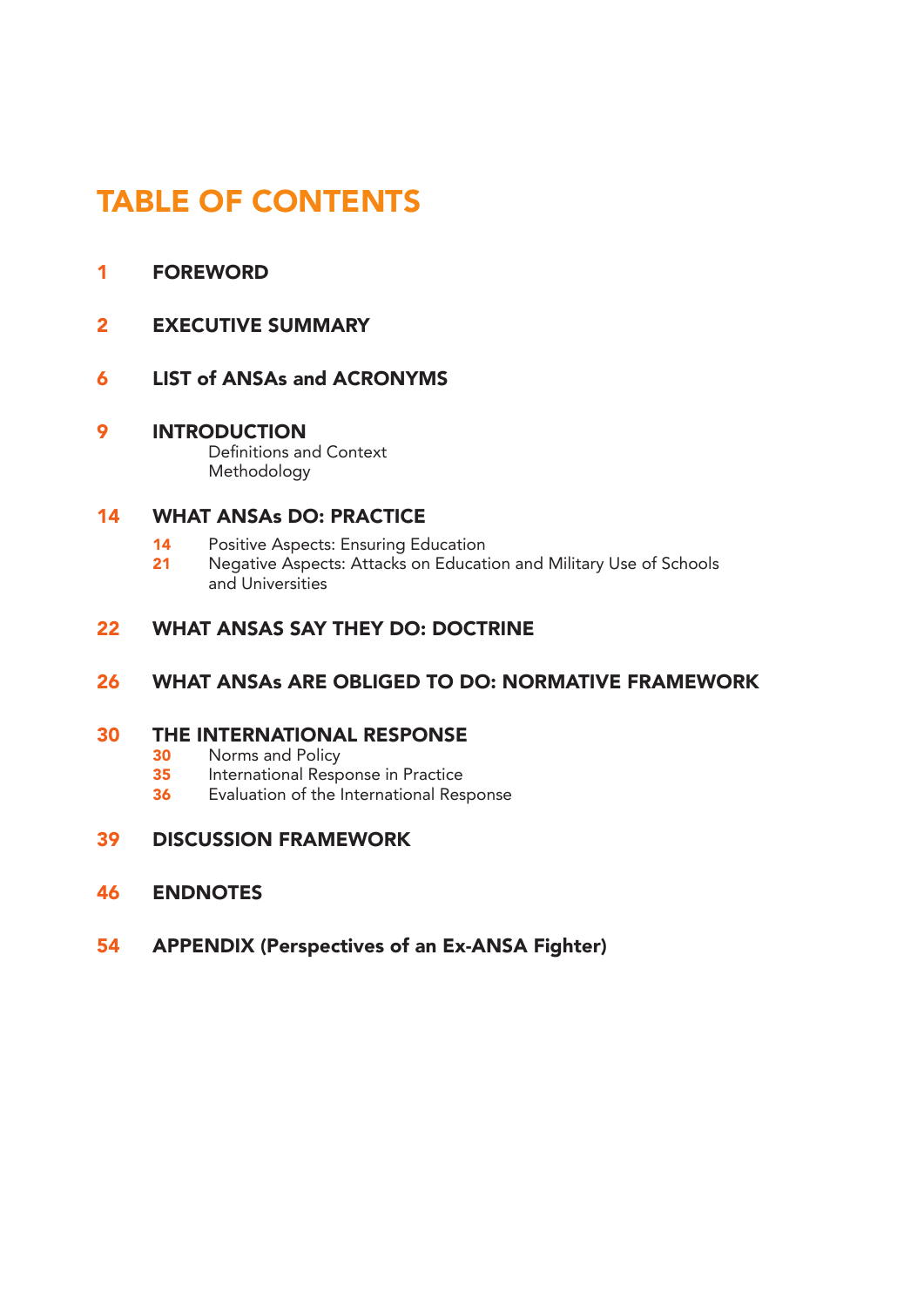# FOREWORD

Protect Education in Insecurity and Conflict (PEIC) seeks to protect and promote education in situations of insecurity and armed conflict. In many (though by no means all) locations, the threat to education comes at least in part from armed non-state actors (ANSAs) through attacks on students, personnel and education institutions and through the use of education premises in ways that may damage or destroy the education facilities and put students and education personnel at serious risk; the military use of schools and universities by ANSAs – though not as prevalent as such use by states - provides one striking illustration of this practice.

Recent years have witnessed growing international efforts to prevent and respond to attacks on education and military use of schools and universities. The 'Safe Schools Declaration' (Oslo, 29 May 2015) will doubtless serve as a major milestone in this direction. However, comparatively little attention has been devoted to another aspect of the relation between education and ANSAs, namely the role that ANSAs may play in the regulation, facilitation and provision of education services in the areas they control or in which they operate.

This background paper prepared by Jonathan Somer of Persona Grata Consulting has been commissioned by PEIC to inform and orient the deliberations of the Workshop on Education and Armed Non-State Actors (Geneva, 23-25 June 2015) organized by PEIC and Geneva Call. I believe that the background paper is a pioneering work that lays out for the first time a clear frame of reference for better understanding the role of ANSAs in the provision of education. The background paper combines consideration of the international normative framework with strategic and operational issues that affect not only ANSAs themselves but also international actors concerned with education in situations of emergency, conflict and insecurity. Key questions are posed that constitute an agenda for both reflection and action.

PEIC is pleased to be playing a catalytic role in this exercise, which it considers vital for extending the boundaries of our collective thinking about attacks on education and the impact of armed conflict on education. For PEIC, the Geneva workshop and the background paper constitute a first step towards both increased understanding of a complicated and muchneglected phenomenon and improved strategies and actions on the part of those interlocutors interfacing with ANSAs in the area of education. Above all, we hope that this process, as it unfolds, will lead all actors – states and ANSAs, international actors and national/local counterparts – to protect and promote education with greater vigour and determination.

#### Mark Richmond Director, Protect Education in Insecurity and Conflict (PEIC) Education Above All Foundation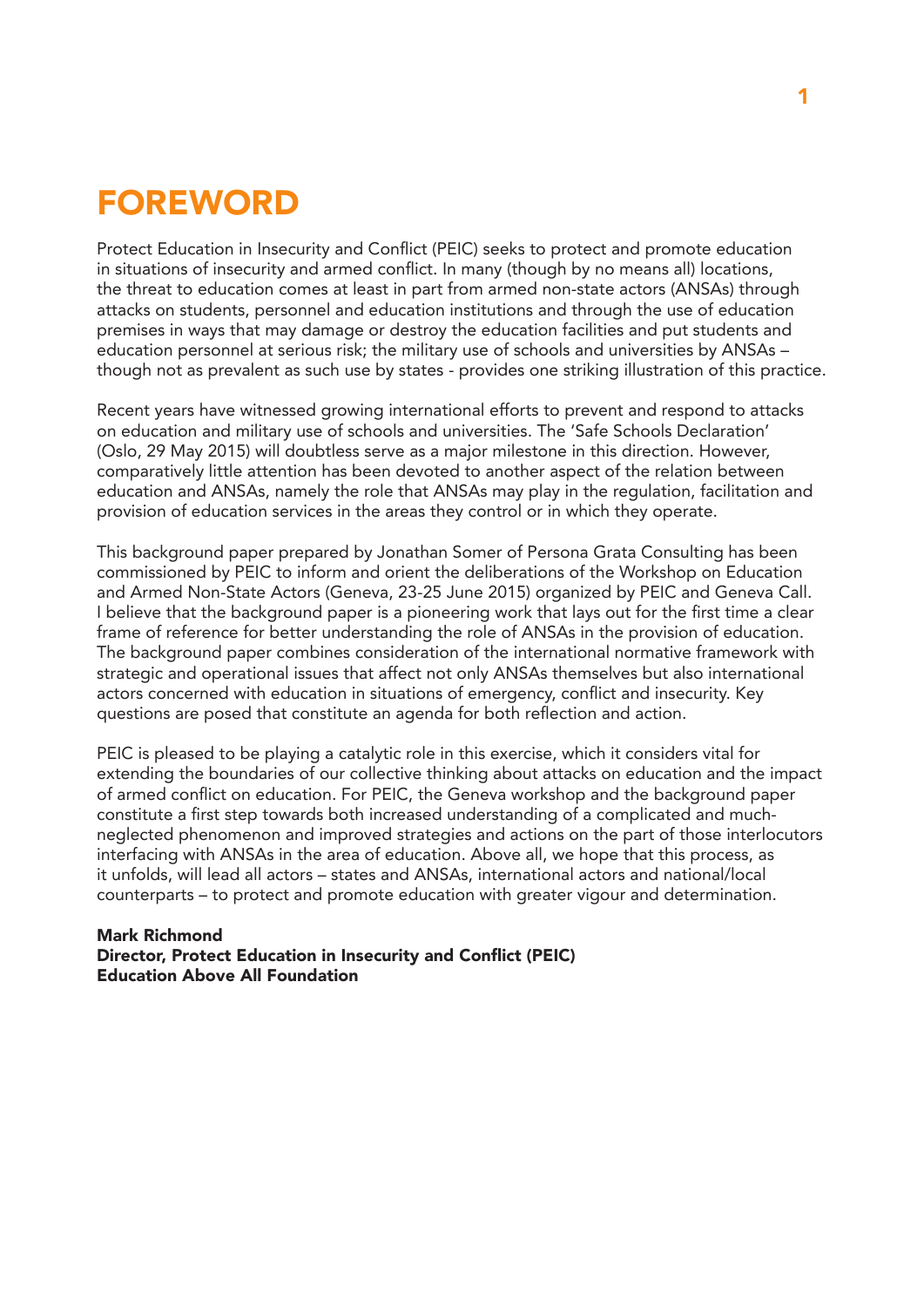# EXECUTIVE SUMMARY

The past several years have seen increased international efforts to reduce the adverse impact of actions by armed non-state actors (ANSAs) on access to education in situations of insecurity and armed conflict. Interventions have focused largely on preventing attacks on education and the use of schools for military purposes. Yet there has been almost no attention paid to the positive obligations of ANSAs or, in other words, what they are supposed to do—in spite of clear evidence that a significant number of ANSAs regulate, facilitate and even provide education in areas where they operate.

From a rights-based approach, this gap is curious. The right to education is not suspended in armed conflict, while the Millennium Development Goals have strived to achieve universal primary education for all. So why does the gap exist? The answer is likely that ANSAs' role in ensuring education sits at the intersection of several anomalies that cut across different international normative frameworks and response mechanisms.

- Anomaly 1: Both States and ANSAs may be duty bearers in armed conflict and other situations of insecurity.
- Anomaly 2: Ensuring education is one of few positive obligations held by ANSAs.
- Anomaly 3: Education falls within humanitarian assistance but is not a life-sustaining activity.

The tension for international actors, particularly when ANSAs control territory, becomes how to meet the needs of beneficiaries in offering humanitarian services and promoting the right to education, without reinforcing ANSAs' governance capacity. The Background Paper and subsequent Workshop will dissect the issue of Education and ANSAs into three aspects of i) attacks on education, ii) use of schools for military purposes, and iii) ensuring education. While all of the aspects are essential to a comprehensive approach, the main focus will be on ANSAs' role in ensuring education, as this is the least understood. We would like to initiate a discussion among policy-makers, practitioners and researchers based on this picture, in the pursuit of universal access to quality education for all—even for those who find themselves under the control or influence of ANSAs. Simply put, they are key stakeholders.

Knowledge of the role ANSAs play in ensuring education remains limited and far from comprehensive. Unlike the negative aspects of attacks on education and military use of schools, there has been no effort to consolidate a global picture on the positive aspect of ensuring education. We do not know how many ANSAs currently provide education, but some have sophisticated systems in place, including even specific internet and Facebook pages for education departments. From a historical view, academic research indicates that at any given time since the Second World War, approximately one-third of insurgencies have provided education, and half of those who have controlled territory have done so. Some State-like ANSAs administer universities and other higher education institutions. ANSAs have built education systems from scratch. Some of these initiatives have gone on to form the basis of the State system in cases where ANSAs have assumed control of the State apparatus. Other ANSAs have taken over administration of existing education systems, possibly changing curriculum and issuing new regulations. ANSAs have invited assistance organisations to establish new schools or administer existing ones, with or without conditions. Other ANSAs have not participated in the provision of education *per se*, but rather have facilitated conditions for school access and service delivery.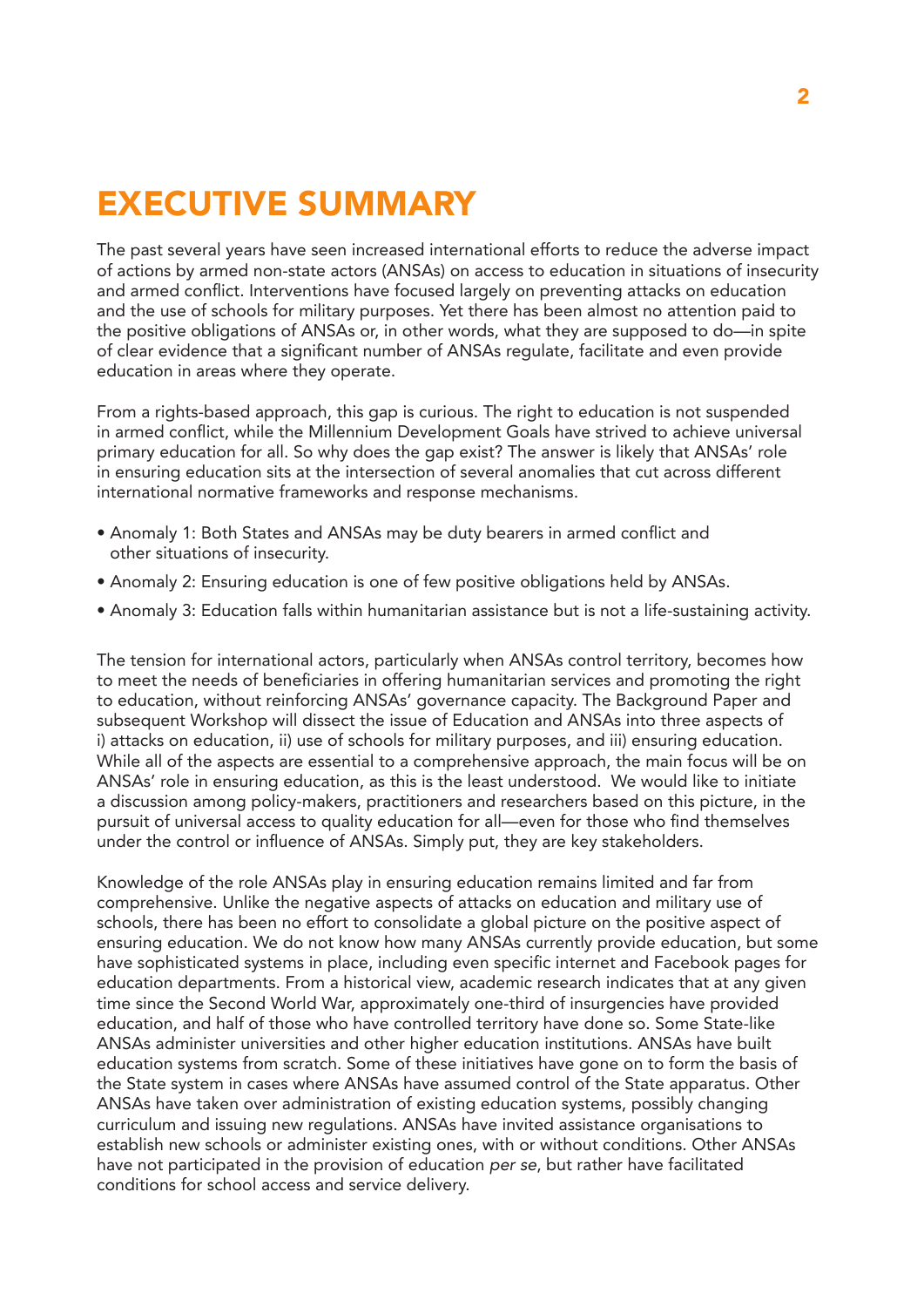Examples are entering into and implementing agreements with adversaries and/or international actors, protecting schools from enemy attack, encouraging parents to send children to schools, ensuring equal access to girls and low castes, or putting an end to corrupt practices. ANSAs often adopt curriculum connected to the core values of the revolutionary movement, which often includes language, cultural or religious elements, and may deliberately reject the national curriculum. Many ANSAs accuse international organisations of lack of cooperation out of deference to the wishes of opposing governments. However, there is evidence of historical and to a lessor extent, contemporary cooperation. Research indicates that ANSAs are greater violators than States as regards attacks on education, while ANSAs are less frequent users of schools and universities for military purposes.

When ANSAs make their beliefs and commitments known, they can be held accountable and when they disseminate their beliefs and commitments within their ranks and institutions, such doctrine can be followed and implemented. ANSA doctrine (e.g., constitutions, codes of conduct) covers a wide range of issues towards compliance within the four As (available, accessible, acceptable and adaptable) of the right to education framework, as well as the religious dimensions of IHL standards. It promotes the right to education by improving access for girls, the socially disadvantaged, children in remote communities, and adults. Only in rare cases, such as the Taliban and Boko Haram, is ANSA doctrine at odds with international standards.

ANSAs have negative obligations under IHL to refrain from intentionally and indiscriminately attacking education facilities and personnel, and to refrain from using schools for military purposes if feasible. The non-binding Guidelines for Protecting Schools and Universities from Military Use during Armed Conflict (2015) [the 2015 Guidelines) suggest functioning schools and universities should never be used for military purposes. IHL also imposes positive obligations to ensure children receive an education, including moral and religious components, in line with the wishes of parents or guardians The extent to which international human rights law applies to ANSAs is unclear, but it would impose higher standards on ANSAs, particularly on the duty to fulfil the right to quality education. Various UN bodies, including the Security Council, have either called upon or urged ANSAs to fulfil basic needs of affected populations.

There is little guidance that specifically addresses ANSAs, particularly when it comes to positive aspects of ensuring education. An exception is the recommendations of the Committee on the Rights of the Child on education in emergency situations, although it is unclear how these would be applied in practice. With respect to negative obligations, the Commentary to the 2015 Guidelines specifically invites ANSA to adopt the Guidelines.

The international response framework is confused, but recognizes a role for humanitarian actors to assist ANSAs in meeting their obligations. The extent to which this extends to ensuring education is unclear. In practice, the UN Action Plan template for the attacks on schools violation envisions cooperation with ANSA signatories on support for programmatic initiatives ensuring children's right to education. Yet there are currently no ANSA signatories, nor are there any indications of significant progress with listed ANSAs towards this end. The Geneva Call Deed of Commitment promotes cooperation between ANSA signatories and assistance actors, and has already facilitated contacts towards these ends.

Few assistance actors have internal policies on engagement with ANSAs, and several have identified this as a problem. UNICEF is an exception, although its policy limits the circumstances in which engagement may take place. In practice, with the exception of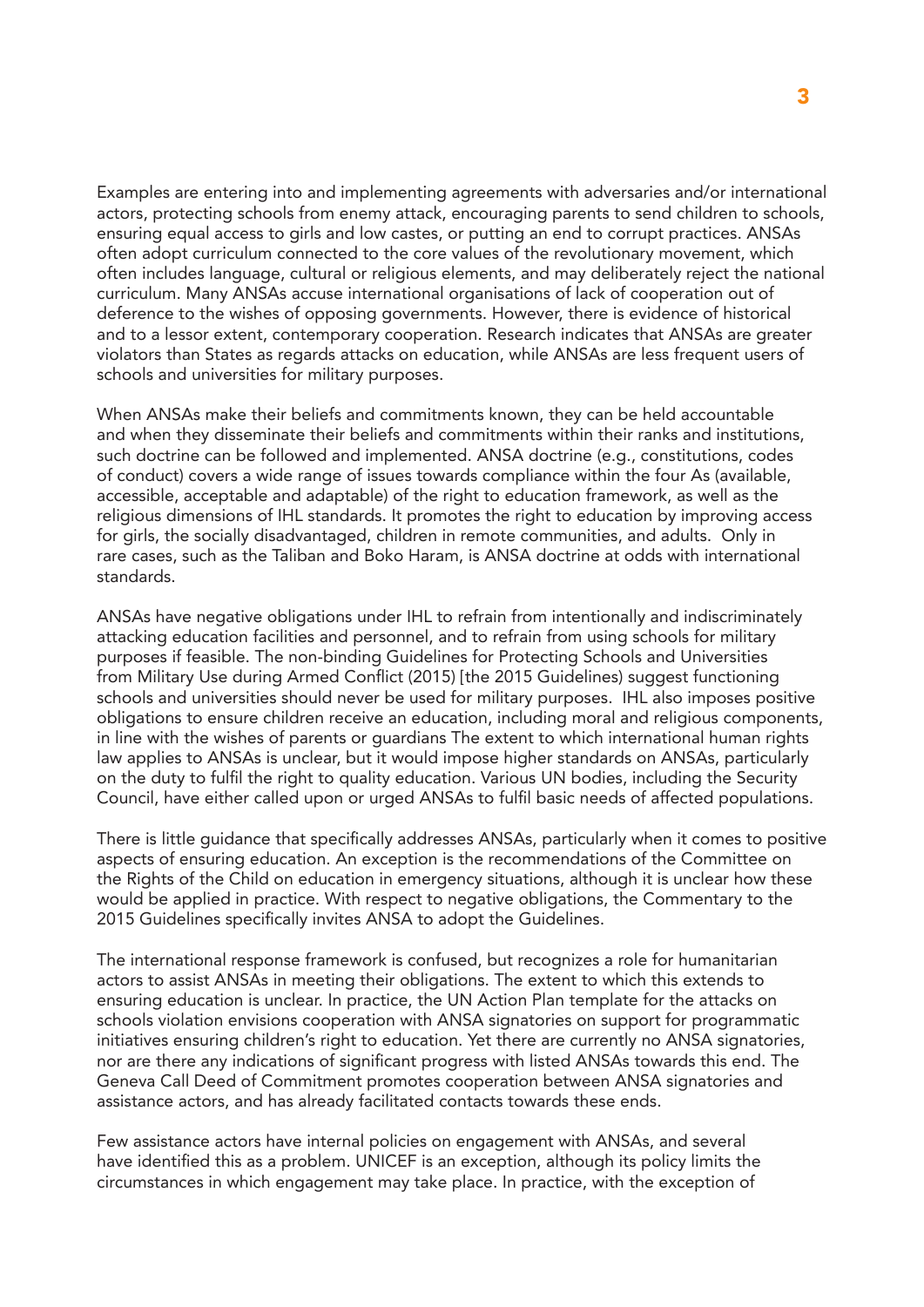organisation like Geneva Call and the ICRC, the little ANSA engagement on education that does take place is driven by individual initiatives rather than organizational policy. It is generally limited to improving compliance with negative obligations, while assistance towards ensuring education is generally limited to non- or partially recognized States. When ANSA engagement does happen, it is often under the guise of community engagement. There is a significant deference to States, not surprisingly, when it comes to ANSA engagement, and many organisations are reluctant to engage, and particularly assist ANSAs, due to the chilling effect of counter-terror measures among other reasons.

### DISCUSSION FRAMEWORK

#### 1. TO WHAT EXTENT SHOULD ANSAs BE ENGAGED WITH AND SUPPORTED IN THEIR EFFORTS TO ENSURE AND REGULATE EDUCATION?

- To what extent does the international response turn a blind eye to ANSA service provision in general and education provision specifically?
- How should the normative framework be interpreted, developed, and/or adapted in order to be more relevant for situations where ANSAs control and administer territory?
- What are the possibilities for a consensus in the humanitarian community on whether humanitarian action should include building the capacity of ANSAs to provide services?
- What are the consequences for education of the lack of consensus?
- To what extent should ANSA capacity-building be restricted to essential services, and does education qualify as such?
- Should ANSAs be steered towards acceptance of the State education system as a priority outcome?
- What approach should education actors take towards ANSA changes to State curriculum?
- To what extent is it justifiable to adapt the notion of quality education in light of ANSA realities? Are there red lines?
- Should ANSAs' provision of education only be promoted in certain situations (e.g. where the ANSA is generally recognized to be the legitimate representative of the population, is firmly established as a non- or partially recognised State, is considered the 'good guy' by the international community, complies with IHL norms)?

#### 2. HOW CAN RESPONSE BE IMPROVED?

- How can information on education and ANSAs best be gathered and employed towards policy and operational response?
- How can ANSAs be more appropriately accepted as stakeholders in education-related policy and practice, and how can this best lead towards their engagement?
- To what extent should guidance be created and disseminated for both ANSAs and humanitarian/education assistance actors?
- How can experience on education and ANSAs best be shared and integrated with other sectors?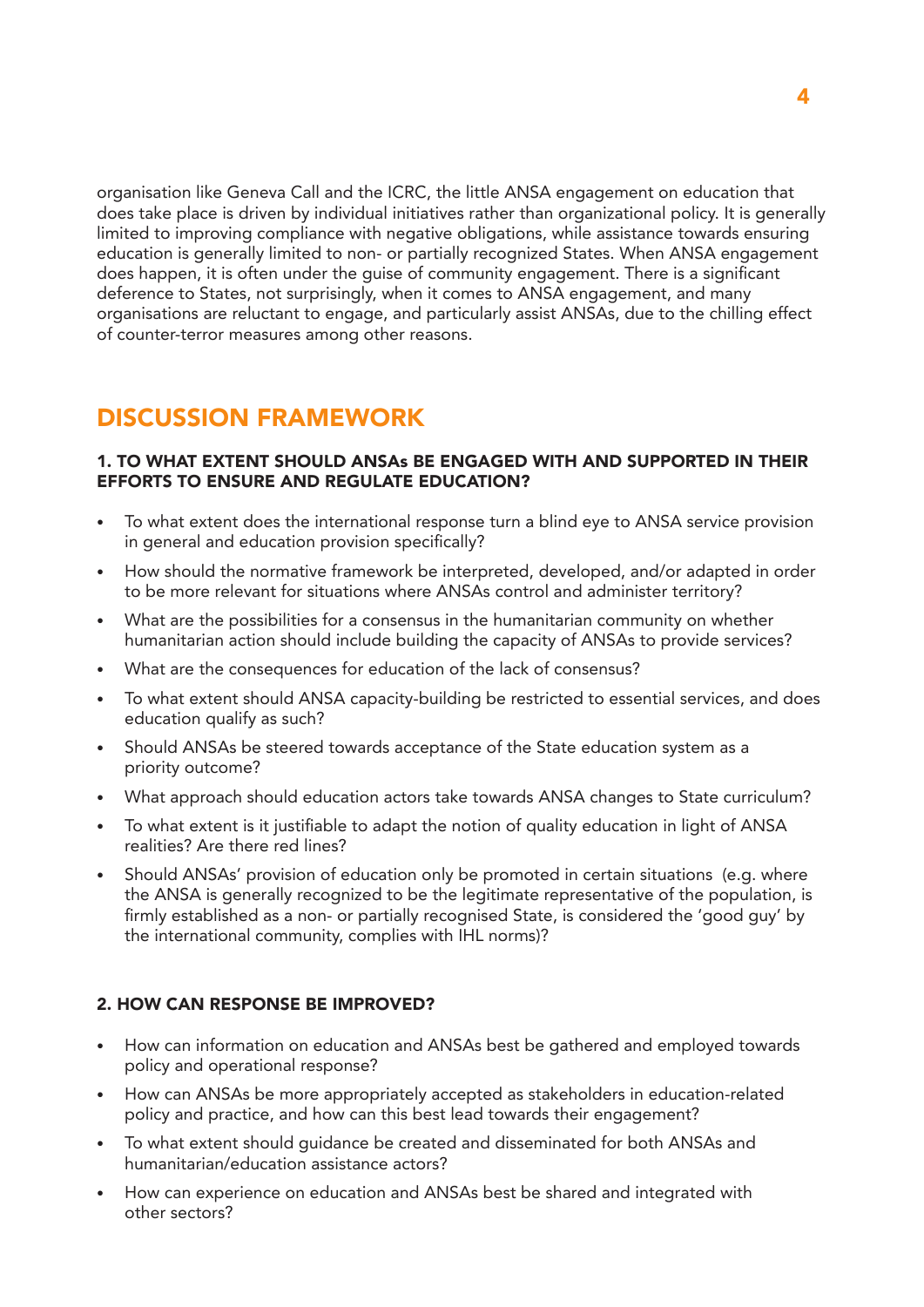- To what extent do counter-terrorism regulations and donor restrictions, as well as risk aversion/tolerance on the part of humanitarian actors, impact on education in areas control by ANSAs?
- How can counter-terrorism restrictions and humanitarian risk aversion be dealt with?

#### 3. HOW SHOULD INTERNATIONAL ACTORS APPROACH EDUCATION AND ANSA ISSUES IN PEACE AND TRANSITION PROCESSES?

- How can education be best leveraged to promote peace rather than fuel conflict in peace and transition processes?
- How can the convergence of parallel State and non-State education systems, or in cases where ANSAs assume control of the state apparatus, the conversion of non-State to State systems, be promoted in peace and transition processes?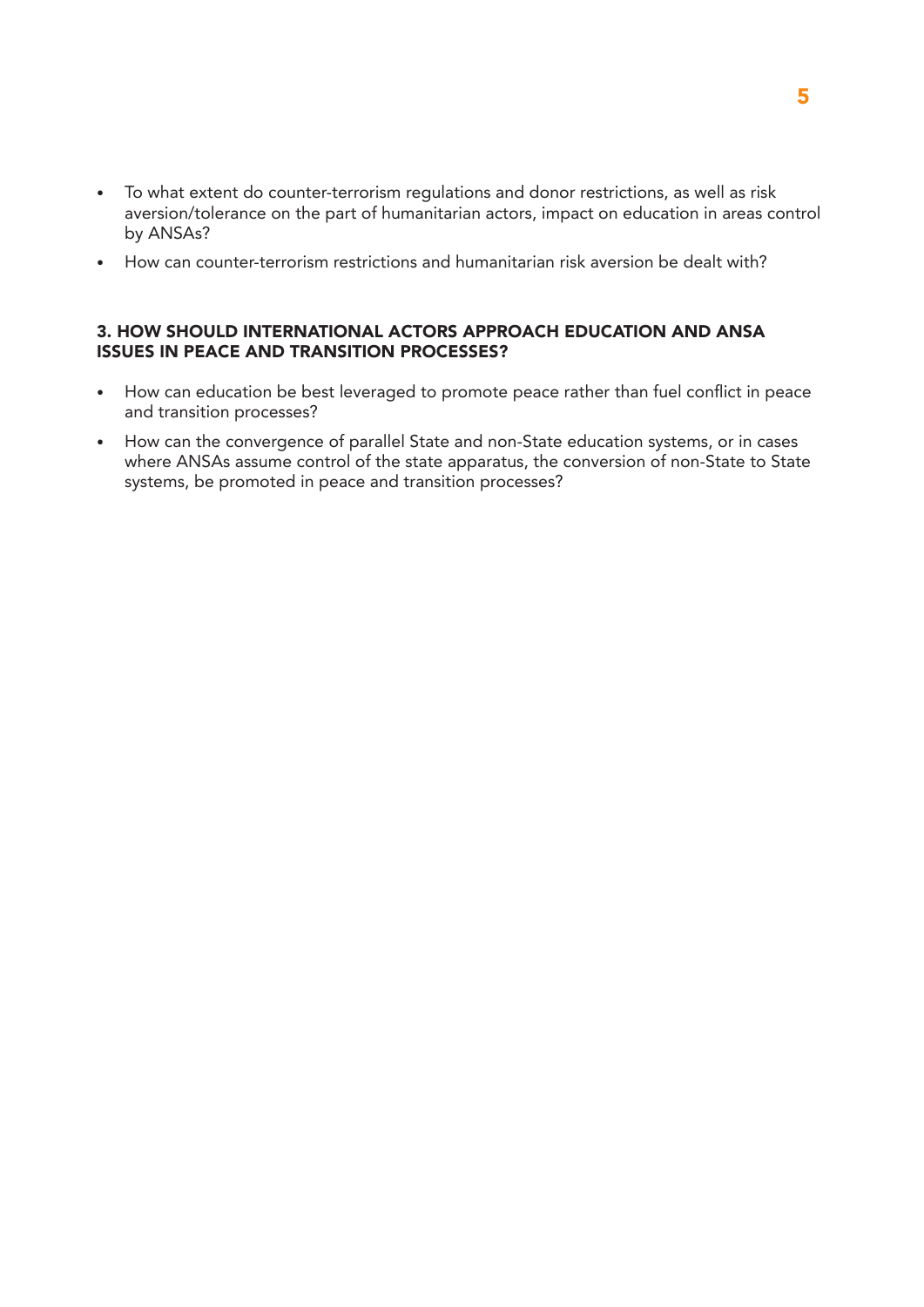# LIST of ANSAs and ACRONYMS

| <b>Generic/Political Name</b>                                 |              | <b>Military Wing</b>                                                   |                      | Country/Region              |
|---------------------------------------------------------------|--------------|------------------------------------------------------------------------|----------------------|-----------------------------|
| Abkhazia                                                      |              | Abkhazian Armed Forces                                                 |                      | Abkhazia/<br>Georgia        |
| Al-Shabaab                                                    |              |                                                                        |                      | Somalia                     |
| L'Armée Populaire pour<br>la restauration de la<br>démocratie | <b>APRD</b>  |                                                                        |                      | Central African<br>Republic |
| Bangsamoro Islamic<br>Freddom Fighters                        | <b>BIFF</b>  |                                                                        |                      | Philippines                 |
| Barisan Revolusi Nasional-<br>Coordinasi                      | <b>BRN-C</b> |                                                                        |                      | Thailand                    |
| <b>Boko Haram</b>                                             |              |                                                                        |                      | Nigeria                     |
| Communist Party of<br>India/ Naxalites                        | CPI-M        |                                                                        |                      | India                       |
| Communist Party of<br>Nepal-Maoists                           | CPN-M        |                                                                        |                      | Nepal                       |
| Donetsk People's<br>Republic                                  | <b>DPR</b>   | United Armed Forces of<br>Novorossiya                                  |                      | Ukraine/Donetsk             |
| Ejército de Liberación<br>Nacional                            | <b>ELN</b>   |                                                                        |                      | Colombia                    |
| Eritrean People's<br><b>Liberation Front</b>                  | <b>EPLF</b>  | Eritrean People's Liberation<br>Army                                   | <b>EPLA</b>          | Ethiopia/Eritrea            |
| <b>Forces Nouvelles</b>                                       |              |                                                                        |                      | Ivory Coast                 |
| <b>Fuerzas Armadas</b><br>Revolucionarias de<br>Colombia      | <b>FARC</b>  |                                                                        |                      | Colombia                    |
| Forces Republicaines de<br>Cote d' Ivoire                     | <b>FRCI</b>  |                                                                        |                      | Ivory Coast                 |
| Hamas                                                         |              | Ezzedeen AL-Qassam<br><b>Brigades</b>                                  |                      | Palestine                   |
| Hezbollah                                                     |              | Jihad Council                                                          |                      | Lebanon                     |
| Houthis                                                       |              |                                                                        |                      | Yemen                       |
| <b>Islamic State</b>                                          | IS           |                                                                        |                      | Iraq/Syria/Libya            |
| Justice and Equality<br>Movement (JEM)                        | <b>JEM</b>   |                                                                        |                      | Sudan/South<br>Sudan        |
| Kachin Independence<br>Organisation                           | KIO          | Kachin Independence Army                                               | <b>KIA</b>           | Myanmar/Burma               |
| Karen National Union<br>(KNU)                                 | KNU          | Karen National People's Army<br>Karen National Defence<br>Organization | KNLA/<br><b>KNDO</b> | Myanmar/Burma               |
| Karenni National<br><b>Progressive Party</b>                  | <b>KNPP</b>  | Karennni Army                                                          | KA                   | Myanmar/Burma               |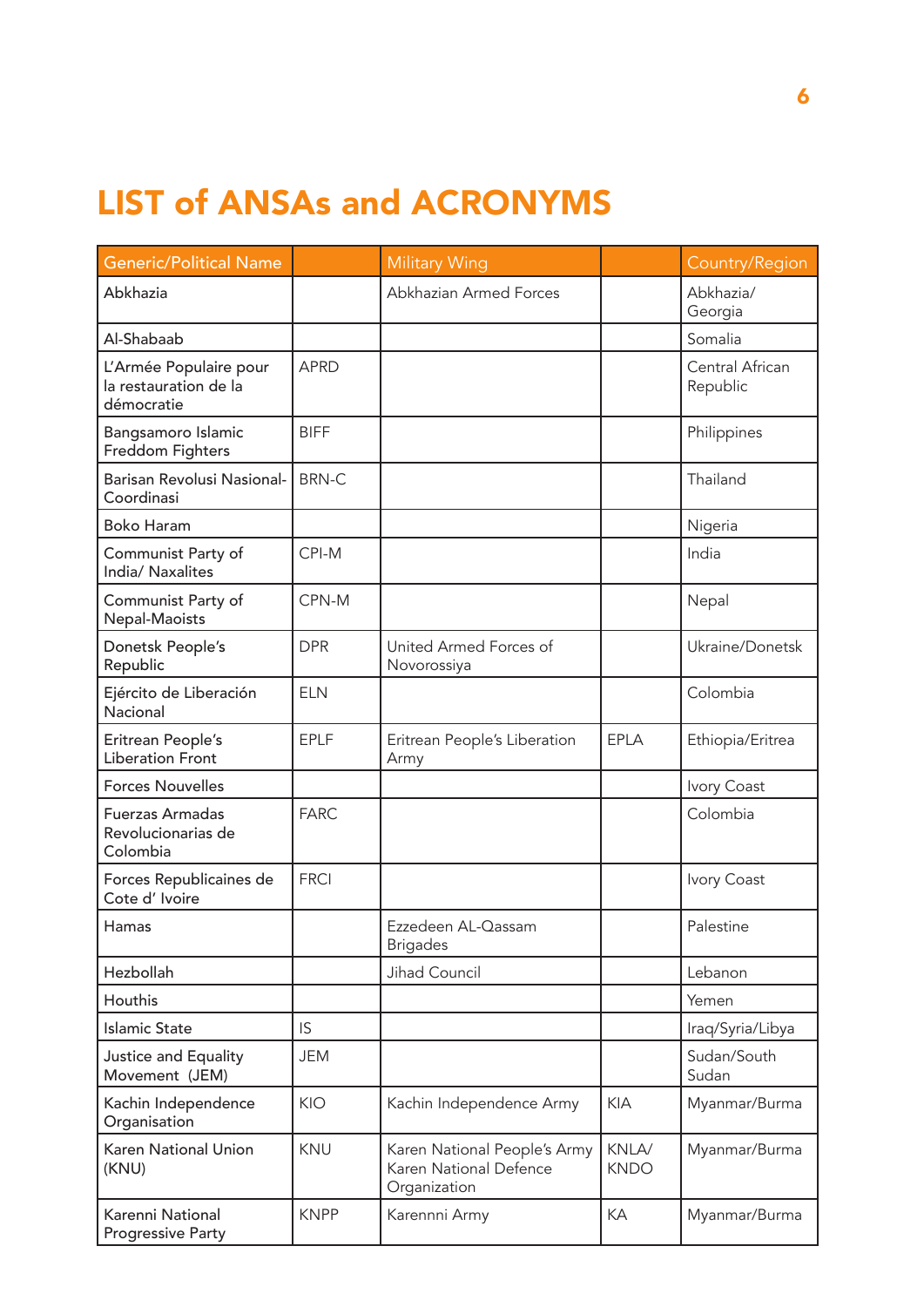| Liberation Tigers of Tamil<br>Eelam                                         | <b>LTTE</b>  |                                                         |             | Sri Lanka                  |
|-----------------------------------------------------------------------------|--------------|---------------------------------------------------------|-------------|----------------------------|
| Moro Islamic Liberation<br>Front                                            | <b>MILF</b>  | Bangsamoro Islamic Armed<br>Forces                      | <b>BIAF</b> | Philippines                |
| National Coalition for<br>Syrian Revolution and<br><b>Opposition Forces</b> |              | Free Syrian Army                                        | <b>FSA</b>  | Syria                      |
| <b>National Transitional</b><br>Council                                     | <b>NTC</b>   | Free Libyan Army                                        |             | Libya                      |
| New Democratic Front /<br>Communist Party of the<br>Philippines             | NDFP/<br>CPP | New People's Army                                       | <b>NPA</b>  | Philippines                |
| New Mon State Party                                                         |              | Mon National Liberation<br>Army                         | <b>MNLA</b> | Myanmar/<br><b>Burma</b>   |
| Ogaden National<br><b>Liberation Front</b>                                  | ONLF         |                                                         |             | Ethiopia                   |
| Partiya Karkerên<br>Kurdistanê                                              | <b>PKK</b>   | Hezen Parastina Gele                                    | <b>HPG</b>  | Turkey                     |
| People's Liberation Front<br>of India                                       | PLFI         |                                                         |             | India                      |
| Polisario Front                                                             |              |                                                         |             | Morocco/<br>Western Sahara |
| Restoration Council of<br>Shan State                                        | <b>RCSS</b>  | Shan State Army-South                                   | SSA-S       | Myanmar/Burma              |
| Rojava Self-Rule<br>Administration                                          |              | Yekîneyên Parastina Gel and<br>Yekîneyên Parastina Jinê | YPG/<br>YPJ | Syria                      |
| Somaliland                                                                  |              |                                                         |             |                            |
| Sudan People's Liberation<br>Movement                                       | <b>SPLM</b>  | Sudan People's Liberation<br>Army                       | <b>SPLA</b> | Sudan                      |
| Sudan People's Liberation   SPLM-N<br>Movement-North                        |              | Sudan People's Liberation<br>Army-North                 | SPLA-N      | Sudan                      |
| Taliban                                                                     |              |                                                         |             | Afghanistan                |
| Transnistrian Republic of<br>Moldavia                                       |              |                                                         |             | Moldova/<br>Transnistria   |
| União Nacional para a<br>Independência Total de<br>Angola                   | <b>UNITA</b> |                                                         |             | Angola                     |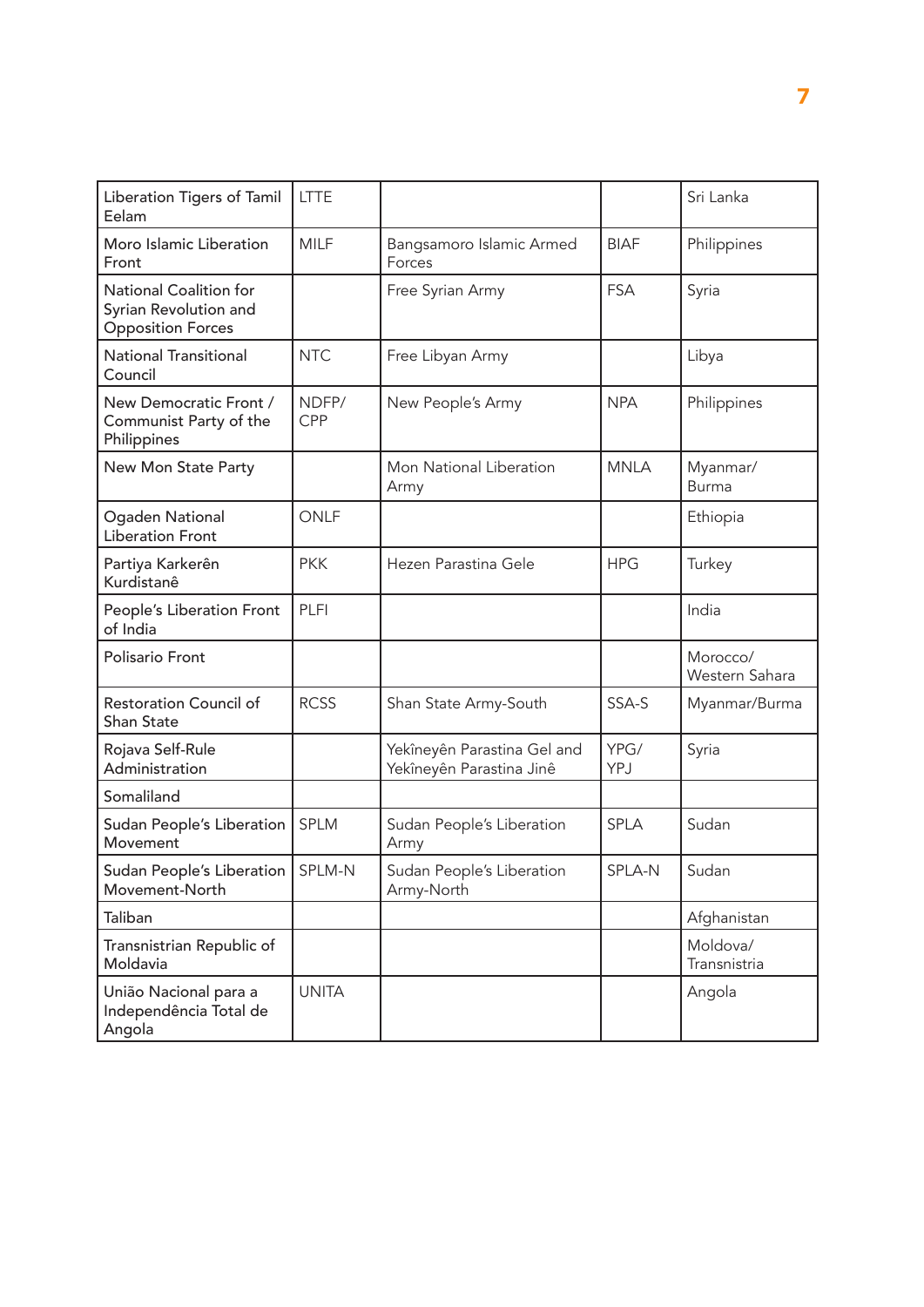- AP Action Plan
- ANSA Armed Non-State Actor
- CTFMR Country Task Force on Monitoring and Reporting
- **DRC** Democratic Republic of the Congo
- FATF Financial Action Task Force
- GCPEA Global Coalition to Protect Education from Attack
- HREIB Human Rights Institute of Burma
- IAC International Armed Conflict
- IASC Inter-Agency Standing Committee
- ICL International Criminal Law
- INGOs International Non-Governmental Organisation
- IHL International Humanitarian Law
- IHRL International Human Rights Law
- INEE Inter-Agency Network for Education in Emergencies
- JRS Jesuit Relief Service
- MDG Millennium Development Goal
- MRM Monitoring and Reporting Mechanism
- MSCP Minimum Standards for Child Protection in Humanitarian Action
- MSE Minimum Standards for Education
- NIAC Non-International Armed Conflict
- NGO Non-Governmental Organisation
- OCHA United Nations Office for the Coordination of Humanitarian Affairs
- OHCHR Office of the United Nations High Commissioner for Human Rights
- SRRE Special Rapporteur on the Right to Education
- TRO Tamils Rehabilitation Organisation
- UN United Nations
- UNGA United Nations General Assembly
- UNSG United Nations Secretary-General
- UNICEF United Nations Children's Fund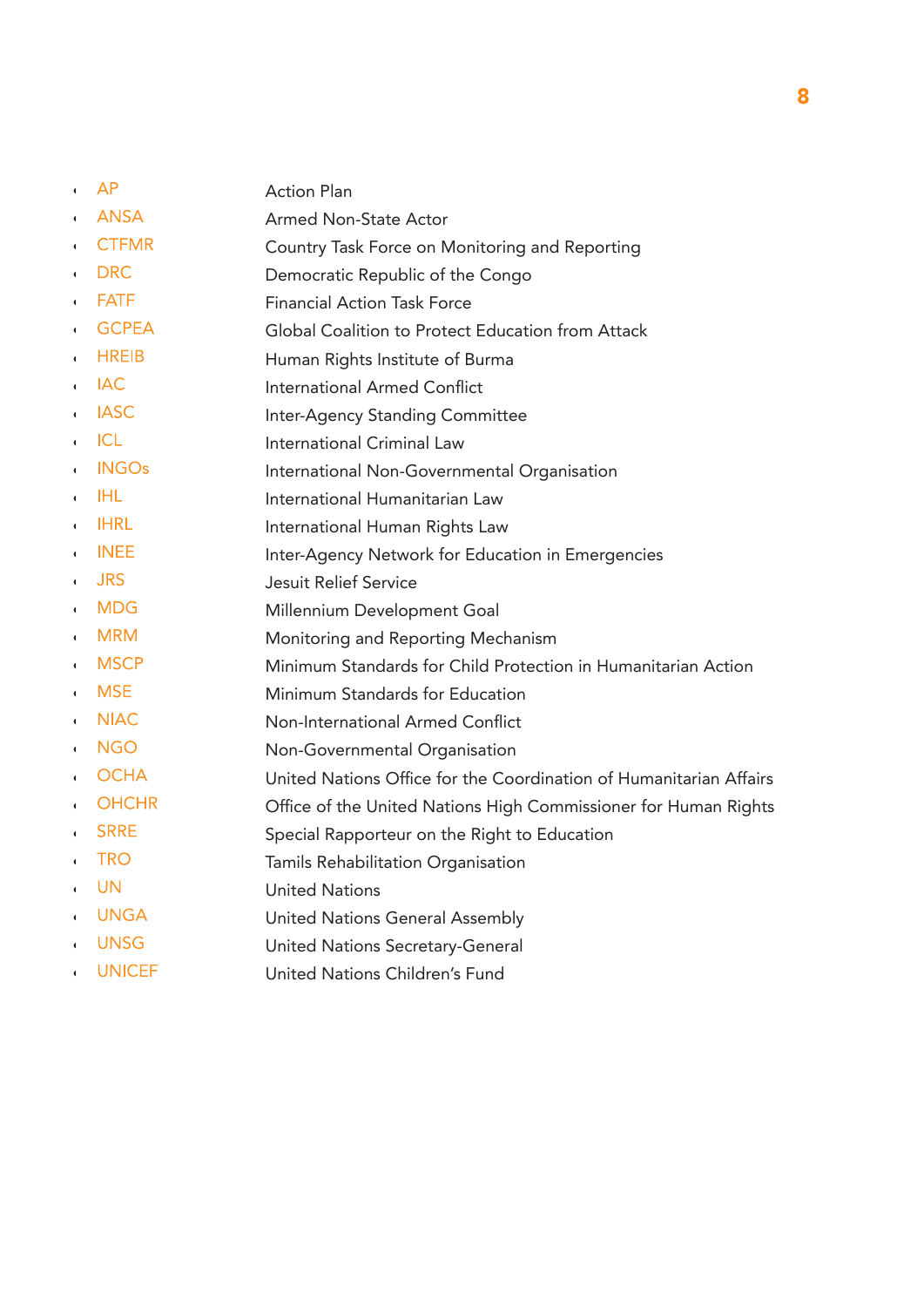# INTRODUCTION

#### "There is a conflict of interests between children and Westphalia"

- Background Paper interview respondent

The past several years have seen increased international efforts to reduce the adverse impact of actions by armed non-state actors (ANSAs) on access to education in situations of insecurity and armed conflict. Interventions have focused largely on preventing attacks on education and the use of schools for military purposes. While some progress has been made, these efforts are incomplete as they only address negative obligations of ANSAs or, in other words, what they are not allowed to do. There has been almost no attention paid to the positive obligations of ANSAs or, in other words, what they are supposed to do - in spite of clear evidence that a significant number of ANSAs regulate, facilitate and even provide education in areas where they operate.

From a rights-based approach, this gap is curious. The right to education is not suspended in armed conflict, while the Millennium Development Goals (MDGs) have strived to achieve universal primary education for all, regardless of whether children are living in areas controlled by national governments or non-state authorities.

So why does the gap exist? The answer is likely that ANSAs' role in ensuring education sits at the intersection of several anomalies. It is an issue that does not fit cleanly into - but rather cuts across - different international normative frameworks and response mechanisms.

#### Anomaly 1: Both States and ANSAs may be duty bearers in armed conflict and other situations of insecurity.

States are the primary duty bearers responsible to fulfil the rights and basic needs of persons in their territory. However, armed conflicts are a stark exception to this international norm. All parties to a non-international armed conflict (NIAC) - both States and ANSAs - bear the primary responsibility to respect, protect, assist and meet the basic needs of civilian populations within their effective control. Another emerging exception is situations where ANSAs control territory, wherein such ANSAs are said to assume obligations to respect, protect and fulfil human rights. Simply put, NIACs and situations where ANSAs control territory are anomalies where the Statecentric paradigm is supplanted, at least to some extent, by a multiple duty bearer paradigm.<sup>1</sup>

- *States may be sensitive to this exception and concerned that it may grant legitimacy to a non-State adversary.*
- *Humanitarian actors may not understand that the existence of multiple duty bearers in*  armed conflict dictates a fundamentally different response compared to natural disaster set*tings, where the State is normally the sole duty bearer.*

#### Anomaly 2: Ensuring education is one of few positive obligations held by ANSAs

Most obligations imposed on ANSAs are negative, e.g., do not target civilians, do not torture, do not use child soldiers. However, international law does impose a few obligations on ANSAs of a positive nature, such as ensuring the provision of health care and education. The scope of the obligation for ANSAs to ensure education is not well-defined, but will depend on the extent to which they control territory.

• *States may be particularly sensitive to the notion of a non-State adversary undertaking social service provision and that they may do so under cover of international law.*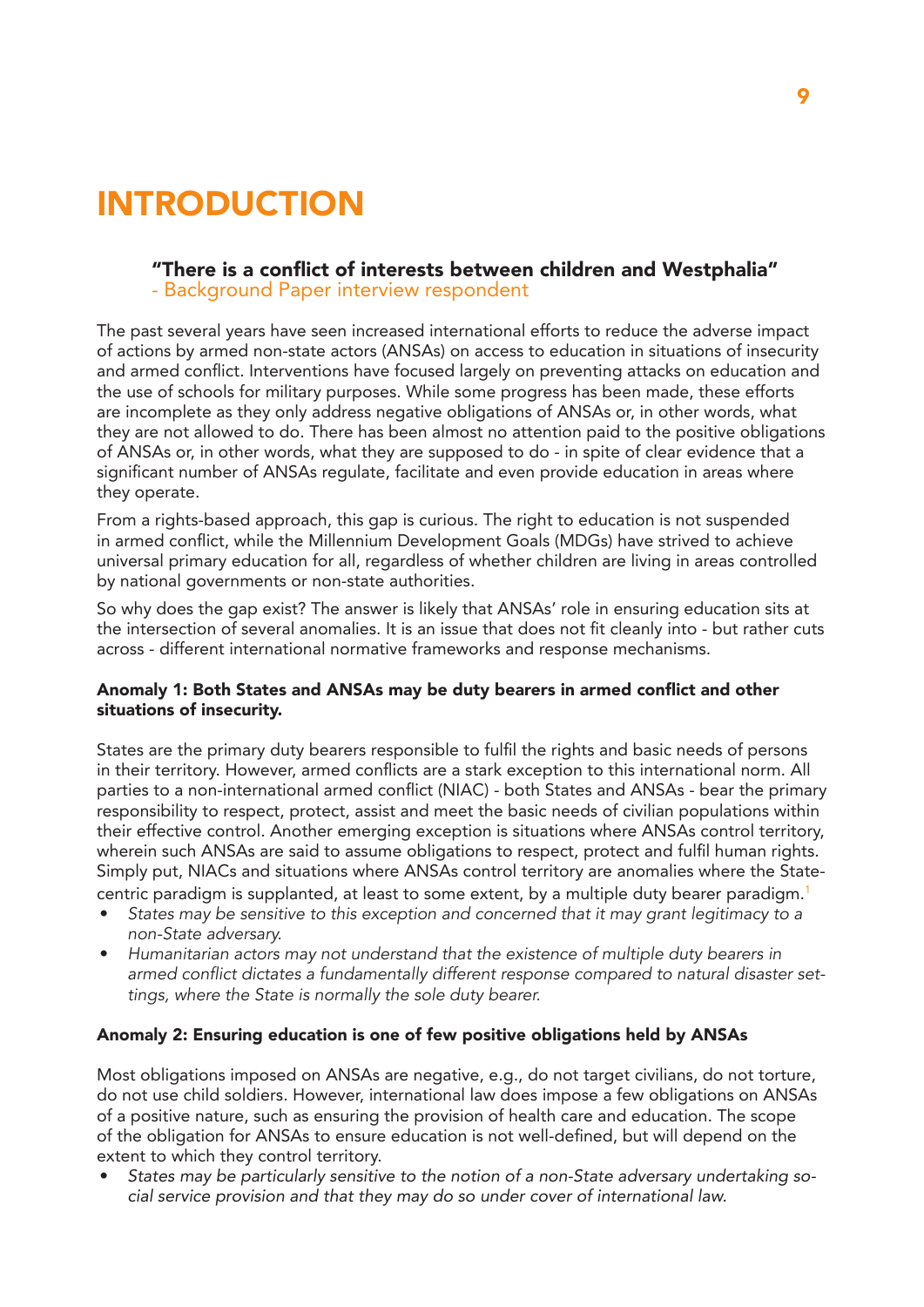• *Humanitarian actors mainly focus their engagement with ANSAs on negative obligations as part of protection response, including attacks on education and the use of schools for military purposes.*

#### Anomaly 3: Education falls within humanitarian assistance but is not a life-sustaining activity

One of the tenets of impartial humanitarian action is that it does not constitute interference in the sovereign affairs of a State. While it has not always been the case, education is more and more being considered an integral part of humanitarian response, and is now firmly established as a component of the Inter-Agency Standing Committee (IASC) cluster approach. However, ensuring education differs from the bulk of humanitarian assistance in that it would not be as widely considered as a 'life sustaining' activity. It is also unclear whether education can be considered a 'basic' need in terms of the normative and response framework. Moreover, unlike other types of humanitarian assistance subject matter, education curricula may be central to the ideological battle-ground between the conflicting parties.

- *States may be extremely sensitive towards accepting the legitimacy of humanitarian engagement of ANSAs towards providing a non-life sustaining social service that may be used as a socialization and legitimizing agent.*
- *Humanitarian actors may be less likely to consider ANSAs' role in ensuring education as part of their humanitarian response, especially if they disagree with the ideology and actions of the ANSA.*

### Intersection of the Anomalies—A Sensitive Environment, A Confused Response

The tension for international actors, particularly when ANSAs control territory, becomes how to meet the needs of beneficiaries in offering humanitarian services and promoting the right to education, without - controversially - reinforcing the governance capacity of either States or ANSAs. Hugo Slim, a leading expert on humanitarian action, has recently warned of the dangers of lumping armed conflict and disaster situations into a unified humanitarian response: "the ability and the desire one might have to work with government, build up local structures around natural disaster or chronic vulnerability, is very different to the way humanitarian ideals might want to work with governments and [ANSAs] in a conflict."<sup>2</sup> Yet ANSAs and States are apples and oranges in the State-centric international order. The ability to regulate and administer education—just like other social welfare provision—may be part of an ANSA's strategy to challenge State authority. The humanitarian model of impartiality and neutrality may be a necessary trade-off when it comes to saving lives and fundamental protections in the here and now, but is it good sense to give equal treatment to States and ANSAs with respect to non-life sustaining service provision? How do we conceptualize a model wherein the State does not necessarily have a monopoly on authority and the ability to regulate and administer education? What are the implications if ANSAs have obligations to facilitate and provide education, and when they do so (or do not) in practice?

When ANSAs take positive action towards ensuring education, it does not necessarily mean a positive result. By regulating education, ANSAs may impose their own curriculum, prevent or allow access for particular groups, etc. Just like in State systems, education may be used to indoctrinate, assert control, etc. And even for ANSAs with the purest of intentions, meeting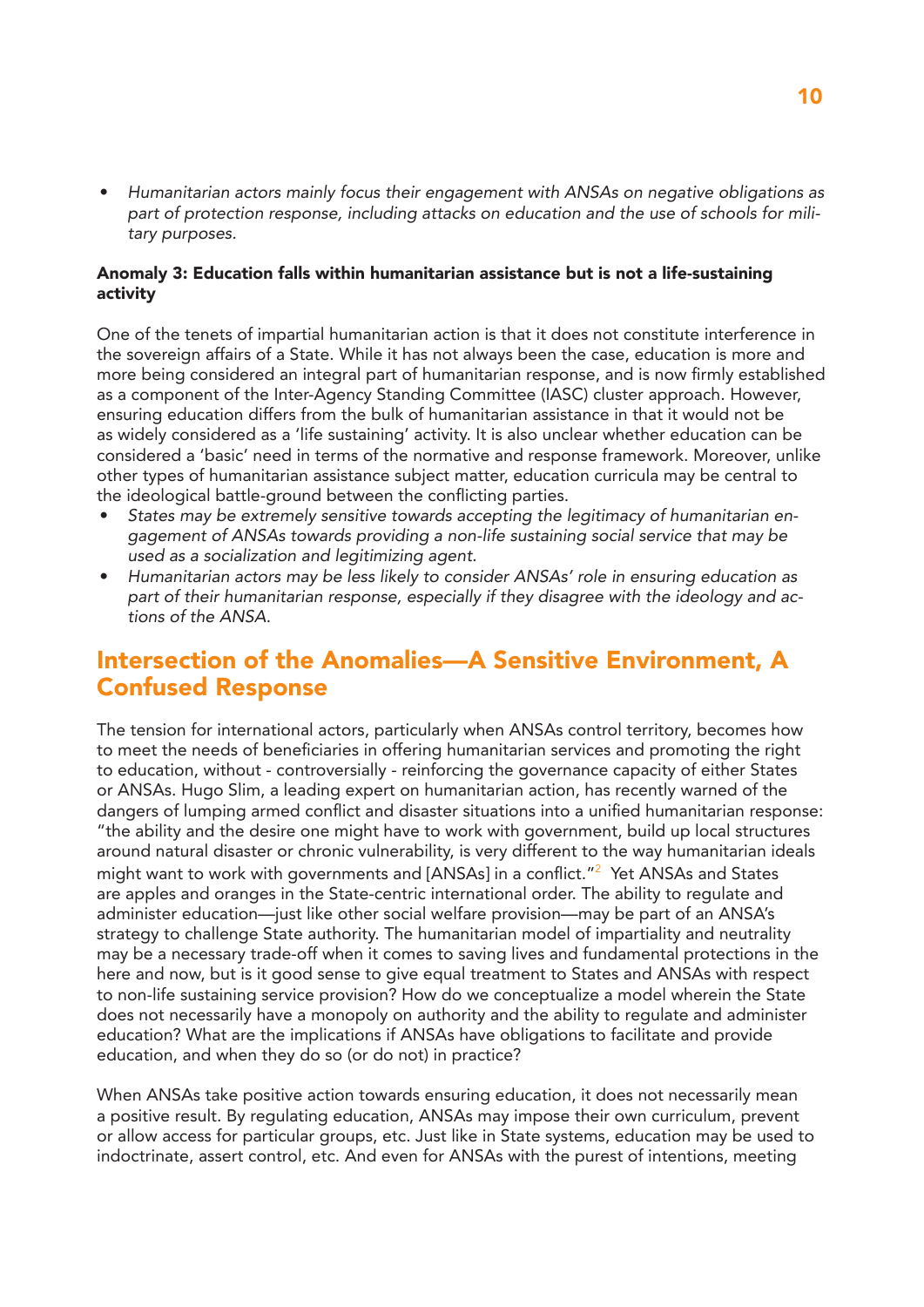basic standards as well as supporting opportunities for students to acquire relevant certification will be difficult challenges.

The Background Paper and subsequent Workshop will dissect the issue of Education and ANSAs into three aspects of i) attacks on education, ii) use of schools for military purposes, and iii) ensuring education. While all of the aspects are essential to a comprehensive approach, the main focus will be on ANSAs' role in ensuring education. Such an approach should not be viewed as a prioritisation, but rather a reaction to the differences in the maturity of international understanding and response. Attacks on education and military use of schools are prohibitive norms that fit into the contemporary discourse on protection of civilians and to some extent are mainstreamed into humanitarian protection response. Monitoring and reporting, although under-resourced and incomplete, is widely undertaken. Moreover, both of these aspects are specifically addressed through the United Nations (UN) Security Council thematic issue of children and armed conflict. For attacks on education, the UN is mandated to list non-compliant ANSAs as violators, and to engage them in dialogue. The Guidelines for Protecting Schools and Universities from Military Use during Armed Conflict (2015) [henceforth the '2015 Guidelines'] have been developed and address ANSAs directly. On the other hand, we know little about the role played by ANSAs in ensuring education, and the impact of ANSA regulation on the right to education. Meanwhile, the international normative and response framework remains confused.

The objective of the Background Paper is not to provide solutions or to advocate for any particular response. Rather, it is a first attempt to paint a more complete picture of the impact ANSAs have on education in situations of conflict and insecurity. ANSAs not only attack education and use schools for military purposes, but also regulate, facilitate and even provide education. Simply put, they are key stakeholders. We would like to initiate a discussion among policy-makers, practitioners and researchers based on this picture. By doing so, we hope it will become evident that there have been blind spots in the international understanding and response. This is only the first step in what we hope will be the beginning of a process towards leveraging a more comprehensive approach in the pursuit of universal access to quality education for all - even for those who find themselves under the control or influence of ANSAs.

### Definitions and context

Armed non-State Actor: There is no universal definition of ANSAs. For the purposes of the Background Paper, it will refer to organised entities that use (or have the capacity to use) sustained violence in opposition to one or more States or other ANSAs, often referred to as organised armed groups, non-State armed groups, revolutionary movements, guerrillas, etc.<sup>3</sup> ANSAs do not have the legal capacity to become party to relevant international treaties such as the Geneva Conventions or the International Covenant on Economic, Social and Cultural Rights. The term ANSA will be used as a default to include the combined military and political components of such entities, unless there is specific reason to delineate. Clearly, ANSAs are different in their structures, objectives, capacities and motivations. Some control and administer territory much the way States do. Others are fleeting and fragmented. While typologies cannot capture the complexities that differentiate the actions and impact of ANSAs, for current purposes, it is worthwhile to roughly distinguish between three types of ANSAs on the basis of the extent to which they control and administer territory. This distinction, although not always clear, is particularly relevant to the role ANSAs play in ensuring education. As we will see in the normative framework, it can influence the extent of their legal obligations, and as we will see in the international response, it can influence the willingness of the international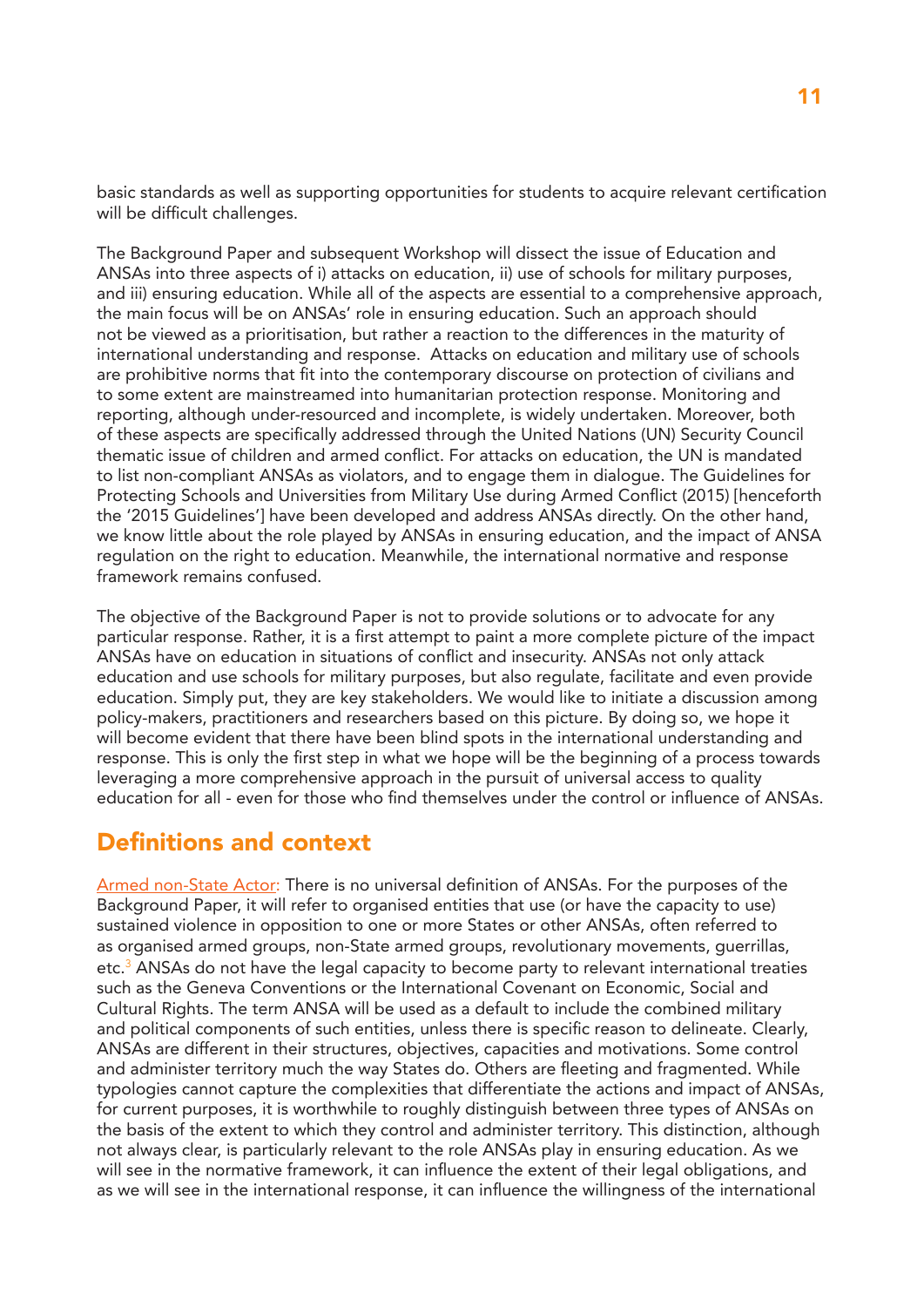community to engage with the ANSA, particularly on positive obligations. It will also influence the extent to which they have institutions devoted to education, such as 'ministries' or 'departments'.

- i. Non- or Partially Recognized States: These entities have a long-term stable control of territory and operate with State-like structures. Some may be recognized by States (e.g. Abkhazia), and even have membership in regional organizations (e.g. Western Sahara, as represented by the Polisario Front).
- ii. ANSAs who control territory: These entities are not as entrenched as the above, but do exercise control over civilians and act to a greater or lesser extent as *de facto* authorities (e.g. MILF in the Philippines). They may regulate and provide social services. They often have both political and military structures
- iii. ANSAs who do not control territory: These entities are the most diverse in terms of organisation. Some are hierarchical (e.g. JEM in Sudan); many are cell-structured (e.g. BRN-C in Thailand). They do not govern, but may take measures to influence governance through the use or threat of violence.

Authority: The entity, either State or non-State, which exercises governmental functions over an area, either *de jure* or *de facto*.

Duty bearer: State or non-State holders of obligations, either of international humanitarian law (IHL) or international human rights law (IHRL).

Protection of Education: The Background Paper breaks down the protection of education in armed conflict and situations of insecurity into separate components as per the table below (with greater clarity provided in the Normative Framework section), and further classifies each component according to the human rights 'respect, protect and fulfil' framework. The terms 'aspect' and 'obligation' are differentiated in order to distinguish what ANSAs do/could do regarding the particular component from what they are required to do. The term 'positive' refers to the action rather than outcome, so does not necessarily refer to a positive result.

### Table 1: Components of the Protection of Education in Armed Conflict and Situations of Insecurity

| Negative<br>Aspects/ | Attacks on<br><b>Education</b>                 | -Do not intentionally attack/threaten<br>students, personnel or education facilities<br>that are not legitimate targets, or allow<br>excessive collateral damage                              | respect |
|----------------------|------------------------------------------------|-----------------------------------------------------------------------------------------------------------------------------------------------------------------------------------------------|---------|
| <b>Obligations</b>   | Use of Schools for<br><b>Military Purposes</b> | -Do not use schools (including higher<br>learning institutions) for military purposes<br>unless they are abandoned and no other<br>choice exists. Covers both partial and full<br>occupation. | respect |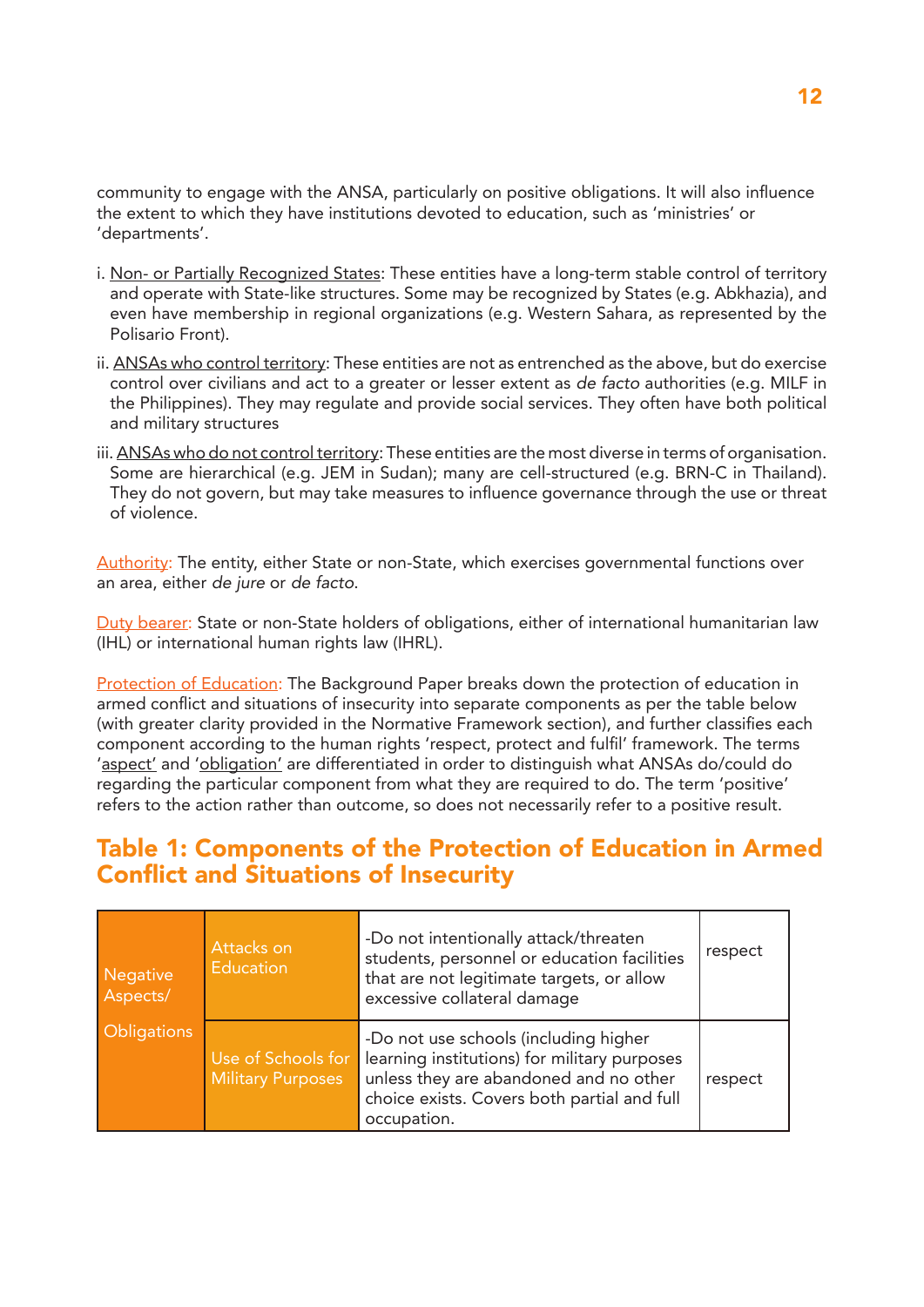| Positive<br>Aspects/<br><b>Obligations</b> | <b>Ensure Education</b> | -Take feasible measures to protect<br>education from unlawful attacks or<br>improper use   | protect |
|--------------------------------------------|-------------------------|--------------------------------------------------------------------------------------------|---------|
|                                            |                         | -Facilitate or provide education in<br>accordance with accepted international<br>standards | fulfil  |

## Methodology

The methodology of the Background Paper differs according to its sections. In all sections, the text makes clear where information comes from sources that may be considered partial. Such sources remain valuable in terms of filling in 'factual' blanks where no other information exists, and for providing an ANSA perspective. The section Positive Aspects: Ensuring Education was compiled primarily through a literature review of publically available sources, including on-line and library-based research. The section Negative Aspects: Attacks on Education and the Military Use of Schools and Universities was compiled primarily through review of the *Education Under Attack* series of publications of UNESCO and the Global Coalition to Protect Education from Attack (GCPEA), as well as the GCPEA *Lessons in War* publications from 2012 and 2015.<sup>4</sup> The rationale for this limited range of research was to avoid duplicating recent efforts, while at the same time to extract the ANSA-relevant existing information in order to disaggregate ANSA practice from State practice. The Section What ANSAs Say They Do was compiled through a search of the database Their Words, a compilation of ANSA statements, codes of conduct and agreements on humanitarian issues, administered by Geneva Call, as well as other public sources. The Section International Response in Practice was compiled through a review of online sources, organisations' websites, as well as semi-structured, confidential interviews with relevant organisations' representatives. A total of 18 interviews were conducted with 14 international humanitarian and relief organisations, including UN agencies. The names of interviewees and organisations remain anonymous due to the sensitivity of the subject matter. The ex-ANSA memoire was conducted through a questionnaire. The contributor is responsible for the content, which has not been verified.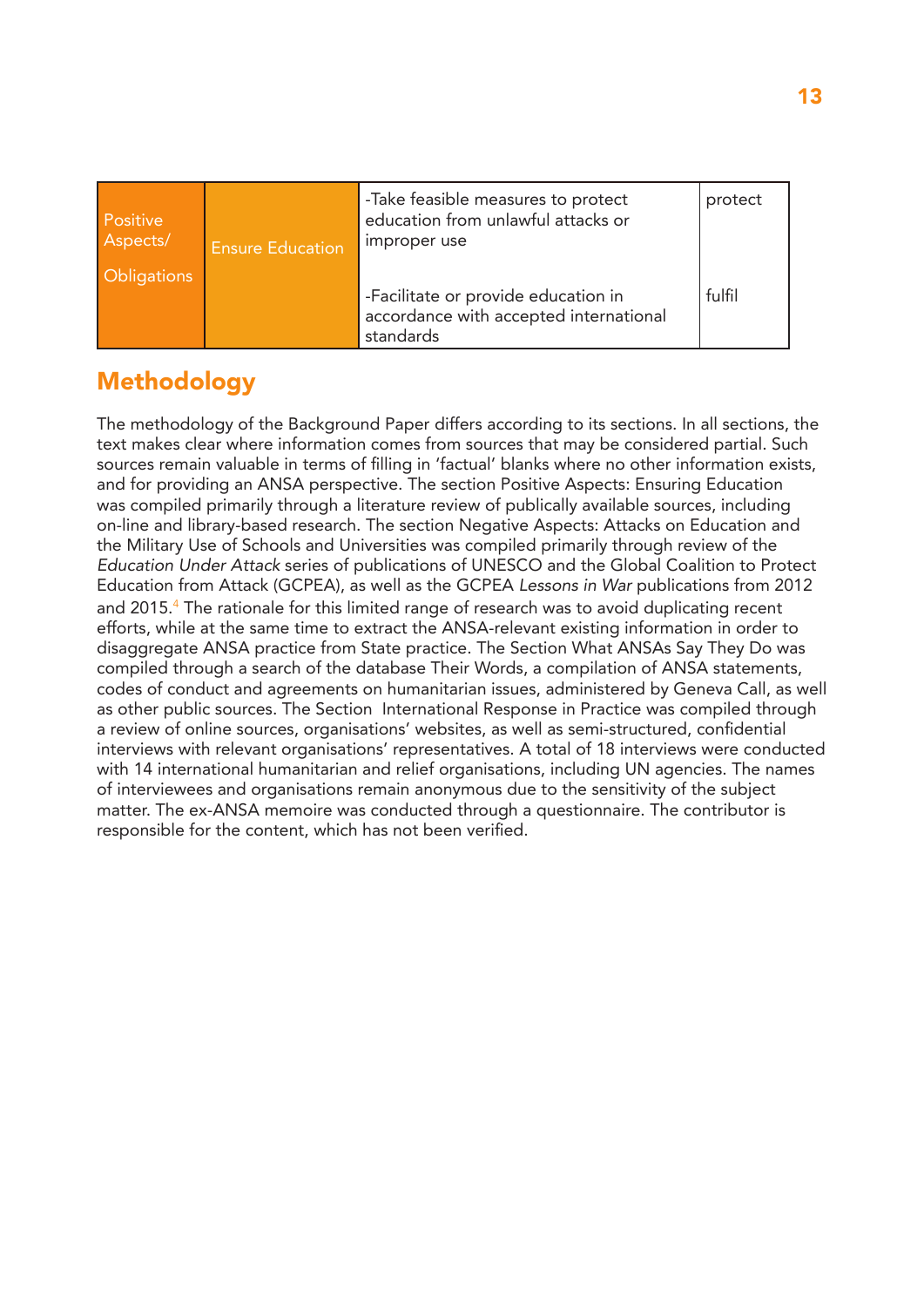# WHAT ANSAs DO: PRACTICE

## Positive Aspects: Ensuring Education

Knowledge of the role ANSAs play in ensuring education remains limited and far from comprehensive. Unlike the negative aspects of attacks on education and military use of schools and universities, there has been no effort to consolidate a global picture on the positive aspect of ensuring education. This section may be considered an initial modest attempt to do so, looking at the contributions of both historical and current ANSAs. As a matter of semantics, reporting on an ANSA's role in ensuring education does not mean the action has met relevant standards, but rather that it falls into the category.

At the one end of the spectrum, ANSAs have built education systems from scratch. This often occurs in underdeveloped areas where schools have not existed, or where ethnic groups have been excluded. Some of these initiatives have gone on to form the basis of the State system in cases where ANSAs have assumed control of the State apparatus. Other ANSAs have taken over administration of existing education systems, possibly changing curriculum and issuing new regulations. ANSAs have invited assistance organisations to establish new schools or administer existing ones, with or without conditions. Towards the other end of the spectrum, ANSAs have not participated in the provision of education *per se*, but rather have facilitated conditions for school access and service delivery. Examples are entering into and implementing agreements with adversaries and/or international actors, protecting schools from enemy attack, encouraging parents to send children to schools, ensuring equal access to girls and low castes, or putting an end to corrupt practices. ANSAs often adopt curriculum connected to the core values of the revolutionary movement, which often includes language, cultural or religious elements, and may deliberately reject the national curriculum. In some cases, ANSA schools are solely for ANSA constituencies, while in other cases they are universal.

## Primary and Secondary Education

We do not know how many ANSAs currently provide education, but some have sophisticated systems in place, including even specific Internet and Facebook pages for education departments.<sup>5</sup> From a historical view, academic research indicates that at any given time since the Second World War, approximately one-third of insurgencies have provided education, and half of those who have controlled territory have done so.<sup>6</sup> The latest data available show that in 2003, approximately 20 insurgencies worldwide were providing education.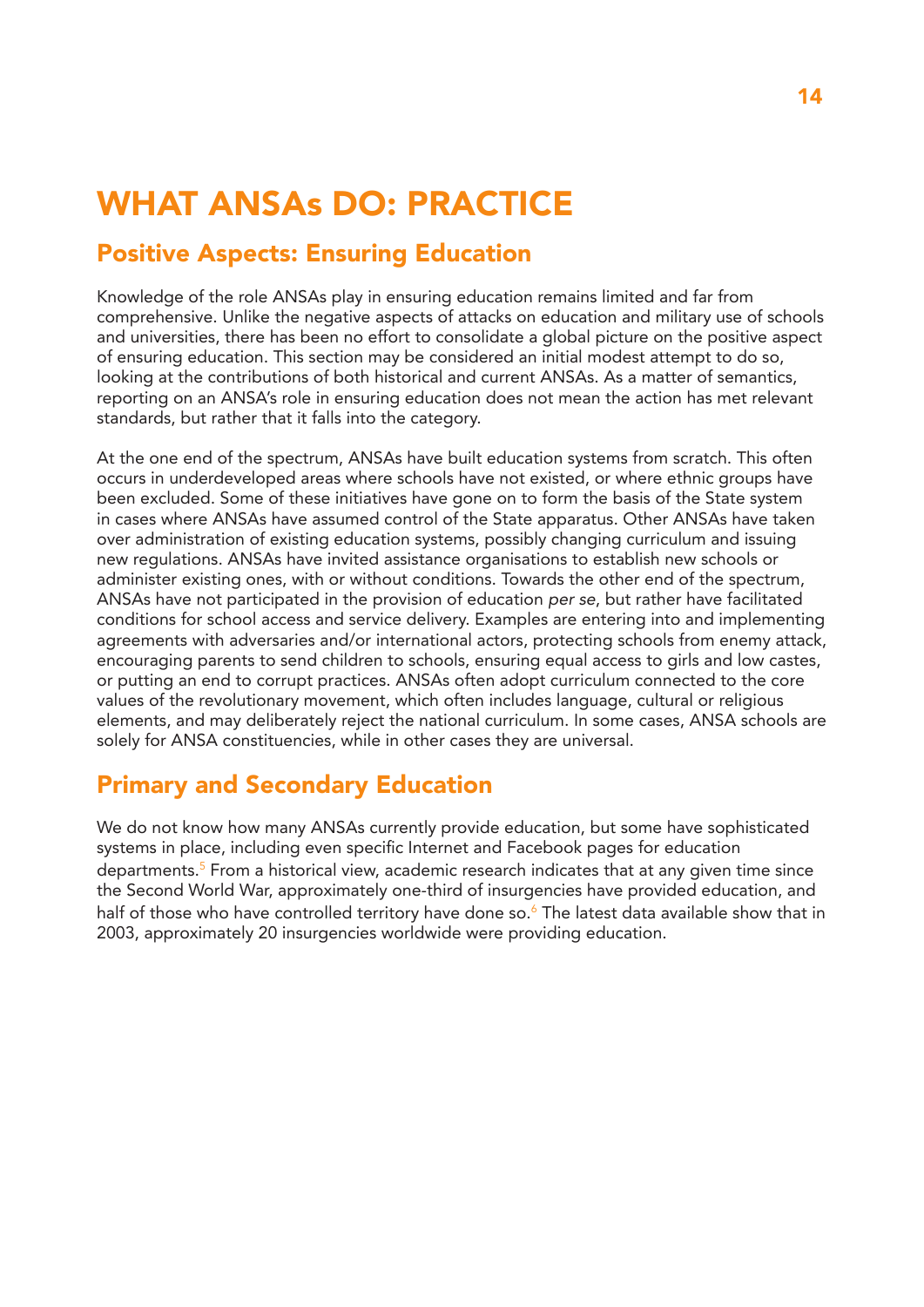

*Source: Megan Stewart, "What's so new about the Islamic State's Governance," Washington Post, October 7, 2014 (see footnote 6 above).* 

There are numerous examples of ANSAs that have established education systems in parallel to, or in the absence of, State systems. The Eritrean People's Liberation Front (EPLF) developed a Department of Education in 1975, and then in 1976 opened its first school, consisting of 90 students, mostly orphans, children of fighters, displaced children and nomads. By 1987, 25,000 students were enrolled in 125 schools.<sup>7</sup> In Angola, UNITA established 22 secondary schools in the areas it occupied, and almost 700 primary schools, with 7,127 teachers and 224,881 students.<sup>8</sup> In the early days of its insurgency in Sudan, the SPLM created a parallel education system through a foundation under its control. $^9\,$  After the SPLM halted its own school system under international pressure, it created an education secretariat to oversee education provision by international organisations.<sup>10</sup> In the Central African Republic (CAR), the APRD claimed to run 50 bush schools for displaced children.<sup>11</sup> The Forces Nouvelles, although it did not provide education in the initial phases of its conflict in Ivory Coast, eventually decided to create a National Secretariat for Education with full-time paid staff.<sup>12</sup>

Recent examples are also plentiful. With respect to non- or partially recognised States, Abkhazia submits that it administers 171 public secondary schools with 26,220 pupils (it did not provide data on primary schools).<sup>13</sup> The Polisario Front reports that it administers free primary and secondary schools in its self-administered refugee camps.<sup>14</sup> In Somaliland, local government is responsible for education.

Other ANSAs that control territory also provide education. In Myanmar, several ANSAs have education departments and administer schools. The KIO established the KIO Education Department in 1978, and latest data indicate that it runs four high schools, 32 middle schools, and 243 primary schools, providing education to over 23,000 students.<sup>15</sup> KNPP provides 460 primary schools, 33 middle schools, and 12 high schools, with 1,677 teachers and 50,351 students.<sup>16</sup> KNU has been running schools since the 1950s, and has operated the Karen Education Department (KED) since the 1970s. Today, KED wholly or partly administers hundreds of the 1,294 schools attended by 141,623 students in Karen areas, as well as in refugee camps in bordering States.<sup>17</sup> In the ceasefire conditions since 1995, the NMSP Mon National Education Committee ran 156 schools in 2011, and shared the running of an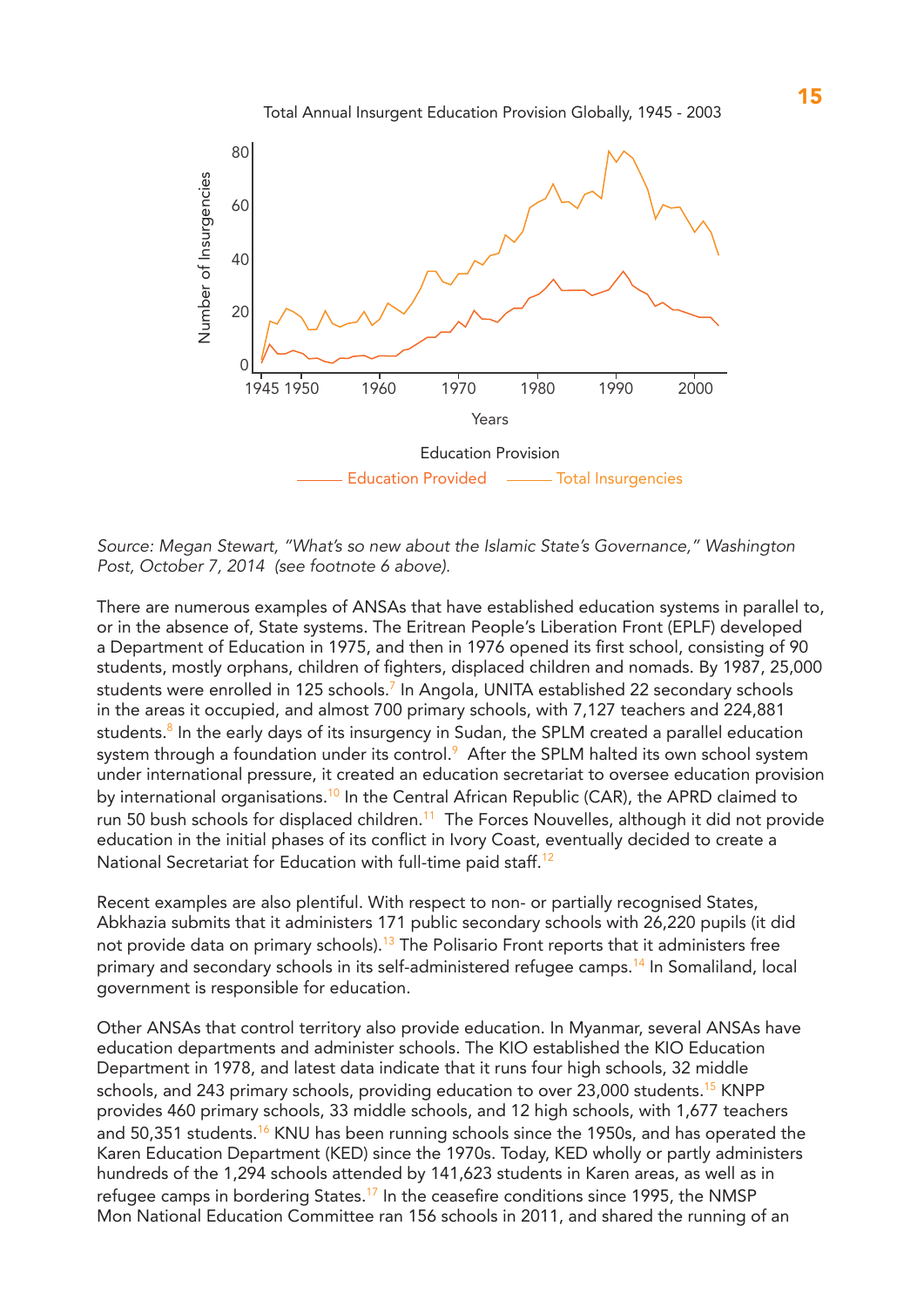additional 156 'mixed' schools with the government.<sup>18</sup> While the RCSS does not administer schools, it supports around 500 community-based schools by providing teacher stipends, running costs and materials.<sup>19</sup>

The NCSROF in Syria reports that it has allocated 4 million USD to repair 72 schools and provide equipment. It further reports that its Ministry of Education has printed and will distribute 2 million textbooks.<sup>20</sup> JEM claims to have established 13 schools in Birak and Jabal Moon areas of Sudan, and to support these schools out of its "meager resources".<sup>21</sup> In India, the PLFI has built at least one school with a large compound, and paid teacher salaries in Jharkand, $22$  while the CPI-M claims to have established schools in areas where the "government had never bothered to go".<sup>23</sup> Hezbollah in Lebanon administers at least 14 Mahdi schools, which include secondary education.<sup>24</sup> In the Sinjar region of Iraq, the scene of ethnic cleansing at the hands of IS, the PKK has opened up 6 schools for 800 Yezidi students. The PKK also provides education to its own youth members in special camps for children.<sup>25</sup> Less formal structures include the FARC 'community guerrilla centres' in Colombia, which provided informal education based on the education level of community members.<sup>26</sup> In the Philippines, adult literacy campaigns are also delivered by NDFP,<sup>27</sup> and for women by CPN-M,<sup>28</sup> while MILF<sup>29</sup> delivers religious education as well as basic literacy and numeracy to orphan victims of war.

Rather than establishing their own education systems, many other ANSAs in control of territory have cooperated with and/or co-opted existing government administration. In many cases, this has involved the full or partial regulation of education systems. In Sri Lanka, the LTTE worked alongside the government. While the government paid teacher salaries, the LTTE created the Tamil Eelam Education Council, which was headed by a Secretary of Education, and was responsible for regulating and supplementing education provided by the government of Sri Lanka, including the mobilization of civil society.<sup>30</sup> Following an Action Plan between the government, the LTTE and the UN, the LTTE Education Society was active in mobilization efforts to promote enrolment and achievement.<sup>31</sup> In Ivory Coast, the Forces Nouvelles' Committee for Schools and Examinations coordinated with the government education ministry so that 4,000 children in rebel-held areas were able to sit the 2006 national exam.<sup>32</sup> Through schools as zones of peace agreements, the CPN-M in Nepal was given the task of auditing expenditures of the government District Education Offices.<sup>33</sup> At the time of writing, the Rojava Self-Rule Administration in the Kurdish regions of Syria seems to be in transition from cooperating with government authorities to taking over provision of education. For the most part, teachers continue to be paid by the Syrian government, although the Rojava Administration has also constructed schools for displaced persons, e.g. 5,000 children displaced from Kobane are attending schools in tent cities in Suruc.<sup>34</sup> In areas of Iraq controlled by Islamic State, salaries continue to be paid by the government, although IS has created a 'Diwan of Education' and its agents ensure that teacher salaries are not distributed to absent teachers.<sup>35</sup> Since the ceasefire broke down in Kachin areas in 2011, jointly managed KIO/ government schools in Myanmar have been closed, and arrangements for students to take the national exam have been discontinued.<sup>36</sup>

National curriculum has been adapted or supplanted in many cases. The EPLF examined British and Ethiopian curricula but found them unsuitable, opting to create its own. $37$  Islamic State has suspended classes in history, philosophy, music and literature, although the curriculum has been maintained in physics, chemistry, math, English and Arabic. Government teachers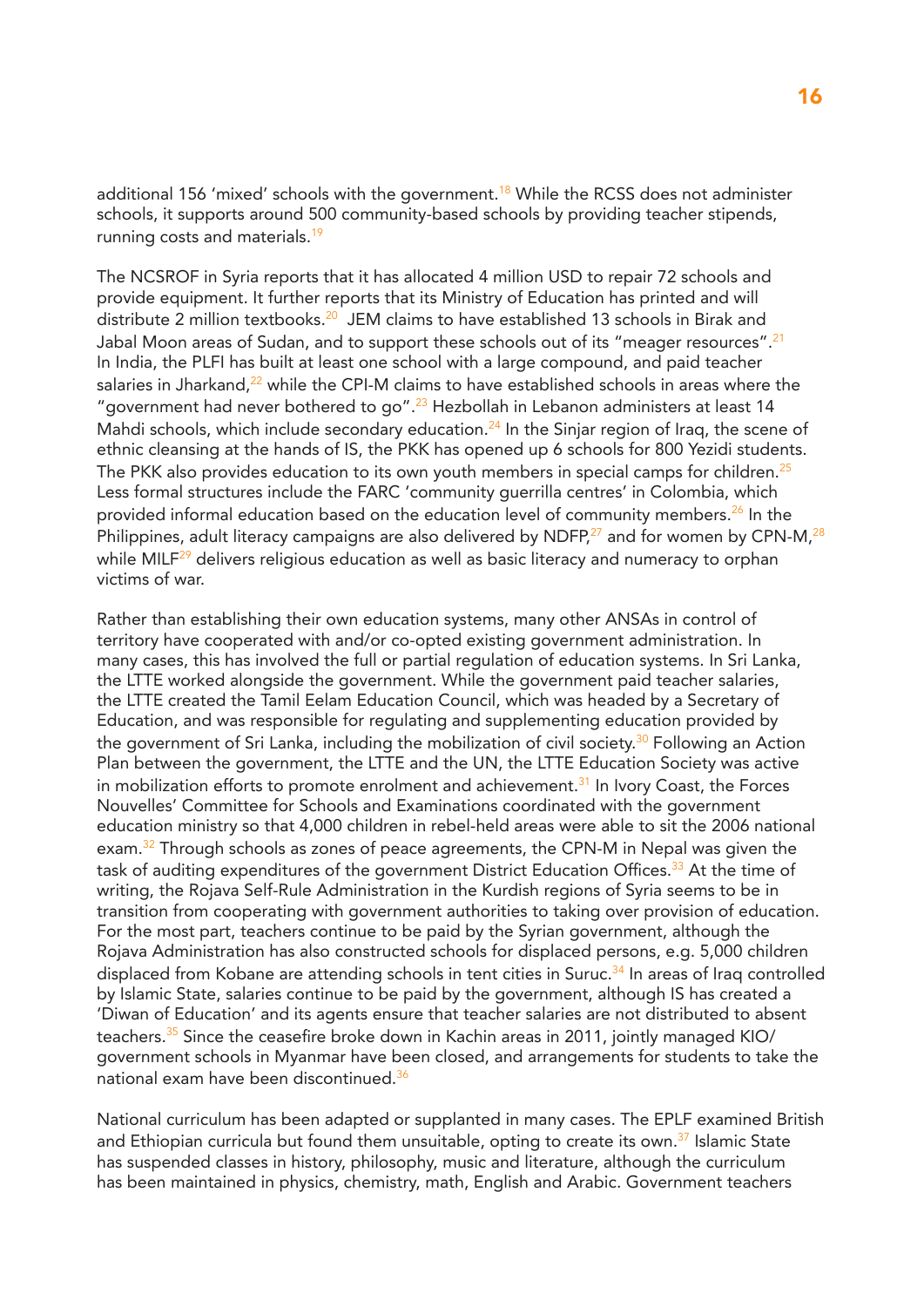have been obliged to launch a new curriculum in accordance with Sharia standards.<sup>38</sup> Al-Shabaab also attempted to emphasize Islamic and Arabic culture by standardising curriculum in Southern Somalia, $39$  and the Taliban also amended curriculum in schools it allowed to remain open.<sup>40</sup> The Rojava Administration has adapted curriculum, particularly towards changes in history and geography and new texts on the teaching of ideological leader Abdullah Ocalan, as well as instruction in Kurdish language.<sup>41</sup> In Myanmar, contrasting approaches have been taken by different ANSAs. The NMSP, in ceasefire with the government since 1995, offers Mon language instruction at the primary level, shifting to Burmese at the middle and high school levels. The curriculum allows graduates to sit government matriculation exams and enter the state higher education system. The KNU, which only recently agreed on a ceasefire, has adopted a curriculum that emphasizes Karen culture and language, but does not 'prepare students for integration with the government system'.<sup>42</sup> KIO schools use the national curriculum, but substitute the local language for instruction, and add courses on Kachin history.<sup>43</sup> In Sudan, the SPLM-N reports that it has adopted the curriculum of neighbouring East African States.<sup>44</sup> Similarly, the DPR in Ukraine has adopted the curriculum of neighbouring Russia.<sup>45</sup> Of course, much of the change in curriculum is directly related to conflict socialisation. The KED Secretary notes: "The facts that we mention in our textbooks are very different from what has been mentioned in the government system. For example, they call us rebels or terrorists, and we also call them the same."<sup>46</sup>

ANSAs have also taken other measures to ensure education. Girls and women were provided education in historically disadvantaged areas of Eritrea for the first time by the EPLF.<sup>47</sup> In Nepal, the CPN-M have insisted that girls and low caste children attend schools, to the point of holding parents accountable and liable for punishment. In one rebel-controlled district during the conflict, 50 per cent of students were girls. $48$  The KNU notes that it provides equal access in spite of gender stereotypes, particularly in remote areas, where according to cultural values, girls should only complete primary education.<sup>49</sup> The CPN-M also banned the practice of school officials soliciting payments from parents, imposed an alcohol ban in situations where teachers were often intoxicated on the job, and agreed to accept schools as zones of peace in some conflict-affected areas.<sup>50</sup> The MILF has actively encouraged children to attend government-run schools in the territory it controls,  $51$  while the Forces Nouvelles helped to keep arms away from schools by punishing any student found with a weapon. $52$ 

### Higher Education

It is not surprising that only the most State-like ANSAs have the capacity to provide higher education. Abkhazia reports that it operates 13 colleges with 1,733 students, and two universities with 3,778 students.<sup>53</sup> Somaliland has released a list of 17 accredited universities.<sup>54</sup> while in 2014, the Rojava Administration opened a university with law, sociology and history departments.<sup>55</sup> IS eliminated the faculties of archaeology, fine arts, law, philosophy, political science, sports, tourism and hotel administration at the University of Mosul, and cancelled classes involving human rights and democracy. Male teachers are not allowed to teach female students. Students are allowed to travel outside of IS-controlled territory to take final exams if they pledge before a religious court that they will return back to Mosul and not join Kurdish Peshmerga or Iraqi Army forces fighting against the Islamic State.<sup>56</sup> In other situations, ANSAs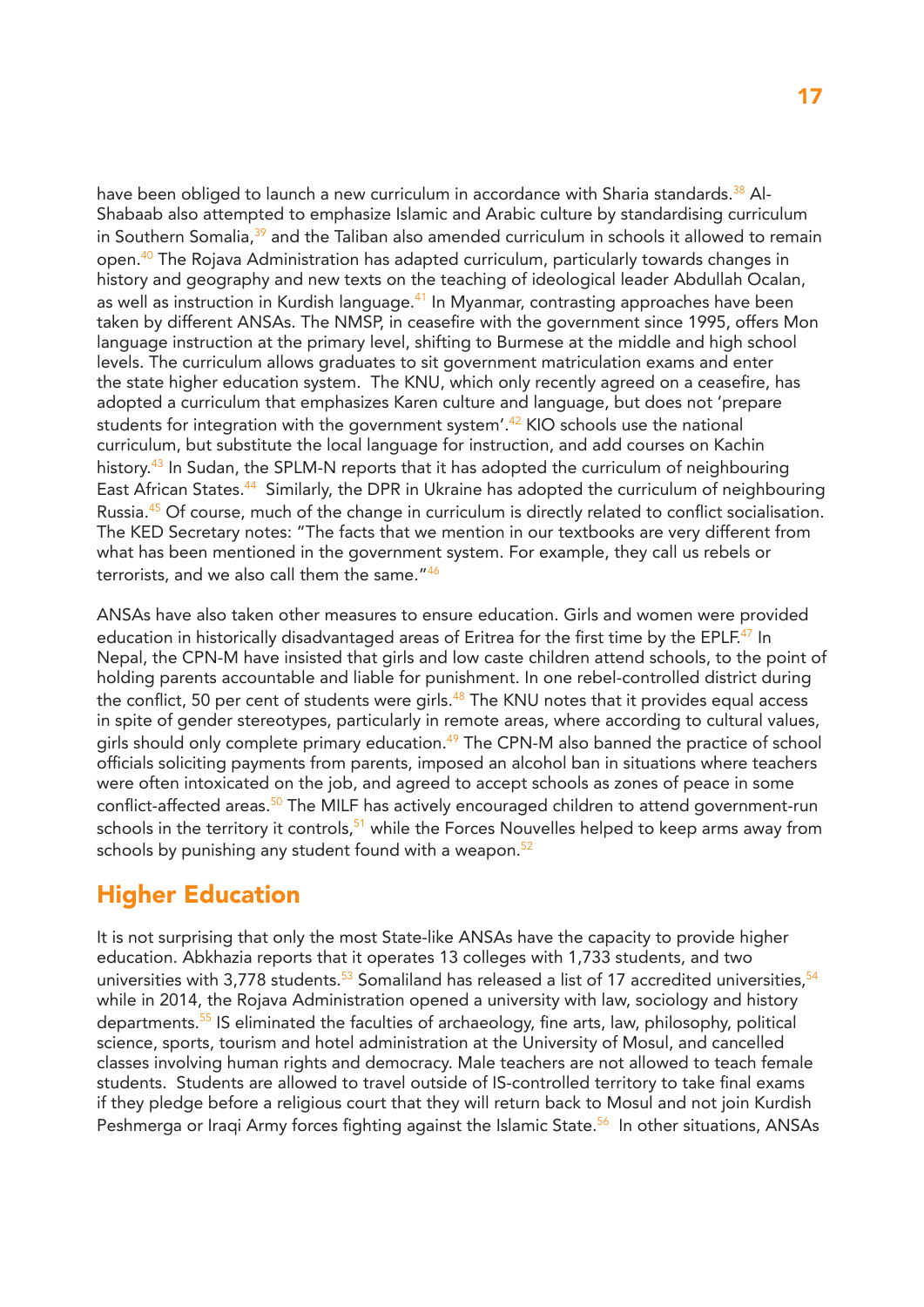facilitate scholarships for students to attend higher education institutions outside of their territory. The Polisario Front states that it provides scholarships for university study abroad, mainly in Algeria, Libya, Spain and Cuba.<sup>57</sup> UNITA sent dozens of students to universities abroad to study at medicine, engineering, and agricultural faculties.<sup>58</sup> The MILF procures scholarships abroad for young Moros in Islamic studies and jurisprudence. Villages without an imam, or in need of a teacher, can appeal to the MILF, who can often sponsor such personnel.<sup>59</sup> Accreditation is also an issue with higher education. The DPR claims that it is "the name of the university and not the State that stamps the degree that matters," while trying to get Russia to recognise degrees from these universities.<sup>60</sup>

## Quality of Education

Not much is known about the quality of ANSA education. At one end of the spectrum, parents with little or no training act as teachers.<sup>61</sup> At the other end, Hizbollah school tuition fees run close to 1000 USD/year and students score top marks on the national high school exam. $62$ In the Ivory Coast, at the time the Forces Nouvelles cooperated with national authorities on education, the pass rate for the baccalaureate was 30% in rebel controlled areas compared to 40% in government-controlled areas, while the pass-rate for the exam for 13 year olds was slightly higher in rebel-held areas than in government-controlled regions.<sup>63</sup> The DPR Minister of Education justified the move to Russian curriculum by stating that the "Russian Education system is one of the world's best".<sup>64</sup> Parents of children attending MNSP and KNU reported that they felt their children were receiving an acceptable level of quality education.<sup>65</sup> There is little evidence on the extent to which ANSA-provided education is consistent with international norms. We have seen above that ANSAs sometimes fill gaps in the right to education. MILF has taken measures to ensure that children have access to religious education, while many of the Burmese ethnic ANSAs and the Rojava administration provide education in native languages. On the other hand, ANSAs have also implemented measures contrary to international standards. For example, IS has removed courses dealing with human rights.

## ANSA Challenges in Ensuring Education

Some ANSAs have been vocal in expressing the challenges faced in their efforts to ensure education. The most consistent challenge in their view is the lack of support from the international community. The KNU has requested the UN, international non-governmental organisations (INGO) and non-governmental organisations (NGO) to support their work through the provision of education material.<sup>66</sup> The Polisario Front says it is especially difficult to find funding for educational programs.<sup>67</sup> Access to qualified teachers is another challenge. SPLM-N states that most of its teachers come from neighbouring Kenya, Uganda and South Sudan (see above re curriculum), and after the escalation in hostilities in 2011, teachers have fled and not returned.<sup>68</sup> As a barrier to education, enemy attacks on schools have also been widely reported. The Rojava Administration reports that in its Kobane canton, over 300 schools have been destroyed in the conflict with  $IS<sup>69</sup>$  Prior to its ceasefire, KNU reported that it must move schools when they are attacked by government forces, and sometimes schools have had to move more than three times in a year.<sup>70</sup> According to the KED Secretary, "They burned, we built. They came back to destroy, we rebuilt.  $\ldots$  We kept them busy."<sup>71</sup>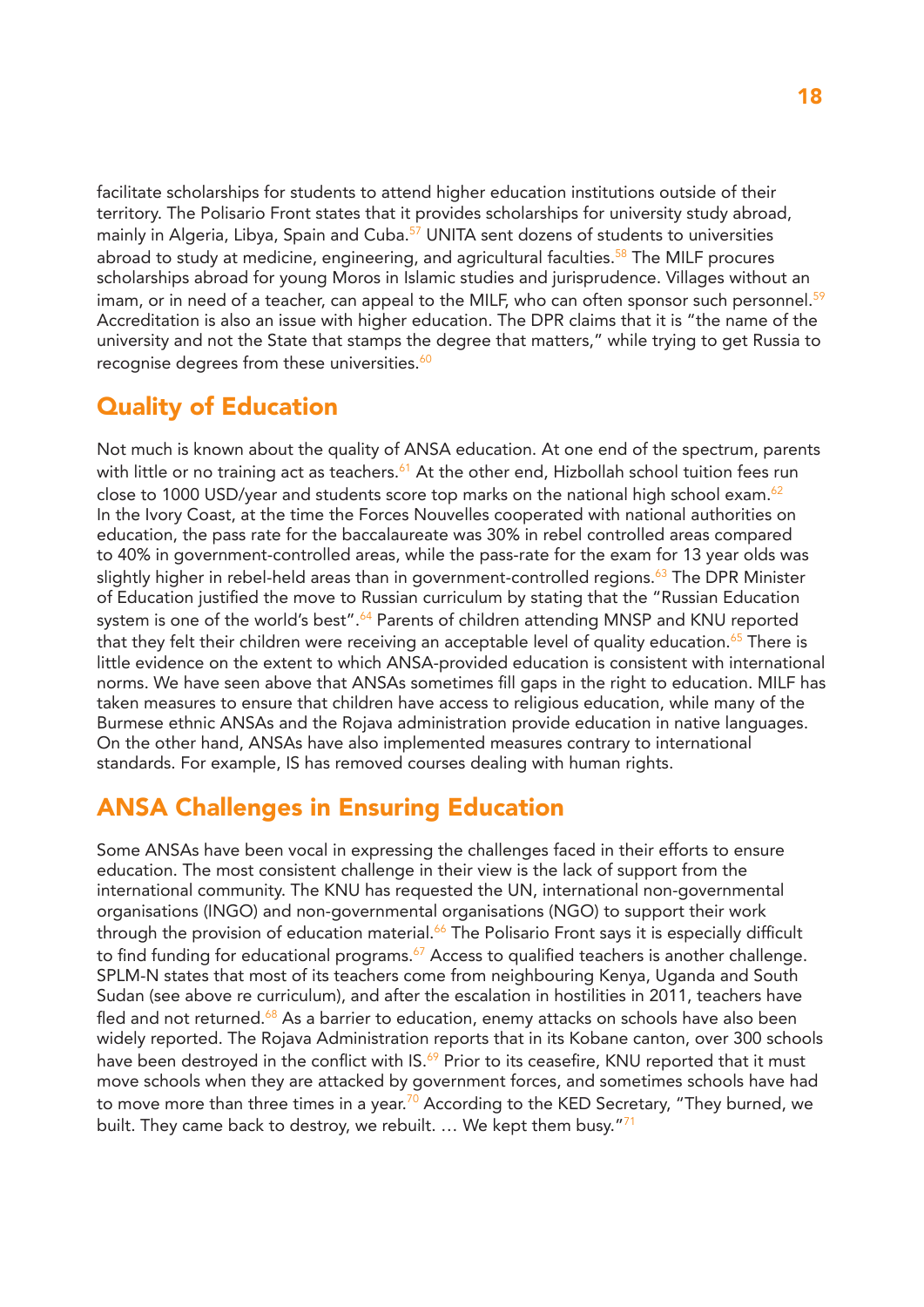## ANSA Cooperation with Aid and Donor Agencies

Many ANSAs accuse international organisations of lack of cooperation out of deference to the wishes of opposing governments. JEM "regrets the failure of UNICEF and others to obtain permission from the Government to visit JEM-held areas and appeals to all to facilitate the free movement of all organizations working for the protection of children in conflict zones," further stating that "International organizations working in this field are reluctant to work with JEM as that will jeopardize their dealings with the Government of Sudan." $72$  The KNU has called on the UN to pressure the Myanmar government to allow the UN and INGOs to visit KNU areas in order to work towards a child protection action plan. $73$ 

However, there is evidence of cooperation. In the historical context, the SPLM in Sudan worked with several relief organisations, including the Jesuit Refugee Service, International Aid Sweden, Across and UNICEF [United Nations Children's Fund] towards developing an education system in the territory under their control. The JRS program alone resulted in 40,000 children in primary and secondary school in SPLM territory.<sup>74</sup> The LTTE signed an Action Plan with the UN, which although oriented towards the ending of recruitment and use of children in hostilities, included education as one of 11 sub-projects to be led and implemented by UN agencies and by international and national NGOs.<sup>75</sup> Non- or partially recognised States often have good cooperation with the assistance organisations. Abkhazia reports that in 2008, there were 13 registered international organisations working on child security. Somaliland reports that the international community, particularly UNICEF and Save the Children, provide assistance on protecting child rights. Somaliland reports that it cooperates with different UN agencies like UNHCR and UNICEF on education. Another example is the NCSROF cooperation with Qatar in printing 2 million textbooks for Syrian children. For those 15 ANSAs who have signed the Geneva Call Deed of Commitment on children and armed conflict, $76$  one of the specific undertakings is:

*To further endeavour to provide children in areas where we exercise authority with the aid and care they require, in cooperation with humanitarian or development organizations where appropriate. Towards these ends, and among other things, we will: i) take concrete measures towards ensuring that children have access to… education."*

To date, there are no public sources making reference to such cooperation, though contacts have already been facilitated towards this end. Upswings in conflict have also seen a reduction in assistance. The SPLM-N claims that prior to escalation of hostilities in 2011, it was working with 10 international assistance organisations, but that eight of them have pulled out and not returned.

## Impact on Conflict, Peace and Transition

There are also examples of the impact of ANSA education provision on the complex dynamics of conflict, peace and transition. In Ivory Coast, when the Forces Nouvelles controlled the northern part of the territory, the government assured the estimated 6,000 teachers who had stayed on in the north that no charges would be laid against them if they returned, and called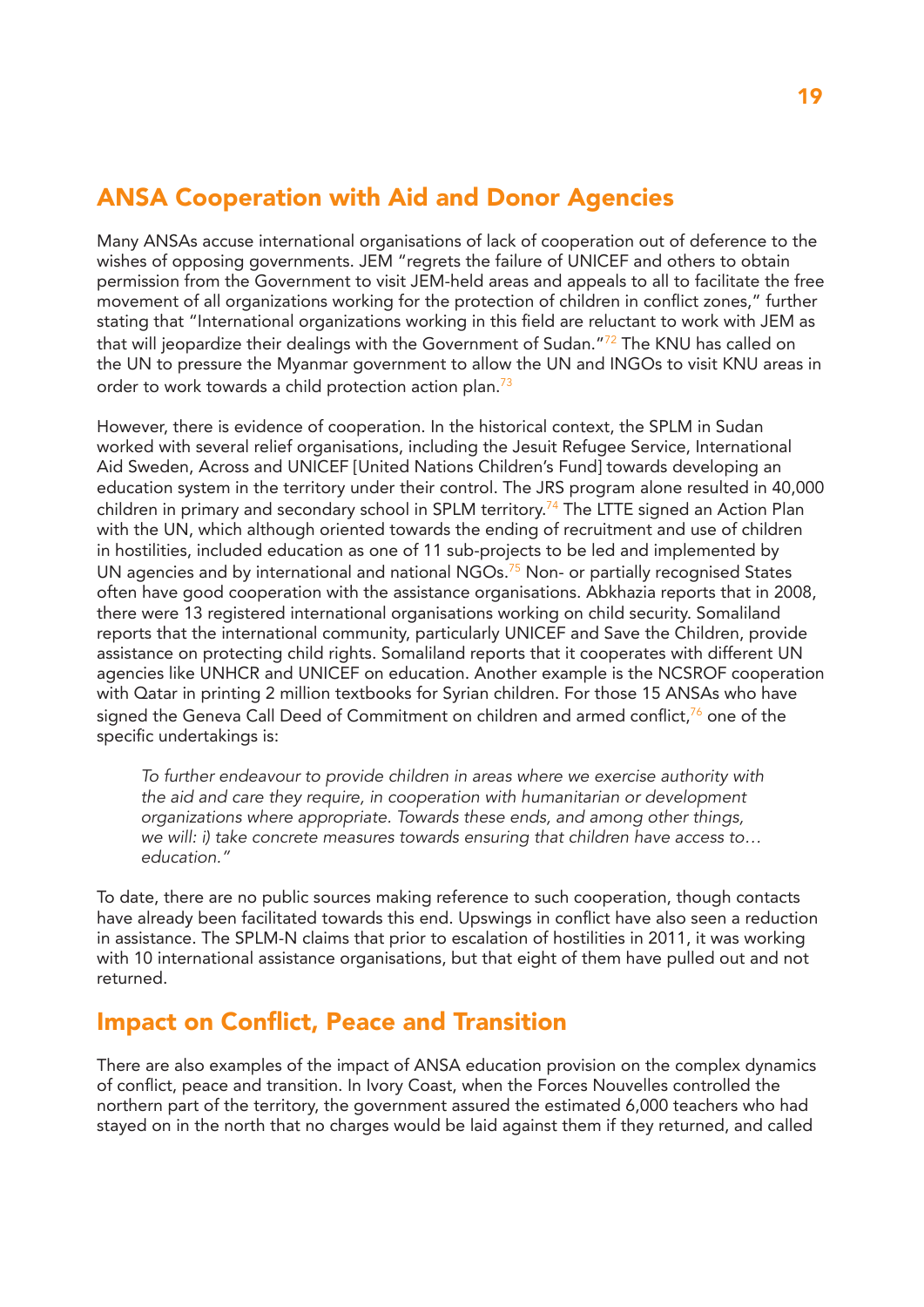on them to return to the south in order to receive their salaries.<sup>77</sup> This has been described as an ultimatum, and possibly one that backfired;

…what practically permitted the restoration of the educational system [in the rebel-held north] was not just the good will of many hundreds of civilians worried about their children's future but the intelligent instrumentalisation of the situation by the rebel leaders. The rebels sought simultaneously to improve their image internationally while casting the southern regime and its sympathisers in a negative light through accusations of the perpetration of an 'intellectual genocide' against northerners. Simply by providing minimal and inexpensive coordination among well-intentioned volunteers and parents raising funds at the neighbourhood level, a purely military rebel movement managed ultimately to raise its profile and set up a state-like administration in charge of primary and secondary education<sup>78</sup>

The KNU is wary that education is being used as a stealth means of government infiltration. "That's the ticket in. To send the others, they start with education," says the KED secretary, referring to the situation under the ceasefire. "In the military, there's a demarcation line. If they cross it, they have to let us know ahead of time. But for education, that demarcation line doesn't exist."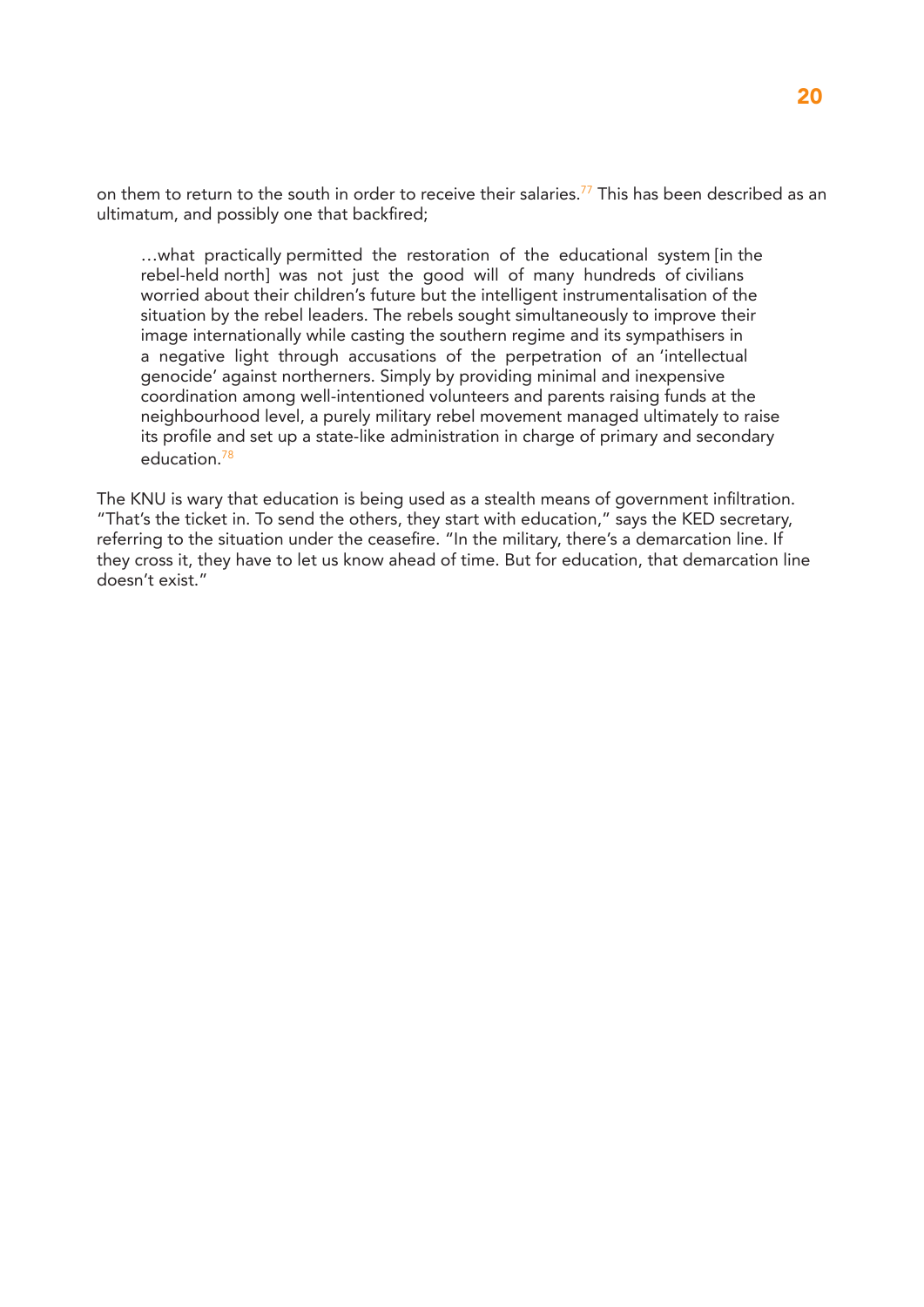### Negative Aspects: Attacks on Education and the Military Use of Schools and Universities

This section will briefly summarize and consolidate ANSA-related information on attacks on education and the military use of schools (see Methodology section).<sup>79</sup> It will focus on presenting available information that disaggregates between State and ANSA acts, and therefore does not purport to present a complete picture of ANSA practice.

### Attacks on Education

Generally, research indicates that ANSAs are greater violators than States as regards attacks on education. ANSAs are less likely to arrest, imprison and torture, and to attack higher education, while more likely to perpetrate abduction and attacks on government-run primary and secondary schools. ANSAs are implicated in attacks in Afghanistan, Colombia, Democratic Republic of the Congo (DRC), India, Libya, Palestine, Mali, Nigeria, Pakistan, the Philippines, Somalia, Syria, and Yemen. Higher education institutions have been attacked by Boko Haram in Nigeria and Al-Shabaab in Somalia, while FARC is accused of threatening university teachers in Colombia. Girls have been singled out. For example, Al-Shabaab and Boko Haram have kidnapped girls at schools, and the Pakistani Taliban have attacked girls en route to or from school, the case of Malala Yousafzai being the best known example. Teachers have been used as human shields by BIFF in The Philippines. The Ministry of Education in Gaza was using the armed wing of Hamas to train school children. In some cases, such as the Maoists in India and the Afghan Taliban, it is reported that schools are often attacked at night, specifically to destroy the infrastructure without harming the students.

ANSAs' attacks on education are particularly linked to motives such as enemy use of schools for military purposes, spreading fear among civilians, undermining government control over an area, preventing the education of certain groups such as girls, or reacting to perceived bias in education. Some also use the ransom of students or teachers to fund their activities. In Afghanistan, the Taliban claim to be motivated by a determination to end western or un-Islamic influence in schools, and in DRC, attacks were claimed to be ethnically motivated.

## Military Use of Schools and Universities

Between 2005 and 2011, ANSAs are alleged to have used schools for military purposes in 16 out of 24 conflicts, while States were implicated in military use in all of these conflicts. By 2015, this number has grown to disproportionately to 21 out of 26 conflicts, implicating 50 ANSAs. The countries where ANSAs used schools are Afghanistan, CAR, Colombia, Ivory Coast, DRC, Georgia, India, Iraq, Libya, Mali, Nepal, Nigeria, OPT/Israel, Pakistan, the Philippines, Somalia, Sudan, South Sudan, Syria, and Yemen. Using 2012 data, Ivory Coast, DRC, Libya, Mali and Somalia were the only countries where it was reported that ANSAs were predominately responsible for military use of schools. Universities were used by Al-Shabaab in Somalia and university residences were used by FRCI in Ivory Coast. ANSAs in Colombia, DRC, Mali, Somalia, Thailand and Yemen are reported to have recruited children from schools, in some cases using teachers as recruiting agents. While there has been no attempt to further disaggregate the type of military use undertaken by ANSAs, the following uses have been reported: barracks, firing positions, command posts, ammunition storage, child recruitment and using children to traffic narcotics. A researcher reports that FARC used armed cadres to accommodate volunteer mobile teachers who educate the rural populace. The practice began after paramilitaries bombed an education centre and left graffiti threatening all those who participated in activities with the FARC.<sup>80</sup>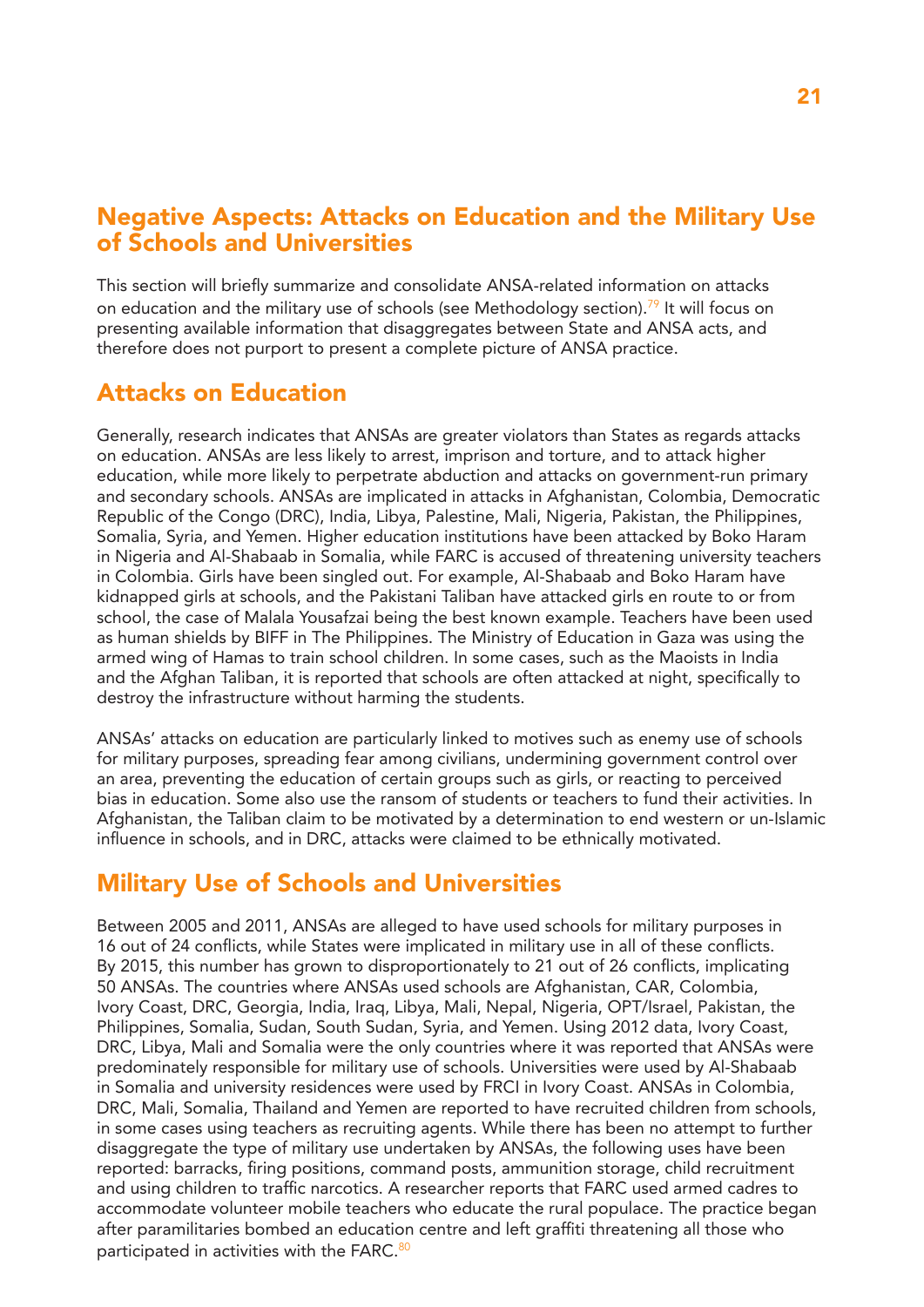# WHAT ANSAs SAY THEY WILL DO: DOCTRINE

Doctrine has been defined both as "a set of beliefs" and "that which is taught". Both of these definitions are significant for understanding the importance of doctrine for ANSA compliance with humanitarian norms. First, when ANSAs make their beliefs and commitments known, they can be held accountable. Second, when ANSAs disseminate their beliefs and commitments within their ranks and institutions, such doctrine can be followed and implemented. ANSA doctrine is expressed inter alia through constitutions, codes of conduct, military orders, programs of action. It covers a wide range of issues towards compliance within the four As (available, accessible, acceptable and adaptable) of the human rights framework, as well as the religious dimensions of IHL standards. It promotes the right to education by improving access for girls, socially disadvantaged, children in remote communities, and adults. Only in rare cases, such as the Taliban and Boko Haram, is ANSA doctrine at odds with international standards.

Understanding the relevant doctrine of ANSAs is important for engagement actors and others trying to influence ANSA behaviour. Yet doctrine should not be mistaken for practice. We have already looked at what ANSAs do. In this section, we will look at what they say they will do.

## Provision and Facilitation of Education

• Encouraging or guaranteeing education

*The ONLF further pledges to actively encourage the establishment of local schools at the village level in Ogaden so that our children, who are currently denied access to education by the colonizer have the opportunity to become productive members of their community.* 

- Political Program of the Ogaden National Liberation Front (ONLF)

*…take all necessary measures to assist child-rearing parents, to provide or permit schools and education for the children*

-Article V, Section 2, NDFP, Declaration and Program of Action for the Rights, Protection and Welfare of Children

*The rightful place of children, being in tender ages, must be in schools to prepare them for the future either as leaders of the community or as good, law-abiding, and productive members.*

MILF, Statement made during the Mindanao Interfaith Forum on Children "In the pursuit of peace for and with the children of Mindanao from the MILF perspective."

*Children's right to education will not be restricted*

-Article 6, Kurdistan Workers' Party/People's Defence Forces (PKK/HPG): To Geneva Call - rules for the conduct of warfare (2011)

*To make arrangements for children to receive compulsory primary education* -Article 16, Child Protection Law of Tamil Eelem, 2006

*…we will take concrete measures towards ensuring that children have access to adequate… education.*

-Article 7, Geneva Call Deed of Commitment (14 signatories).81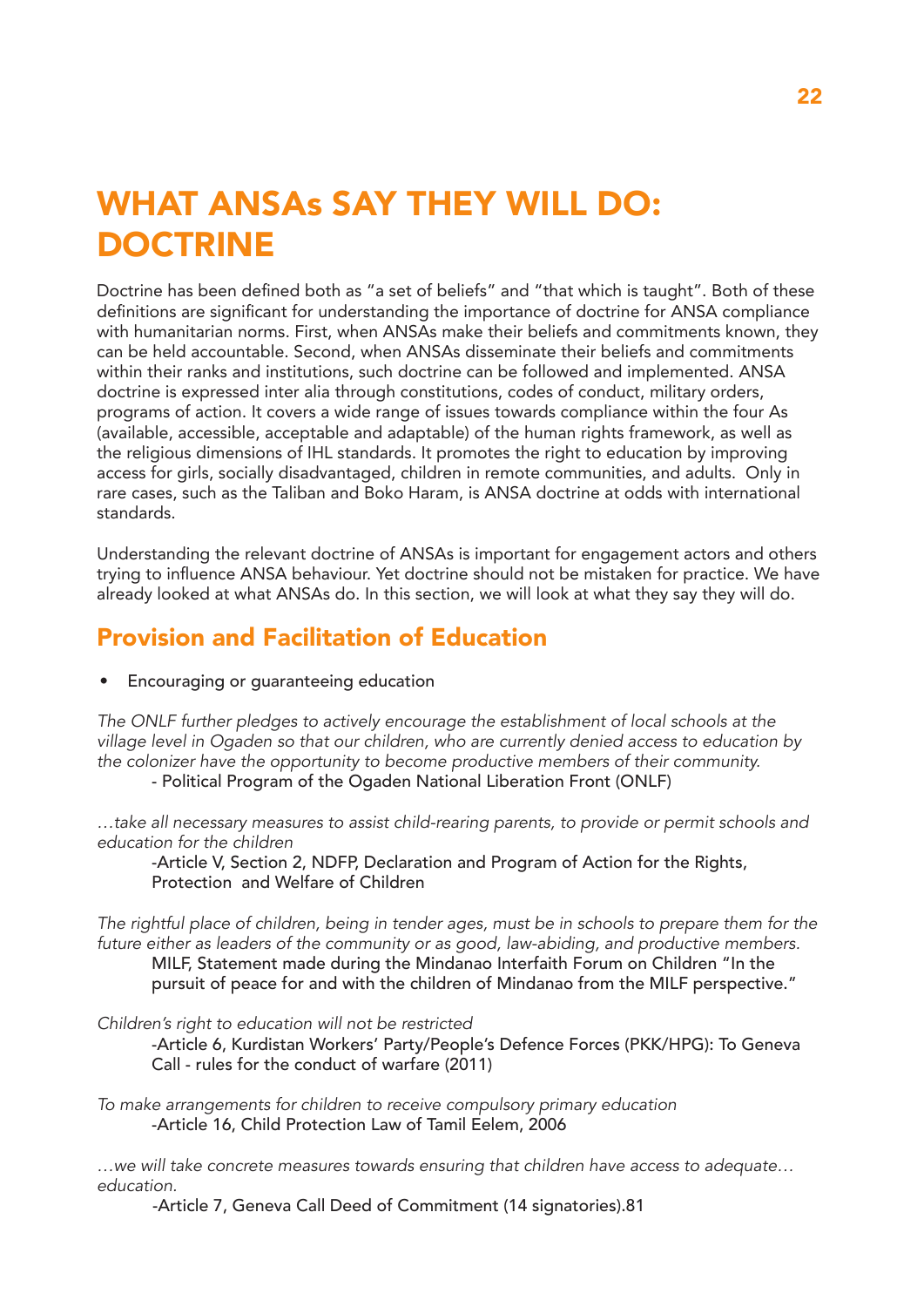#### • Free education

*All children have the right for education. Therefore the Tamil Eelam Education Department shall make arrangements to provide Primary Education free to all children."* -Article 11, The 2006 Child Protection Law of Tamil Eelem

*The national policy is that primary education shall be free.* -Article 15(7), Somaliland Constitution

*All persons have the right: to free and compulsory primary and secondary education.* -Article 30, The Constitution of the Rojava Cantons

• Higher Education

*Higher education should be made available to all children in accordance with their own abilities and desires.*

- Article 17, The 2006 Child Protection Law of Tamil Eelem

• Vocational education

*Make education and vocational training accessible to all children on the basis of individual's knowledge, mental and physical capacity so as to raise their standards.* 

- Article 11, The 2006 Child Protection Law of Tamil Eelem

• Adult education and literacy

*The eradication of illiteracy and the (provision) of adult education is a national obligation, and*  the efforts of the public and the state shall be combined to fulfil this obligation. -Article 15(6), Somaliland Constitution

**Gender** 

To fight for women's right to education and strengthening her economic status -Section 12, article 6, SPLM-N Interim Constitution, October 2013

• Disabled and disadvantaged

*Children with physical, mental and psychological disorders have the right to free education and*  upkeep in all special educational establishments... Orphans and children deprived of parental *care have the right to free education and activities in all state educational establishments till graduation, but not later than their 25th birthday.*

-Article 10, Law on the Rights of the Child, Transnistrian Republic of Moldavia

*Make vocational education and training available to the children who are physically and mentally handicapped.* 

-Article 12, The 2006 Child Protection law of Tamil Eelem

*Take all necessary measures to encourage and help street or vagabond children to go back to school*

-Article 5, Section 2, NDFP, Declaration and Program of Action for the Rights, Protection and Welfare of Children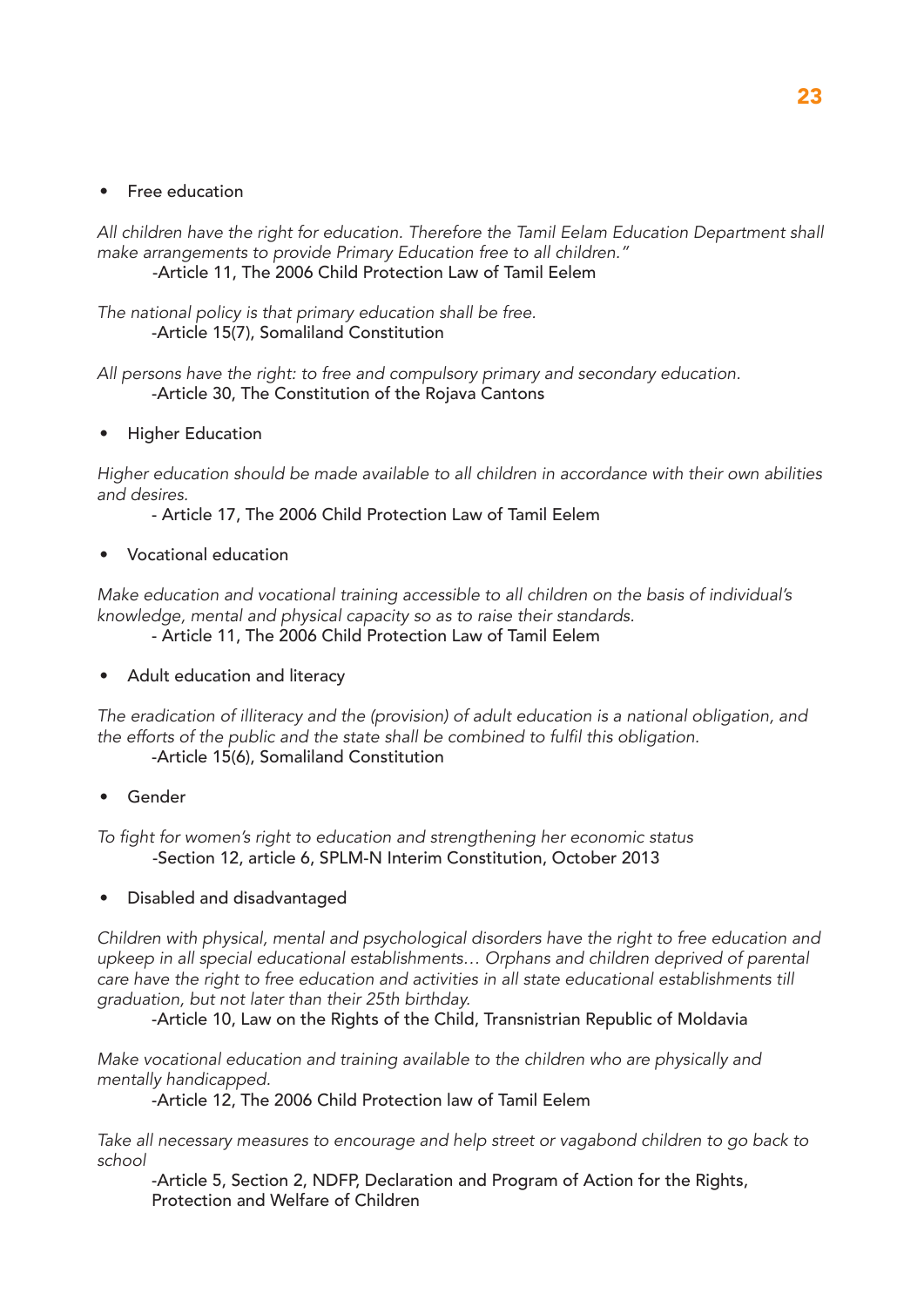• Religious, Cultural and Language Education

*The learning of and training in the Islamic religion is a fundamental path and shall be compulsory at all levels of education. At the same time, the promotion of Koranic schools is the responsibility of the state.*

-Article 15(3), Somaliland Constitution,

*All communities have the right to teach and be taught in their native language.* -Article 9, The Constitution of the Rojava Cantons

*Children can study in the state language or in any other language in the comprehensive schools* - Article 10, Law on the Rights of the Child, Transnistrian Republic of Moldavia

• Physical Education

*In order to ensure a healthy physical and mental growth of the young, and to improve their wellbeing and maturity, the state shall give special attention to the promotion and encouragement of physical education and sports which will be recognised as one of the basic subjects in the educational curriculum of both state and other schools.* 

-Article 15(8), Somaliland Constitution

• Truancy and attendance

*Take measures to encourage regular attendance at schools and to reduce the drop-out rates*  and take appropriate measures to improve discipline in the school... to avoid making them *work at home during school hours and higher education times…*

- Articles 15 and 16, The 2006 Child Protection law of Tamil Eelem

• Democratic, human rights, and/or revolutionary values

*They shall take all efforts to educate the children on the revolutionary history of the Filipino people, the basic problems in a semicolonial and semifeudal society and the revolutionary tasks of the people.*

-Article V, Section 3, NDFP, Declaration and Program of Action for the Rights, Protection and Welfare of Children

*The education system of the Autonomous Regions shall be based upon the values of reconciliation, dignity, and pluralism. It is a marked departure from prior education policies founded upon racist and chauvinistic principles...The education system, public service channels and academic institutions shall promote human rights and democracy.*

-Article 91, The Constitution of the Rojava Cantons

• Cooperation with Assistance Providers

The organizations [NGOs] that come to the country are tools of the infidels. In the guise of *serving, they are destroying Islam, so all their activities are banned, whether it is [building] roads or anything else, or clinics or schools or a madrassa or anything else.*

-Taliban Code of Conduct (2010)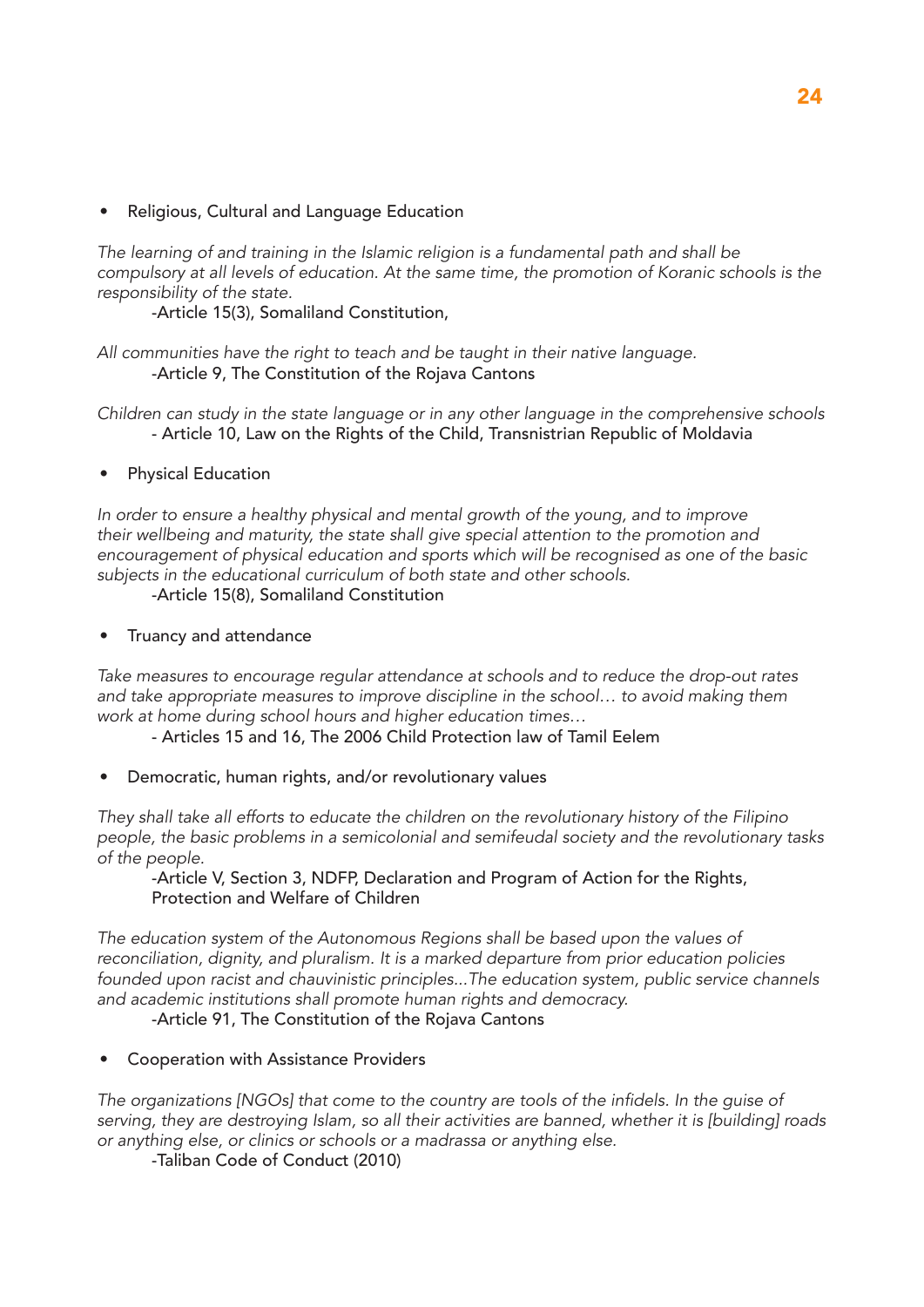*The NDFP and the United Nations Secretary-General (UNSG) Special Representative on*  Children and Armed Conflict cannot at this point establish and develop positive and productive relations because of the baseless and unwarranted vilification and listing of the NPA as child rights violators in the annual report of the UNSG. So long as such vilification and listing of the NPA persist, the NDFP finds it more useful to cooperate with other UN agencies like the *UNICEF in upholding the rights of children, protecting them and looking after their welfare.*

-Article 6, Section 6, NDFP Declaration and Program of Action for the Rights of Children

### Protecting Schools

DO NOT harm cultural, educational and religious buildings and historic sites unless Qadhafi *forces are using them for hostile purposes, and such harm is absolutely necessary.*

- National Transitional Council/Free Libyan Army (NTC/FLA): Frontline Manual (2011)

*If a school fails to heed a warning to close, it must be burned. But all religious books, for the sake of respecting them, must be secured beforehand.* -Article 26, Taleban Code of Conduct (2010)

*In order to shield them from attacks by armed groups [the ELN/civil society/National Peace Committee] will proceed, with the civil society leadership and coordination of the Attorney*  General's Office and the Office of the Ombudsman, to identify and demarcate all goods *protected by IHL, such as… Schools.*

- Puerta del Cielo Agreement between the Ejército de Liberación Nacional (ELN), civil society and the National Peace Committee

## Military Use of Schools and Universities

*to refrain from endangering the safety of civilians by intentionally using them as "human shields" or by using civilian facilities such as hospitals or schools to shield otherwise lawful military targets*

- Agreement between the Government of the Republic of Sudan and the Sudan People's Liberation Movement to protect non-combatant civilians and civilian facilities from military attack (2002)

*[Both sides] agree to immediately put an end to such activities as capturing educational institutions and using them, abducting teachers and students, holding them captives, causing them to disappear, and not to set up army barracks in a way that would adversely impact schools and hospitals.*

- Comprehensive Peace Agreement concluded between the Government of Nepal and the Communist Party of Nepal (Maoist, 2006)

*…we will…avoid using for military purposes schools or premises primarily used by children.*  Geneva Call Deed of Commitment, (14 signatories)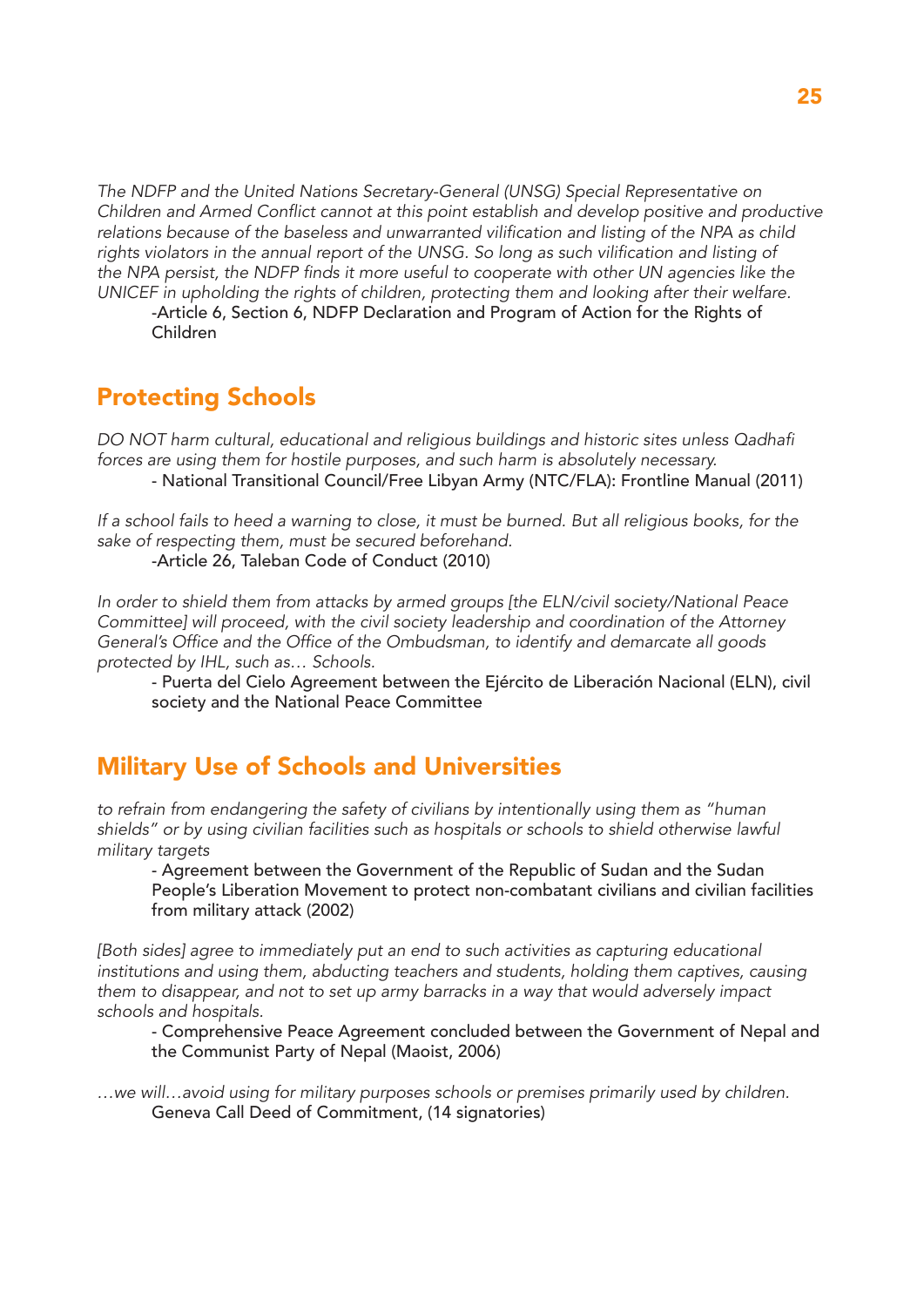# WHAT ANSAs ARE OBLIGED TO DO: NORMATIVE FRAMEWORK

The Westphalian legal order assures that while all States are equal, there is no room for non-State actors at the table. In the meantime, the world has changed. If Walmart were a country, it would be the world's 25<sup>th</sup> richest. If the Islamic State were indeed a State, it would be more powerful than many others. International law is slowly but surely catching up.

The 1949 Geneva Conventions were the first international treaties to create obligations on non-State actors - in this case ANSAs - albeit applying only a fraction of IHL. Additional Protocol II of 1977 extended the scope of coverage, including the obligation for ANSAs who control territory to ensure children receive education. Customary IHL has subsequently expanded to close the gap between the law of international armed conflict (IAC), which only applies to wars between States, and non-international armed conflict (NIAC), which applies to wars between States and ANSAs, or between different ANSAs. An underlying feature of IHL is the equality of belligerents principle, meaning that the law applies equally to all parties, no matter who is the 'good guy' or 'bad guy'. During the 1990s, international criminal law (ICL) also developed to criminalize individual acts in NIAC such that it is now a crime for a member of an ANSA to intentionally attack schools and civilians.

The most recent and controversial evolution is the application of human rights law to ANSAs. Human rights law requires duty bearers to respect (do not - negative obligation), protect (take measure to ensure others do not - positive obligation), and fulfil (do - positive obligation). While an emerging consensus considers ANSAs who control territory to have certain human rights obligations, it remains uncertain what these obligations would actually be in practice. The Office of the UN High Commissioner for Human Rights (OHCHR) has adopted a progressive position, stating:

It is increasingly considered that under certain circumstances non-State actors can also be bound by international human rights law and can assume, voluntarily or not, obligations to respect, protect and fulfil human rights. $82$ 

This notion of a duty on ANSAs to fulfil human rights is a sensitive area as it goes to the heart of the sovereign domain of the State, which is to provide law, order and services. Many of those who oppose the application of IHRL to ANSAs do so under the rationale that it would be undermining the authority of the State. The opposing view is that focus should be on the right holder rather than the duty bearer, so if ANSAs are the *de facto* authority, they are the ones who must ensure those rights. The dilemma is greater in IHRL because the scope of rights is significantly broader than the basic provisions of the law of NIAC—duty bearers have obligations towards ensuring education under both legal regimes.

The UN Security Council recognizes armed conflict as an exceptional situation where the State is not the sole primary duty bearer with respect to protection, and contemplates a positive role for ANSAs towards affected populations:

The Security Council reaffirms that parties to armed conflict bear the primary responsibility to take all feasible steps to ensure the protection of affected civilians and urges parties to armed conflict to meet their basic needs, and give attention to the specific needs of women and children...<sup>83</sup>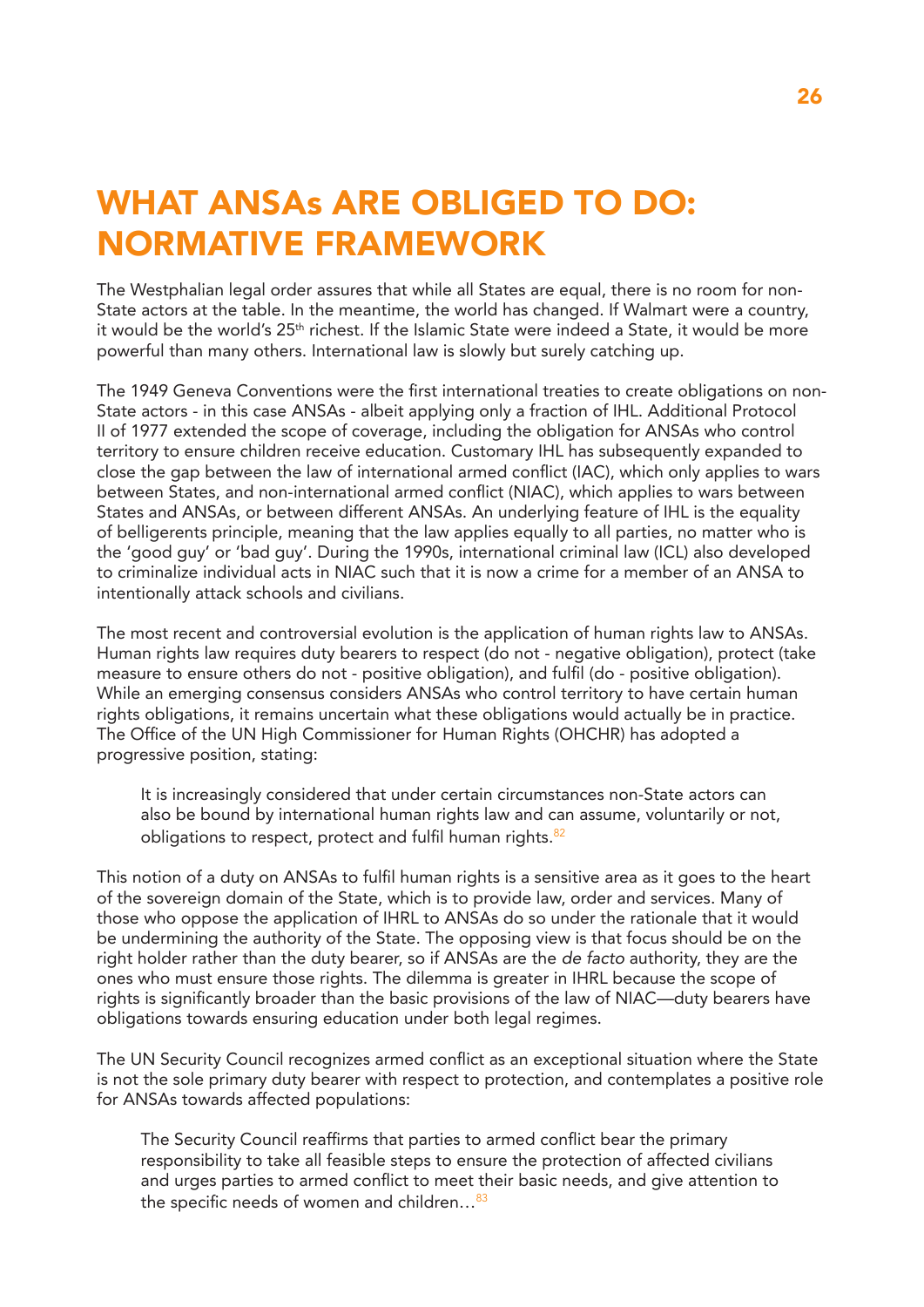This view is taken even further by the Under-Secretary General for Humanitarian Affairs and Humanitarian Relief Coordinator: "International law is clear: parties to conflict are responsible for meeting the basic needs of persons under their control.<sup>84"</sup>

A comprehensive analysis has not been undertaken, however, and there is a dearth of policy specifically on ANSAs and the provision of education. The Special Rapporteur on the Situation of Human Rights in Sudan, prior to the independence of South Sudan, "urged the SPLM to actively take responsibility to meet the needs of the people living in areas under its control, including in terms of health and education, particularly where peace has been established."<sup>85</sup>

### **The Relevant Law<sup>86</sup>**

This section will take a summary look at how IHL (specifically NIAC), $87$  IHRL and ICL deal with ANSAs on the protection of education. The table below employs a traffic light analogy to summarize how adequately the law applies.

*Table 2: The Coverage under International Law of the Protection of Education by States and ANSAs*

| Law         | <b>When</b>                        | <b>Who</b>                      | <b>What</b>                                                                     |
|-------------|------------------------------------|---------------------------------|---------------------------------------------------------------------------------|
| <b>IHL</b>  | armed<br>conflict                  | -States<br>-ANSAs               | -attacks<br>-military use<br>-ensure education<br>for children                  |
| <b>IHRL</b> | all times                          | -States<br>-ANSA <sub>s</sub> ? | -attacks<br>-military use<br>-respect, protect,<br>fulfil right to<br>education |
| <b>ICL</b>  | -armed conflict<br>-widespread act | individuals                     | -attacks                                                                        |

Explanatory Note: Green cells indicate full coverage of the particular branch of international law. Yellow cells indicate partial coverage. As all of the horizontal rows have at least one yellow cell, the table indicates that no branch of international law obliges ANSAs to fully protect education for all persons in all circumstances.

The table shows that the law is like a child's favourite blanket—a patchwork quilt with some holes in it. While IHL imposes obligations on ANSAs, it only applies during armed conflict, which in NIAC requires the ANSA to meet a threshold of organisation and involvement in protracted armed violence against opposition forces. ICL creates individual criminal responsibility for ANSA members, but only for a limited range of offences committed in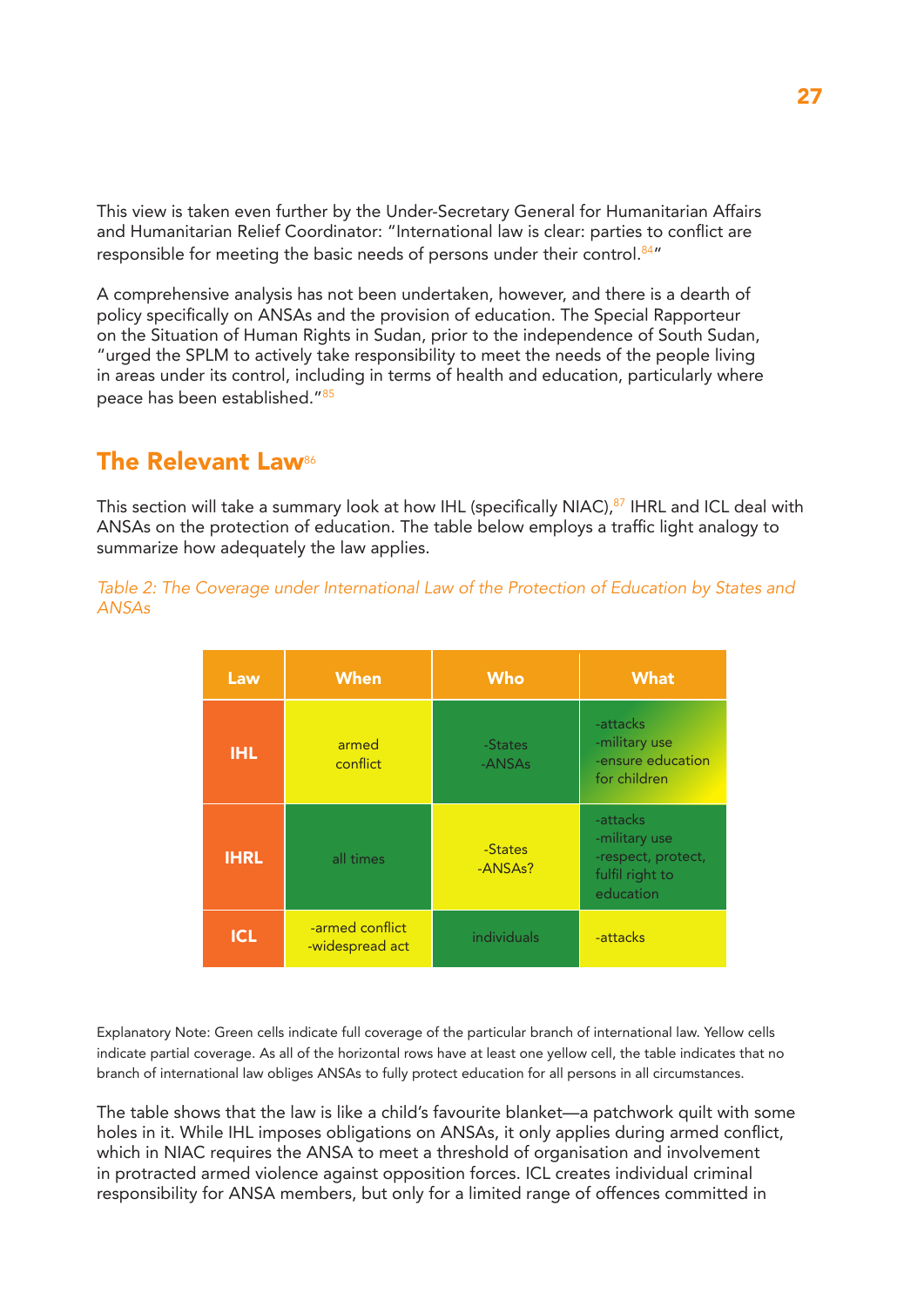relation to an armed conflict or otherwise as part of a widespread or systematic attack. It is often pointed out that the wide berth of IHRL fills many gaps of IHL. That may be fine for States, but for ANSAs, the extent of the application of IHRL remains unresolved. The fog of law is the most dense when it comes to ANSA's exercise of State authority and regulation, such as detention, judicial process, and the provision of services such as education. An expert commentator has pointed out:

No rules have been developed to govern the territory under the control of an ANSA in a non-international armed conflict in terms of positive obligations; yet there are many situations where ANSAs with a political structure control and even administer sizeable parts of territory.<sup>88</sup>

However, many ANSAs have made commitments on education (see What ANSAs Say They Will Do section above). Unilateral undertakings of ANSAs or their agreements with States indicating willingness to be bound have in some cases been interpreted to establish human rights obligations on such ANSAs.<sup>89</sup> Even if such undertakings do not create legal obligations, they do at least contribute to normative standard-making.

### Attacks on Education

The negative obligation on ANSAs to refrain from intentionally or indiscriminately attacking education is relatively straightforward. Intentional violations constitute an international crime in armed conflict.<sup>90</sup> Students, teachers, parents and support staff are protected from attack and the threat of attack as long as and for such time as they do not directly participate in hostilities. Schools, materials, facilities and transports are protected as long as they are not used for military purposes. Protections can be put into jeopardy for example, in the following cases:

- Schools are used by State armed forces for barracks, military training, storage of military equipment, or for military communication.
- Teachers extract tactical military information from children whose parents are ANSA members and supply it to State authorities.
- State armed forces are used to quard schools.

Collateral damage to education is prohibited where the expected damage is excessive to the expected military advantage, but in any event ANSAs must take precautions to avoid or minimize collateral damage when carrying out operations on legitimate targets in the vicinity of schools.<sup>91</sup> The 2015 Guidelines, which are consistent with international law and apply to States and ANSAs, advise that schools and universities must never be destroyed in order to deprive the opposing party of future use, and that feasible alternatives to attack should be considered when the opposing party has converted a school into a military objective.  $\frac{92}{2}$ 

## Military Use of Schools and Universities

There is no absolute international law prohibition on the use of schools and universities for military purposes. Under IHL, ANSAs must take feasible positive measures to ensure their own military assets are separated from education facilities.<sup>93</sup> The duty to protect and fulfil the human right to education, if applicable, would impose even more restrictions. Among other things, the 2015 Guidelines advise that functioning schools should not be used in support of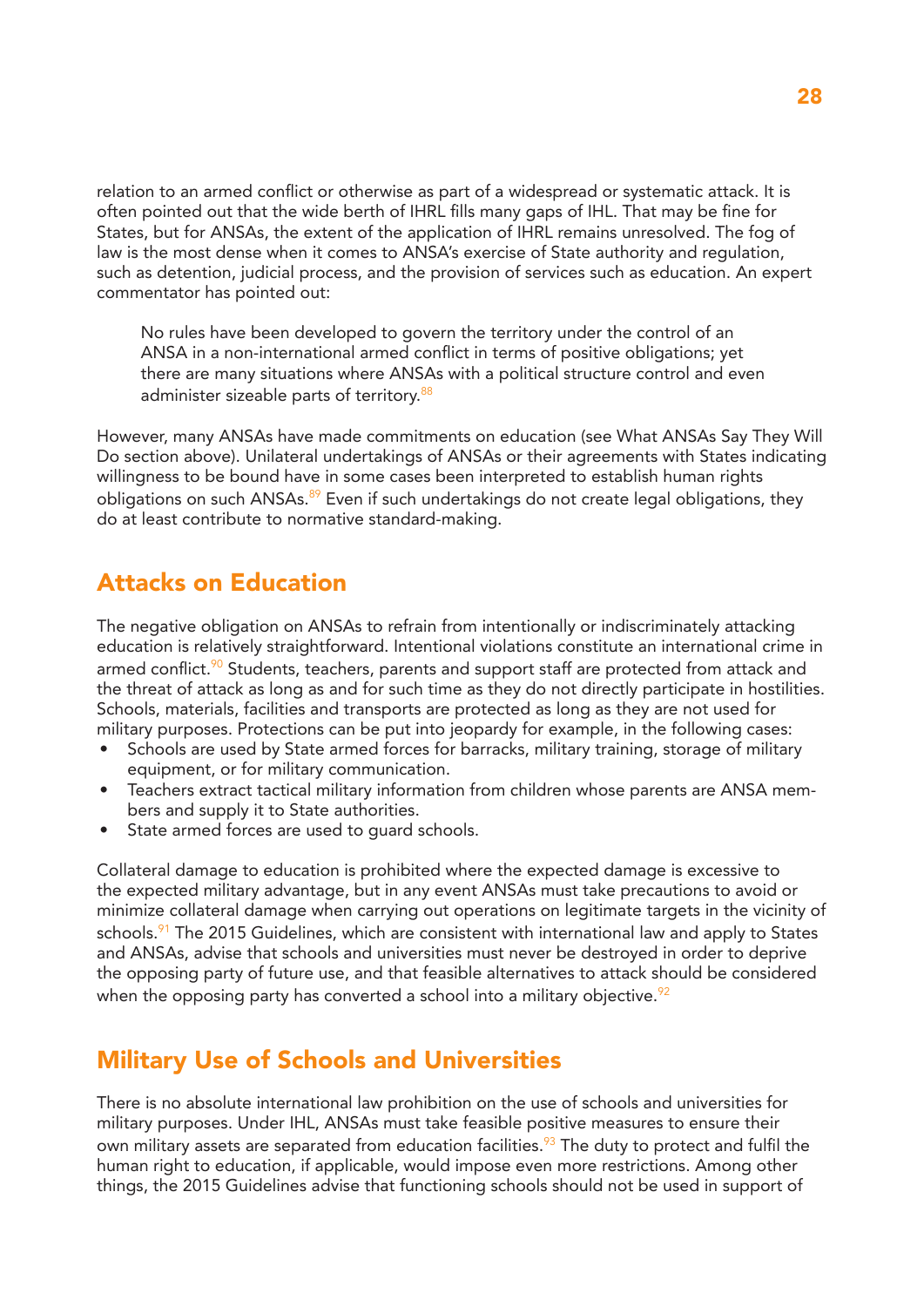the war effort in any way; abandoned schools should only be used if no feasible alternative is available; fighting forces (e.g. the armed wing of an ANSA) should not be used to provide security for schools unless alternative means are unavailable.<sup>94</sup> It is not an international crime to use a school or university for military purposes, but pillage or seizing the property of an adversary - unless imperative military necessity demands - does amount to a war crime.  $95$ 

## Ensuring Education

The law of NIAC requires ANSAs who control territory to ensure children are provided with the aid and care they require, which includes ensuring that children receive an education, including moral and religious components, in line with the wishes of parents or quardians.  $96$  This entails an obligation to either provide or facilitate provision by others, such as the State or relief organisations. It also entails an obligation to take feasible measures to ensure that children's education is protected from enemy interference. ANSAs without territorial control must allow access to education. $97$  The age of children is not defined by IHL, but the individual needs of children should be taken into account. IHRL - to the extent it is applicable - would extend obligations towards ensuring at least the most basic forms of education, which would include providing primary education for all, as well as conditional secondary and higher education.

… education shall be directed to the full development of the human personality and the sense of its dignity, and shall strengthen the respect for human rights and fundamental freedoms…[E]ducation shall enable all persons to participate effectively in a free society, promote understanding, tolerance and friendship among all nations and all racial, ethnic or religious groups, and further the activities of the United Nations for the maintenance of peace.<sup>98</sup>

Fundamental education should be made available for those who have not received or completed primary education. The core components of education are contained in the four 'As' framework of availability, accessibility, acceptability and adaptability.<sup>99</sup> The MDGs and the Sustainable Development Goals refer to "inclusive and equitable quality education" and "lifelong learning opportunities for all." Therefore, the human rights dimension builds upon IHL by adding the obligation towards adult basic education, as well as towards a greater range of standards.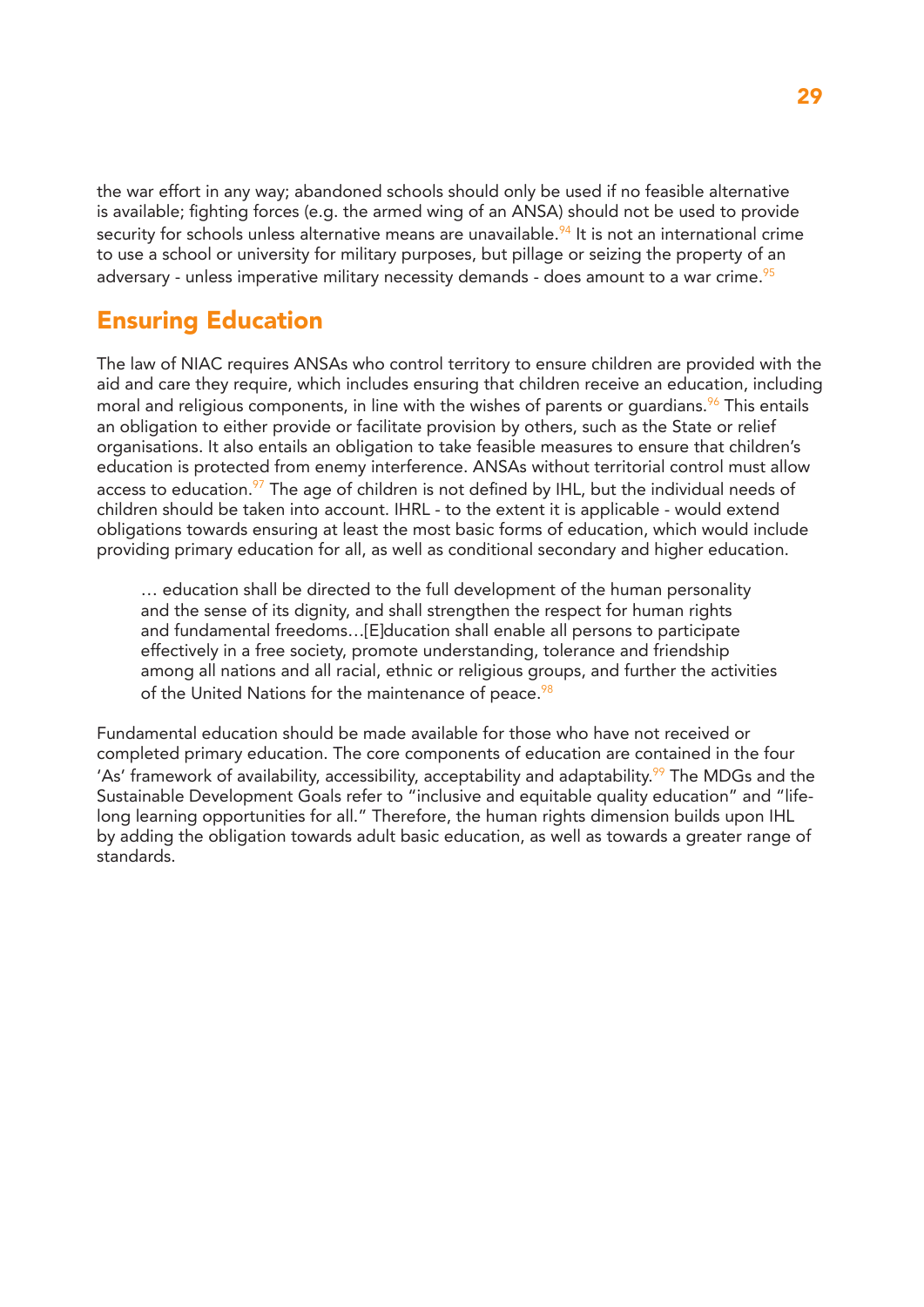# THE INTERNATIONAL RESPONSE

The first part of this section will look at a selection of international norms and policy provisions relevant to the engagement of ANSAs in general and education specifically, while the second part will look at the relevant practice of international humanitarian actors. While the work of national actors is beyond the scope of this Background Paper, their work is crucial in ANSA engagement and should not be overlooked in response strategies

#### A LOCAL INITIATIVE ON CHILD PROTECTION ENGAGEMENT OF ANSAs

Local actors are also extremely valuable engagers of ANSAs, and a key part of the overall engagement framework. While it goes beyond the scope of this study to include local actors, the following example is given to highlight the importance of their role.

#### Human Rights Institute of Burma (HREIB)

HREIB engages with ANSAs to foster their adherence to legal standards and norms against using and recruiting child soldiers. At a time when international actors had very limited access inside ethnic-controlled areas of Myanmar, and when the UN was prohibited from engaging with ANSAs, HREIB was engaging ANSAs directly and even soliciting commitments from some. Eventually HREIB began working with Geneva Call in a coordinated and strategic partnership to maximise the comparative advantages of the local actor and the international actor. While Geneva Call brought international attention and specialization, HREIB had much greater access to remote areas and was able to approach ANSAs from a local perspective, with local understanding, using local messaging and persuasion techniques. HREIB reports that since training members of the Kachin Independence Army (KIA) some significant changes in their policies regarding child protection have been seen.

## Norms and Policy

#### Multiple Duty Bearers, State Sovereignty and Humanitarian Action

The normative backbone for humanitarian action in NIAC, known as the right of initiative and enshrined in the Geneva Conventions, is that impartial humanitarian bodies may offer their services to State or non-State parties to conflict.<sup>100</sup> In areas where ANSAs are in control of border regions, legal experts disagree as to whether acceptance by an ANSA of the offer of services by an impartial humanitarian organisation is sufficient, or whether the State itself also needs to consent. The answer may be different for UN and non-UN actors, and may be influenced by UN Security Council decisions.<sup>101</sup> No such right of initiative exists in situations short of armed conflict where ANSAs control territory.

In line with the normative framework regarding both ANSA responsibilities and humanitarian response, the UN Office for the Coordination of Humanitarian Affairs (OCHA) has stated:

In situations of armed conflict, all parties to the conflict are responsible for ensuring *that the civilian population is respected and protected. This includes ensuring*  they are spared the effects of fighting and have access to food, medical services and other basic needs. When national authorities or non-state parties to conflict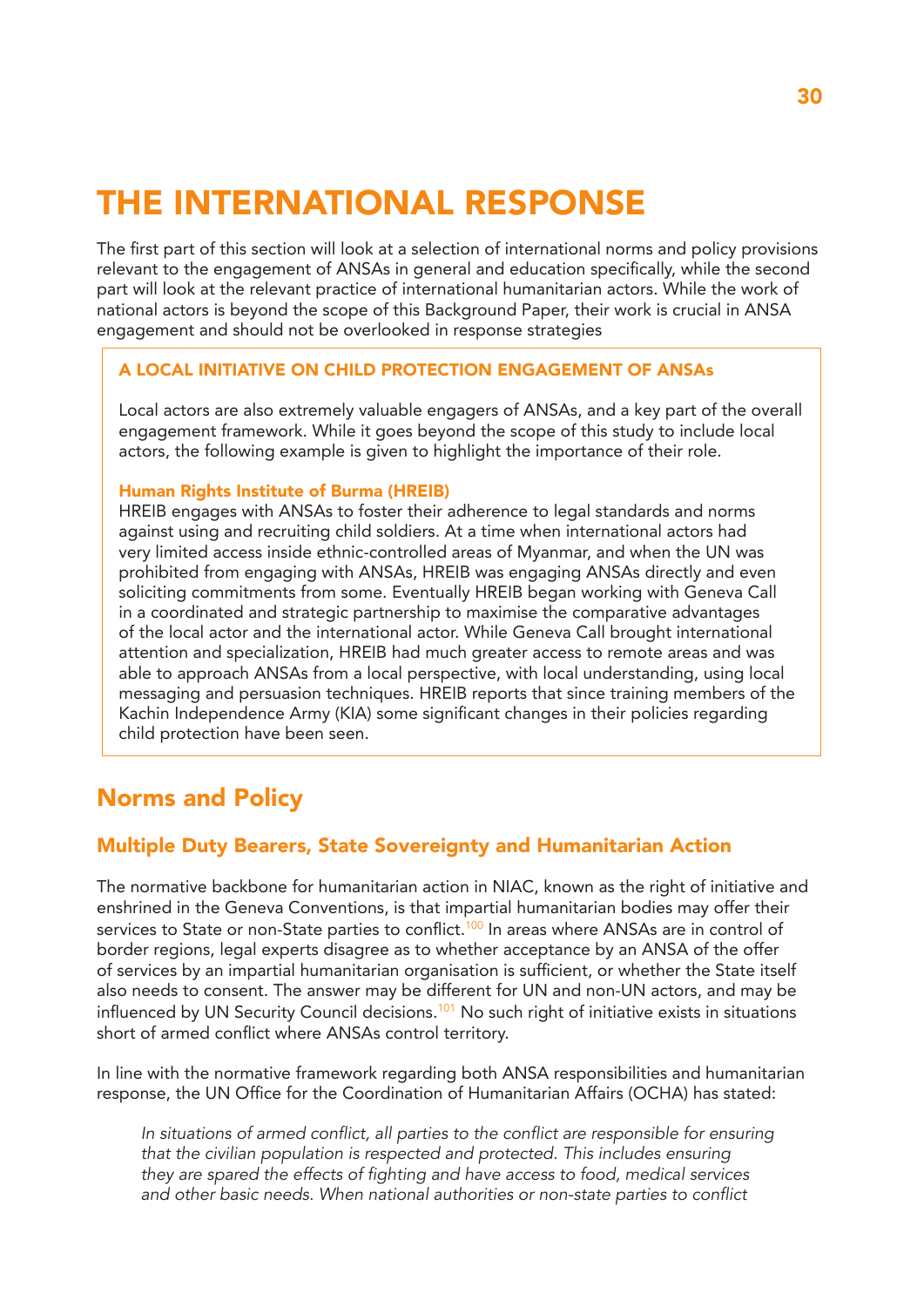*are unable or unwilling to meet these obligations, humanitarian organizations may undertake complementary activities to ensure the rights of the affected population are upheld. This may be done by directly assisting the affected population or through action, including advocacy, to enable or encourage the primary dutybearers to meet their obligations.* <sup>102</sup>

OCHA's policy position clearly recognizes the existence of multiple duty bearers in situations of armed conflict as an exception to the general rule of the State as primary duty bearer. It mandates a humanitarian response to either replace or support activities of ANSAs aimed at securing rights and meeting basic needs of affected populations. Yet such clarity is confused by a landmark UN General Assembly (UNGA) resolution on the strengthening of humanitarian assistance, where the UNGA makes no distinction between armed conflict and disaster response (noting that the use of the term 'other emergencies' below is interpreted to refer to armed conflicts):

Each State has the responsibility first and foremost to take care of the victims of natural disasters and other emergencies occurring on its territory. Hence, the affected State has the primary role in the initiation, organization, coordination, and implementation of humanitarian assistance within its territory.<sup>103</sup>

The Resolution further states that impartial humanitarian organisations should "supplement national efforts". There is no reference to differing paradigms between natural disasters and armed conflict, the humanitarian right of initiative, or to the responsibility of ANSAs in situations of armed conflict. According to the UNGA, the State remains firmly in the driver's seat for humanitarian response, even with respect to populations living in areas controlled by ANSAs. It is difficult to reconcile these two policy positions.

While the above contradiction is relevant to all humanitarian action vis-a-vis ANSAs, the positive aspect of ensuring education is particularly challenging from a response perspective. Traditionally, education has not been established as a basic need, even though ensuring education (for children of an undefined age only) is a responsibility of all parties to conflict under IHL. $104$  The result is that the positive aspect of ensuring education has not always been considered as part of humanitarian response $105$  - unlike the negative aspects of protecting education, which are considered part of general protection response. Recent years, however, have seen an affirmation of the humanitarian component of education, with the inclusion in 2006 of education as an IASC Cluster. Ensuring education is now considered a humanitarian activity from two policy perspectives: first, in its own right towards securing the fundamental right to education, and second, as a protection activity, to shelter children from the consequences of armed conflict.

#### Protection of Civilians

The United Nations Security Council in its Resolution 1894 (2009) has called upon all parties concerned "to seek, where appropriate, support from United Nations peacekeeping and other relevant missions, as well as United Nations Country Teams and the International Committee of the Red Cross and, where appropriate, other members of the International Red Cross and Red Crescent Movement, on training and awareness raising on international humanitarian, human rights and refugee law."

In reports on the Protection of Civilians in Armed Conflict, the UN Secretary-General has adopted 'enhancing compliance by [ANSAs]' as one of five core challenges towards the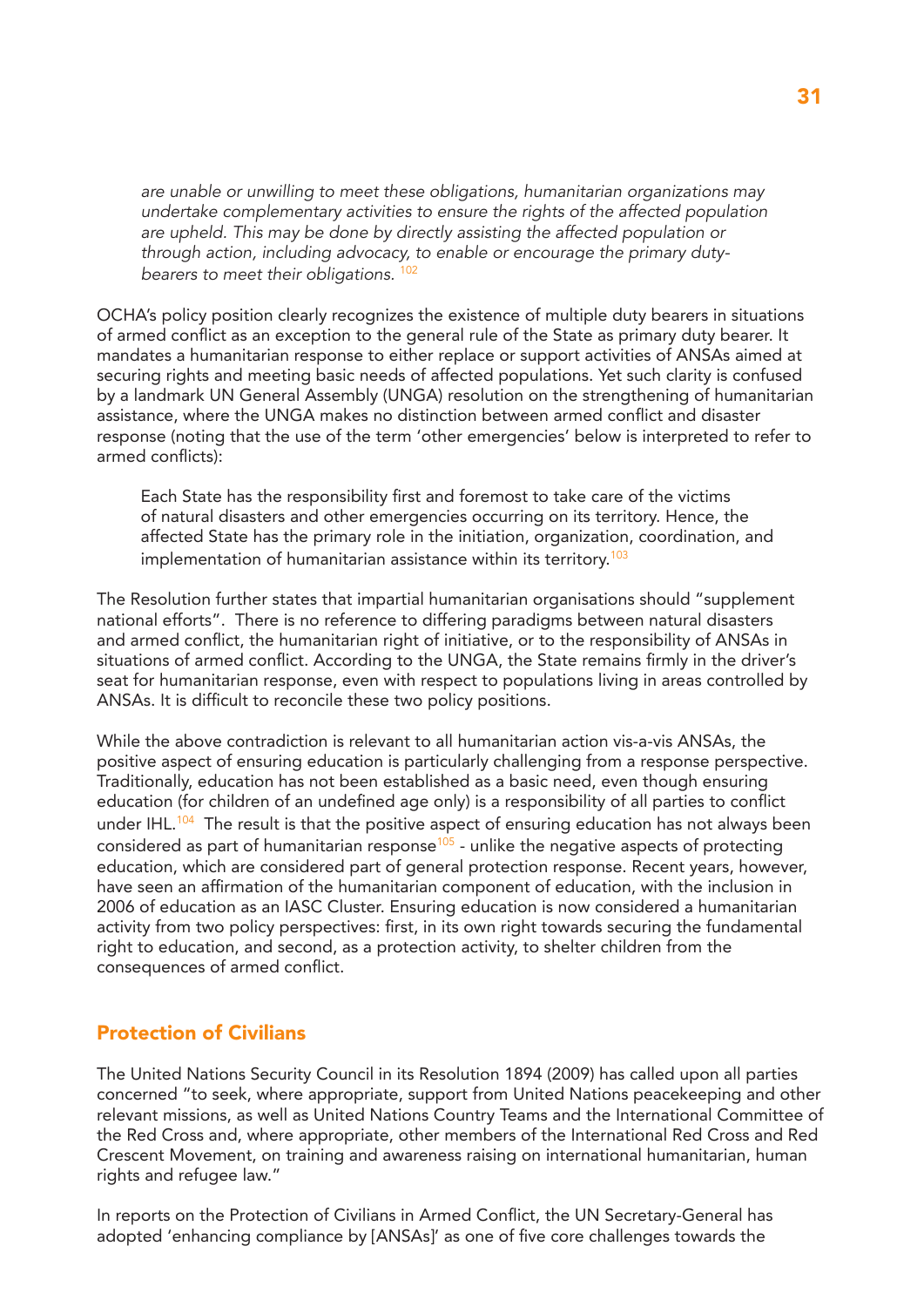protection of civilians. He has "emphasized repeatedly the need for consistent engagement with [ANSAs] to seek improved compliance with international humanitarian and human rights law."<sup>106</sup>

Principle 5 of The Minimum Standards for Child Protection in Humanitarian Action includes:

In some contexts, an armed force or group or non-state actor may be the *de facto* authority. Where relevant, possible and appropriate, neutral and impartial organisations with the right expertise can discuss child protection issues with such groups, including the legal obligations of the group in relation to child protection, and their role in the practice of child protection.

The same Principle also warns to "avoid the creation of parallel structures, such as agencybased staff that replace or bypass government- or community-employed social workers", without reference to the potential for multiple duty bearers in situations of armed conflict or where ANSAs control territory.

#### Education-Related Aspects

In 2011, UNICEF adopted the Programme Guidance Notes on Engaging with non-State Entities in Humanitarian Action, which cites UNICEF's programmatic objectives in humanitarian action as a strong rationale for engagement with ANSAs.<sup>107</sup> It states that "where [ANSAs] control populations and territory, engaging with them is in certain contexts critical to delivering on UNICEF's mandate and ensuring achievement of the Core Commitments for Children in Humanitarian Action. Commitment 2 reads: "Children, including preschool-age children, girls and other excluded children, access quality education opportunities."<sup>108</sup> The Guidance Notes also justify ANSA engagement as "UNICEF's mandate correlates closely with the Millennium Declaration and the Millennium Development Goals, specifically promoting universal primary education (Goal 2)…" further clarifying that the "MD and MDGs apply equally in peacetime and in armed conflict." Moreover, the Guidance Notes stress that "[t]he negative consequences of non-engagement - children without access to basic social services or the victims of persistent grave violations of their rights – outweigh the risks of engaging with armed non-state entities." However, the Guidance Notes also state that UNICEF must act as part of the UN system and the Monitoring and Reporting Country Task Force (see below), and thereby only exceptionally should UNICEF act unilaterally in engaging ANSAs.

The UN Special Rapporteur on the Right to Education is subject to the 2008 Manual of Operations of Special Procedures Holders. The Manual states that non-State actors, including ANSAs, may be "relevant interlocutors in the quest to restore respect for human rights" and that "it might thus be appropriate for mandate-holders to engage in a dialogue with such actors." Direct engagement by Special Mandate Holders may take place in the concerned State where there is a peace process, cease-fire, or where the ANSA *de facto* controls territory. Otherwise, contact should take place outside of the concerned State but should not appear clandestine. The Office of the High Commissioner for Human Rights will encourage engagement where appropriate.

The Monitoring and Reporting Mechanism on children and armed conflict (MRM)<sup>109</sup> is derived from a series of Security Council resolutions that mandate the UN Secretary-General to list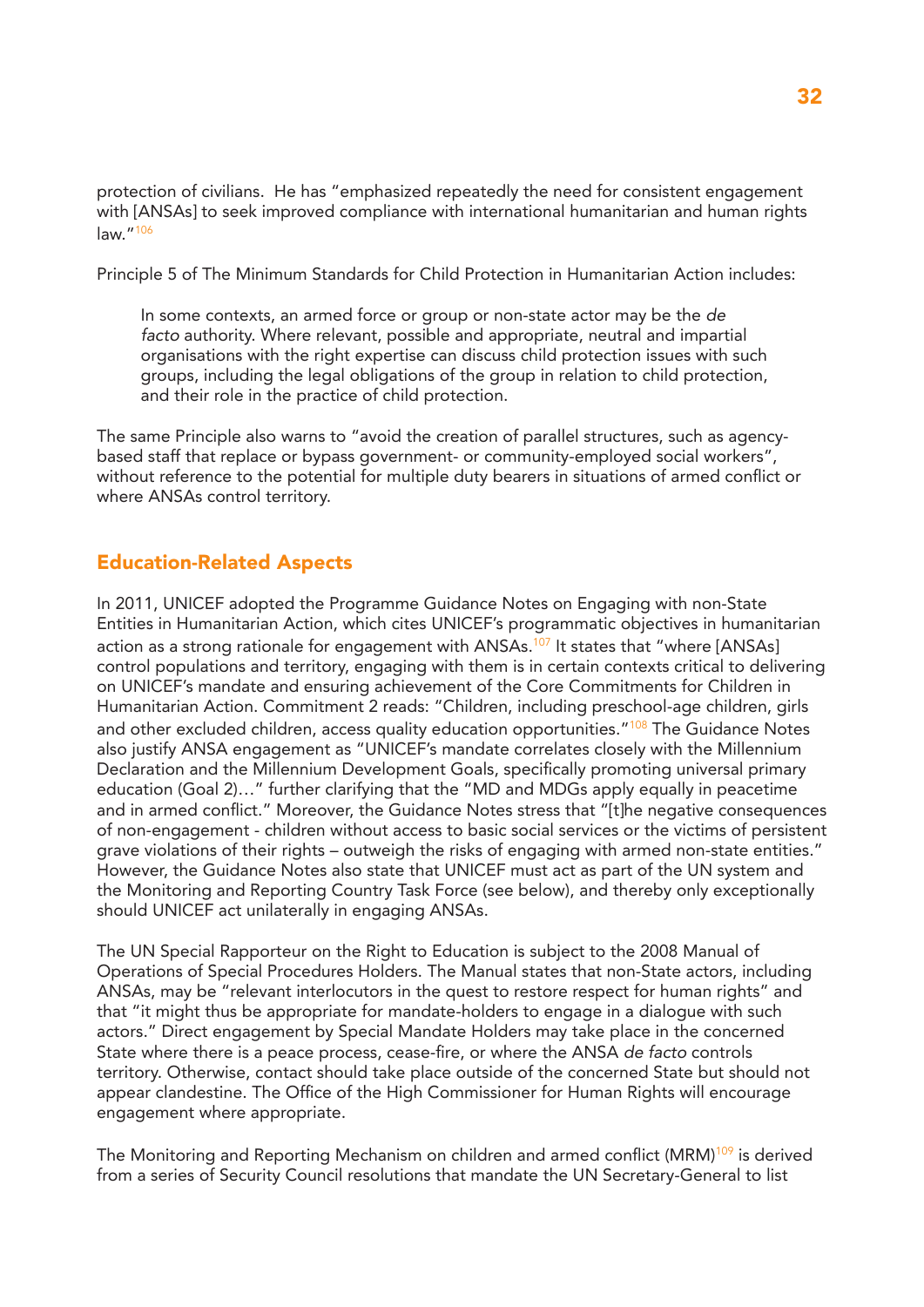State and non-State parties to conflict responsible for grave violations, including recurring attacks against schools. The violation is interpreted broadly to include attacks or threats of attacks on persons and objects associated with schools, and the MRM is to further report on military use of schools, although is it not a 'listable' violation. <sup>110</sup> The relevant Guidance Note,<sup>111</sup> issued in 2014, states that ANSAs must comply with IHL, and that they "should respect human rights and not interfere or obstruct in any way in the enjoyment of human rights, including access to education." (p.16). The Guidance Note also provides advocacy points for all potential engagement actors before or during Action Plan (AP) negotiation. Parties listed as violators under the UNSC MRM process must enter into and comply with APs in order to get de-listed. Country Task Forces on Monitoring and Reporting (CTFMR), which may include UN and non-UN agencies, are established in relevant countries, where it is the role of the CTFMR to establish dialogue with listed ANSAs. However, any engagement of ANSAs must be with the consent of the concerned State.<sup>112</sup> The Guidance Note includes an Action Plan template, which states, "This draft Action Plan template relates to both Government armed forces and non-State armed groups. Some of the provisions, however, may differ, as Governments have a higher threshold of responsibilities, which needs to be reflected as such." Article 4.2, which does not distinguish between type of actor (i.e., State or non-State), reads:

The CTFMR, in cooperation with the Government/[armed group] and relevant international and national child protection partners, commits to support the dayto-day implementation of the Action Plan by providing technical expertise and supporting programmatic initiatives ensuring children's right to education and health care, including through assisting in the provision of remedial and alternative schooling and health care, de-militarization, rehabilitation and reconstruction of schools.

This means that in APs signed with ANSAs listed as violators for recurring attacks against schools, the CTFMR would commit to work with them on ensuring education.

The Recommendations of the Committee on the Rights of the Child on Education in Emergency Situations recognize ANSAs' role in ensuring education.<sup>113</sup> Before issuing recommendations on Education in Emergencies, the Committee made the following qualification as to whom the recommendations are addressed:

Par. 26... The Committee recalls that the purpose of the 2008 Day of General *Discussion is to provide States and other actors with more comprehensive guidance as to their obligations to promote and protect the right to education as outlined in articles 28 and 29. Therefore the following recommendations are addressed not only to States parties but also to other relevant actors including non-State actors who may have de facto control over areas in which the inalienable rights of the child,*  including his/her right to education, must be respected, protected and fulfilled.

There are two points of interest in the statement. First, the Committee is clear that the recommendations are addressed to ANSAs. Second, the Committee takes a similar approach to that of OHCHR, in explicitly stating that ANSAs who control territory must not just respect, but also protect and fulfil the right to education. Nevertheless, the recommendations themselves are framed in State-centric terms. And the Committee does not give any indication in the recommendations themselves as to how they may be adapted for the specific circumstances of ANSAs.

Through the Geneva Call Deed of Commitment on Children and Armed Conflict, ANSAs who exercise authority over children have the opportunity to publicly commit to take concrete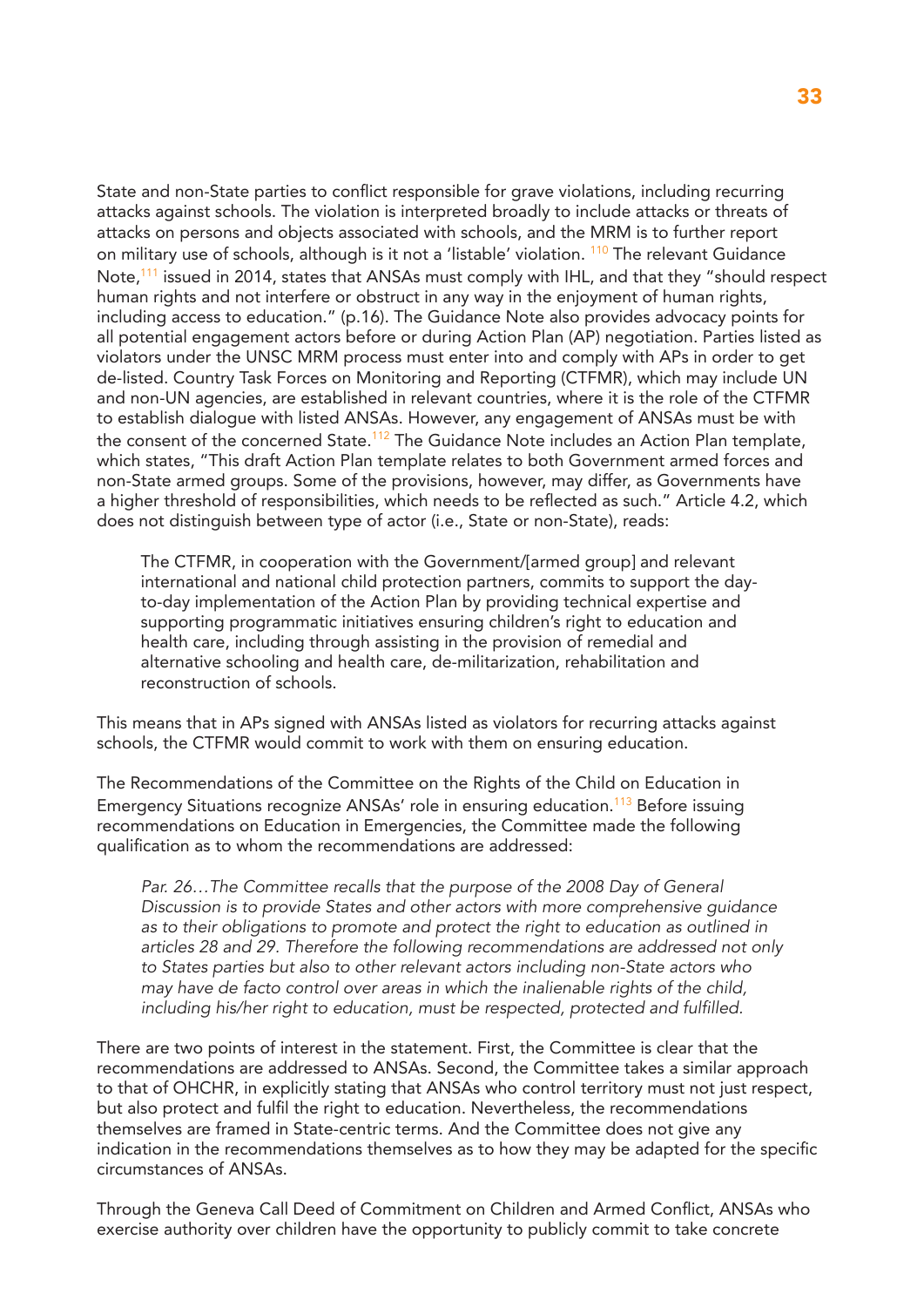measures, in cooperation with humanitarian and development actors, towards ensuring that children have access to adequate education.<sup>114</sup>

The Commentary on the Guidelines for Protecting Schools and Universities from Military Use During Armed Conflict note that the 2015 Guidelines invite State and non-State parties to adopt them, and includes ANSA practice in its Examples of Relevant Domestic Law, Guidance and Practice section.<sup>115</sup>

#### Education Sector

Within the education sector, there is little evidence of nurturing ANSAs' role in ensuring education. Policy and response are generally directed towards the State, or towards actors working with States, without considering a role for ANSAs in specific circumstances of armed conflict and/or where they control territory. In describing its mandate, the Education Cluster states that it "serves to strengthen the capacity and preparedness of the humanitarian personnel and government authorities to plan, coordinate and manage good quality educational programmes in emergencies."<sup>116</sup> Moreover, the Education Cluster does not mention ANSAs in the list of stakeholders (Governments, humanitarian agencies and donors) who have 'an important responsibility' in recognizing the right to education and ensuring the provision of education in humanitarian response.<sup>117</sup> The Inter-Agency Network for Education in Emergencies (INEE) Minimum Standards for Education (MSE) also demonstrate a Statecentric approach. First, the MSEs declare that providing quality education to all is the primary responsibility of the 'national' authorities. Second, reference is made to working with 'national' authorities towards social transformation. The consistent reference to 'national authorities' or 'education authorities' (the latter by definition in the MSEs is explicitly linked to governmental agencies) may be contrasted to other instruments such as the Guiding Principles on Internal Displacement, which make a conscious use of the term 'authorities' without qualification (unless specifically indicated) to take into account the possibility of application to ANSAs that control territory.

While the Sustainable Development Goals do not address ANSAs, the education standard contained in [draft] Goal 4 is to "ensure inclusive and equitable quality education and promote life-long learning opportunities for all."

#### Counter-Terrorism Measures and Humanitarian Action<sup>118</sup>

Counter-terrorism measures imposed by the UN, regional organisations, and States have had an increasingly significant impact on the ability of humanitarian actors to engage ANSAs, amounting to what had been described in an IASC-commissioned independent study as a "chilling effect".<sup>119</sup> UN Security Council Resolution 1373 (2001) orders States to implement measures to suppress terrorist acts within their jurisdiction. In 2012, the Financial Action Task Force (FATF) issued Recommendation 8, warning that the non-profit sector is particularly vulnerable to being abused for the financing of terrorism, and recommending that States review the adequacy of relevant laws. Many States and the European Union have created so-called "terror lists" of proscribed organisations and individuals to whom it is unlawful to provide material support or actions for their benefit. Several ANSAs and their members appear on such lists. For example, the United States has criminalized activities such as training listed ANSAs on their obligations to respect  $IHL$ ,<sup>120</sup> and the United Kingdom has made it a crime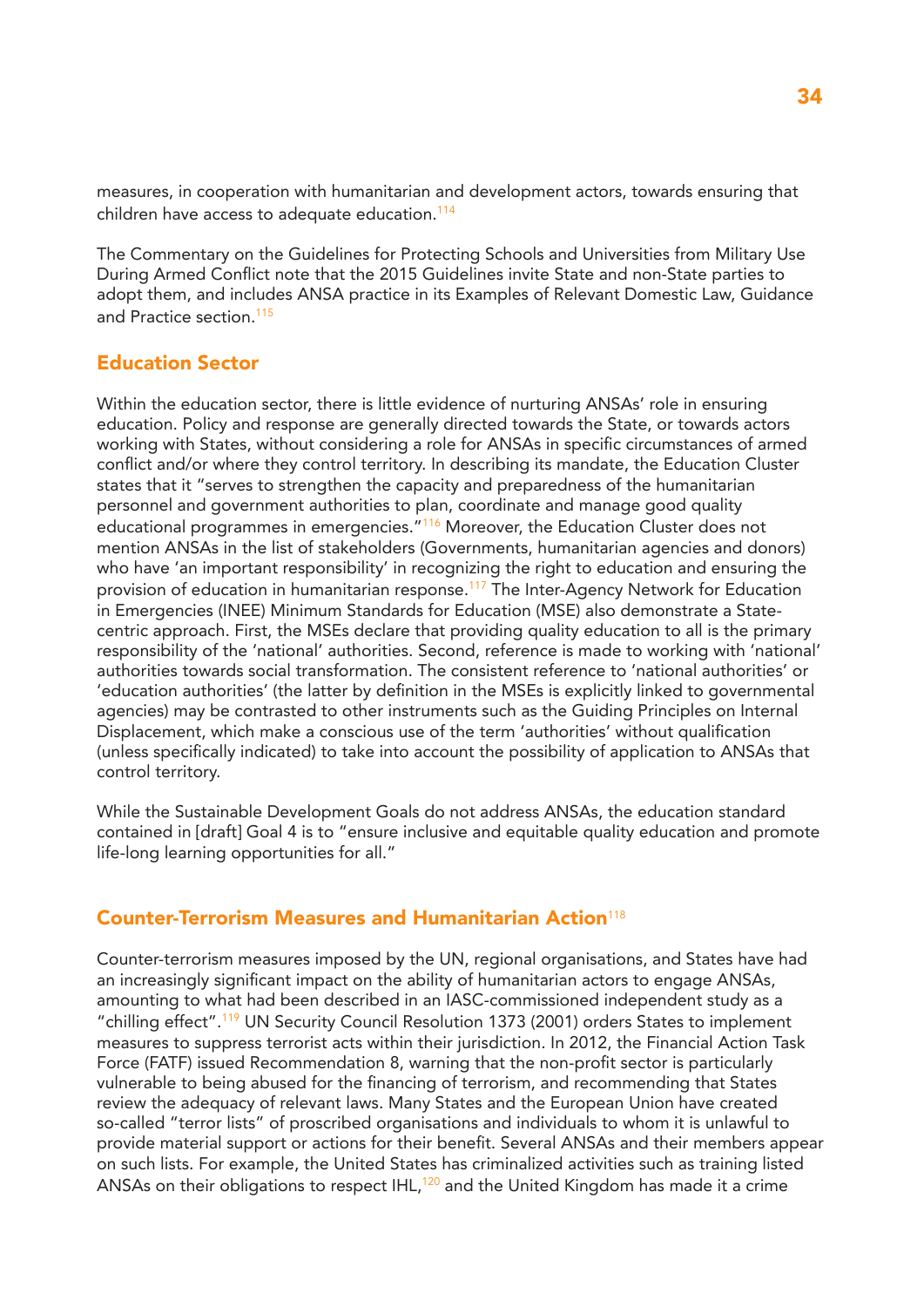to be present at locations where terrorist training takes place.<sup>121</sup> With respect to the former, criminal liability is attracted even for persons who are not normally under the jurisdiction of the United States. Travel bans and economic sanctions have been put on ANSA members responsible for education; for example, Canada has imposed bans on the Minister of Education of the DPR  $122$ 

Many donors have begun to impose restrictions that can be specific towards a certain ANSA, or general obligations of 'enhanced due diligence'. These may require grantees to vet partners and sub-partners, and track the use of their funds. For example, one such clause requires grantees to 'take all reasonable steps to minimise knowing and voluntary payments or any other benefits to al-Shabaab, or to entities controlled by al-Shabaab, or to individuals acting on behalf of al-Shabaab', including fees at roadblocks and other transit points, 'purchases or procurement of goods or services, and payments to al-Shabaab'.<sup>123</sup>

Some policy efforts have been made to attempt to limit the reach of counter-terrorism measures. In his 2012 *Protection of Civilians* report, the UN Secretary-General has "stressed ongoing concern about counter-terrorism legislation and other measures that criminalize the engagement of humanitarian organizations with certain non-State armed groups or that otherwise impede principled humanitarian action."<sup>124</sup> The FATF has also recognized in a 2013 report that NGOs can play a role in preventing the causes of radical ideology and can be 'potential allies in the fight against terrorism'.<sup>125</sup>

## International Response in Practice

*Note that the following section is partly based on anonymous interviews (see Methodology section). Agencies are only named when information comes from public sources.*

It is beyond the scope of the Background Paper to conduct a comprehensive mapping of international response in practice.<sup>126</sup> However, what is indicated by the literature review and anonymous interviews is that there is more activity aimed towards ANSA compliance with the negative aspects of protecting education than collaboration towards the positive aspects. In fact, many respondents reported that working with ANSAs to ensure education is simply not on the radar screen. Others questioned whether the principles of impartiality and neutrality really exist in a State-centric education paradigm, and therefore the extent to which it is possible to work with ANSAs on education provision. For those mechanisms and activities that do exist, there is little evidence of progress.

Many UN and non-UN agencies reported engagement of ANSAs on the negative aspects. Such engagement was often *ad hoc*. In Ivory Coast, a UN Child Protection Advisor used the MRM findings as a baseline to negotiate with an ANSA. Commanders were willing to attend trainings and sensitization on international standards out of fear of sanctions or arrest. As a result, only 5 out of 45 schools remained occupied.<sup>127</sup> In Nepal, negotiations with CPN-M towards establishing schools as zones of peace were conducted by Save the Children through local intermediaries. The DRC Education Cluster - according to one respondent at the 'prompting' of the respondent's agency - has been successful in engaging in dialogue with armed groups in part because it is not an NGO or an UN agency.<sup>128</sup> One respondent reported on direct dialogue on attacks on education with representatives of BRN-C in Southern Thailand and Naxalites in India, as well as military use of schools with the Syrian National Council (what is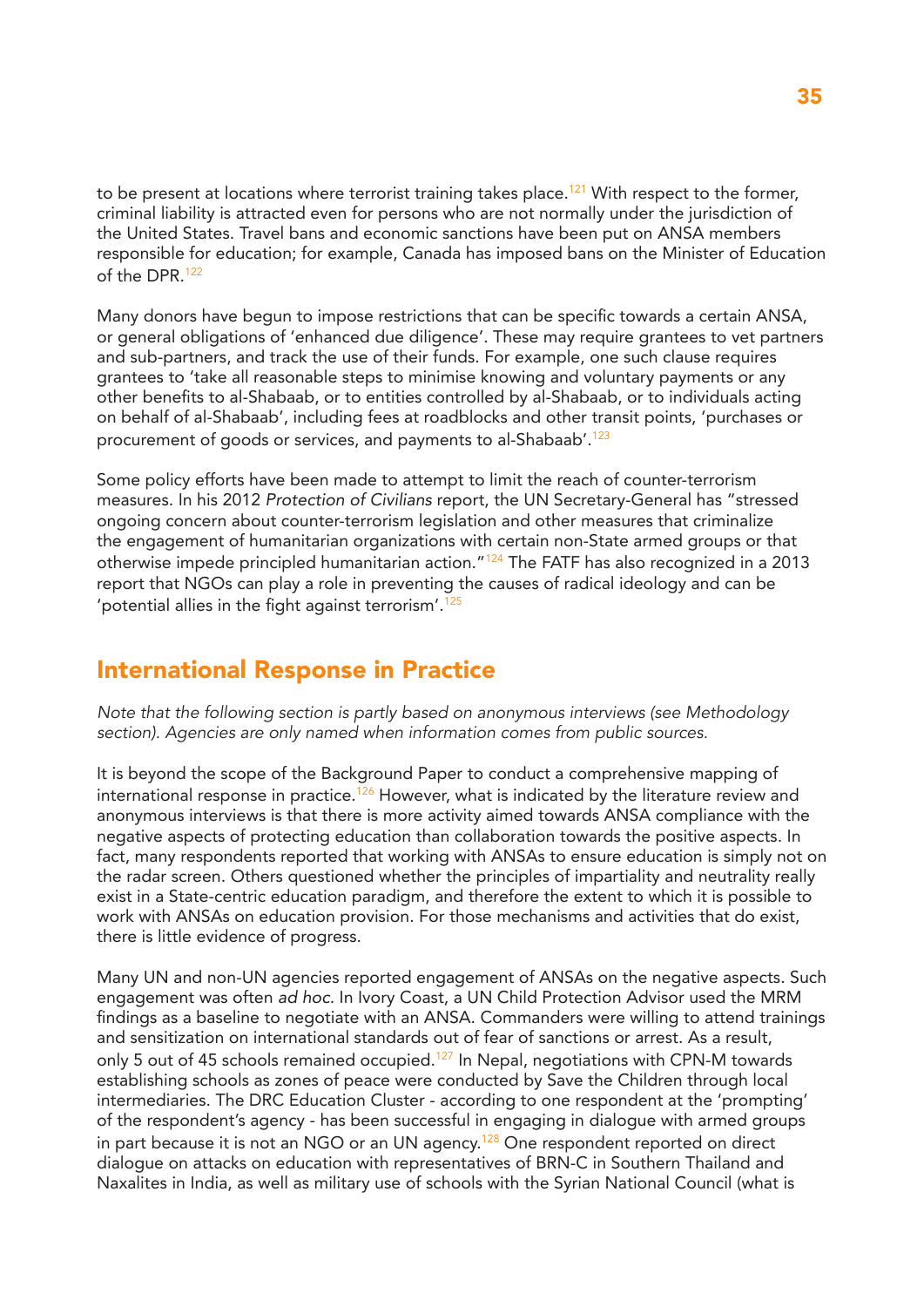now the NSCSROF/FSA) and ANSA representatives in Yemen. In almost all of these cases, the respondent believes ANSA reaction was genuine and more than 'just lip service'. Another respondent noted that it had experience in working with urban gangs in Colombia and Brazil towards respect of schools.

In some cases, ANSA engagement was planned and systematic, although usually as part of a training programme for broader protection of civilians. This is the case for the ICRC. Geneva Call has produced training material geared towards ANSAs that includes protection of schools components, including videos, booklets and an interactive quiz.<sup>129</sup> Geneva Call also convened a session to introduce and discuss the Guidelines on the Military Use of Schools and Universities with representatives of 35 ANSAs from 14 countries at its meeting of signatories in 2014.<sup>130</sup> In CAR, one respondent reports that protection training of ANSAs, including attacks on education, was 'even in the budget line."

As has been seen in the ANSA practice section, much of the reported cooperation with ANSAs on positive norms is historical and/or with non- or partially recognized States. UNICEF and several NGOs were engaged with SPLA prior to the independence of South Sudan.<sup>131</sup> In the case of UNICEF, this included peace-building reforms in education, as well as structural capacity, building of the Secretariat of Education.<sup>132</sup> In Somaliland, Save the Children has implemented its education programme in close consultation with the Ministry of Education, with the objective of transferring capacity towards a future national government.

There is no indication that the Special Rapporteur on the Right to Education (SRRE) has attempted to engage ANSAs on education issues, beyond noting in a 2008 report on *Education in Emergencies*, that Additional Protocol II is 'of utmost relevance today, 'as it covers the actions of non-State armed groups' and establishes the right to receive an education. However, to the extent that recommendations address ANSAs, it is focused mostly on accountability mechanisms rather than any calls towards engagement.<sup>133</sup>

While six ANSAs are listed for attacks on schools/hospitals violations in the 2014 UNSG Report on Children and Armed Conflict, no Action Plans (APs) have been signed on this violation. Previously, the UN entered into an AP with the LTTE which, while focused on their listing for recruitment of child soldiers, did address education provision. Education was one of 11 subprojects to be led by, and implemented by, UN agencies, international and national NGOs, in cooperation with the LTTE Education Society and the Tamils Rehabilitation Organisation (TRO), a LTTE-oriented NGO.  $134$  A review of the AP implementation gives mixed results on the education component. While it questions to what extent the interventions were based on need, it does point to significant achievement in catch-up education for children who missed school as a result of the conflict, to success in *back-to-school* campaigns jointly conducted with the LTTE Education Society, school reconstruction and meal provision for students.<sup>135</sup>

The Geneva Call Deed of Commitment on children and armed conflict has been signed by 14 ANSAs. To date, there are no public reports of initiatives on the education components. In spite of the State-centric focus of the INEE MSE, one respondent noted that they have been used with at least one non- or partially recognised State. Another respondent told of mediating between the State and an ANSA on the issue of payment of teachers in regions sympathetic to the ANSA.

### Evaluation of the International Response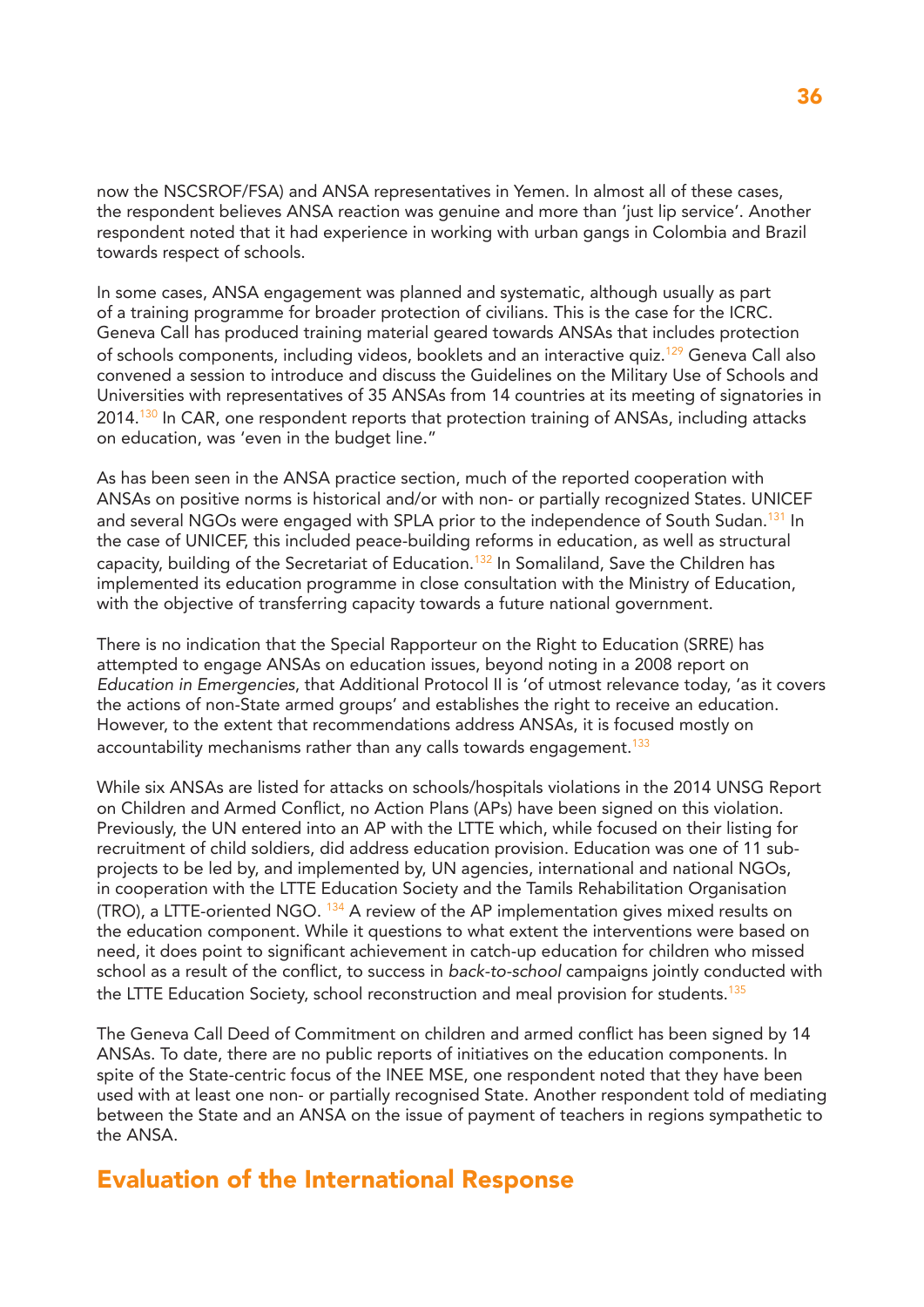Contradictions in the international framework regarding duty bearers and the right of humanitarian initiative in armed conflict make for a confused response towards ANSA engagement. In situations short of armed conflict, normative support for the right to engage ANSAs is non-existent, in spite of emerging view that ANSAs may be duty bearers. There is a significant deference to States, not surprisingly, when it comes to ANSA engagement. Two reasons are at play. First, as a political consideration, the notion of state sovereignty is so pervasive in the collective mind-set that the multiple duty bearer paradigm - no matter how legitimate - does not get much traction, even from humanitarians. Second, as a humanitarian consideration, States remain the ultimate gatekeeper for access purposes, and humanitarian organisations know that they risk having their operation shut down if they do not comply with State requirements. This is even true when ANSAs control border regions, as agencies that choose to initiate cross-border relief without the consent of the State will generally be considered *persona non grata* in areas of government control. A respondent noted:

We tend to say that we need to work with national systems. That is the general understanding. But we don't talk about the fact that where there are pockets of insurgents, working with national systems is really taking sides.

Not surprisingly, respondents expressed concern that engagement with ANSAs can have a negative impact on relations with the concerned State. UN agencies particularly feel constrained in their ability to interact. One respondent noted that senior staff have been issued with guidance clarifying that they are entitled to engage with ANSAs, but that in practice it would be difficult to do so without the consent or acquiescence of the concerned State. The dilemma is most acute in building capacity of ANSAs to provide social services such as ensuring education. A respondent noted, "if we provide capacity to ANSAs, we facilitate the transfer of authority away from the State, and the State would not be very happy." In fact, the Sri Lanka AP was a direct result of a peace process, and would likely not have been otherwise permitted by the government.

Several respondents admitted that when agencies talk about 'working with communities', in effect they are often working with ANSAs without admitting it. One said, "we go in and work with communities, but what does 'communities' mean?" This sentiment was supported by another respondent:

Nowhere in the education field is there a discussion about working with insurgents. It is assumed that if you are working in insurgent areas you are working with communities, using national standards. We need to have that discussion.

Others noted that local State administration in conflict areas is often associated with ANSAs, while it was also pointed out that ANSAs often control refugee camps in neighbouring States and teachers in such camps are often connected to ANSAs.

There is a perception that the humanitarian space to work with ANSAs is shrinking. Several respondents who have been in the humanitarian field for some time reflected that in the past, ANSA engagement - even towards positive norms - was more mainstream, for example in Ethiopia with the EPLF, and in Afghanistan following the Soviet intervention. One went so far as to say that, "in the past, UNICEF would say that the well being of children is the issue, so legitimacy concerns are irrelevant". Another noted that while in the past, communication with ANSAs on child protection was routine, now it is "only about access". Some noted that pressure also comes from donors to "not work in certain places". Security and fragmentation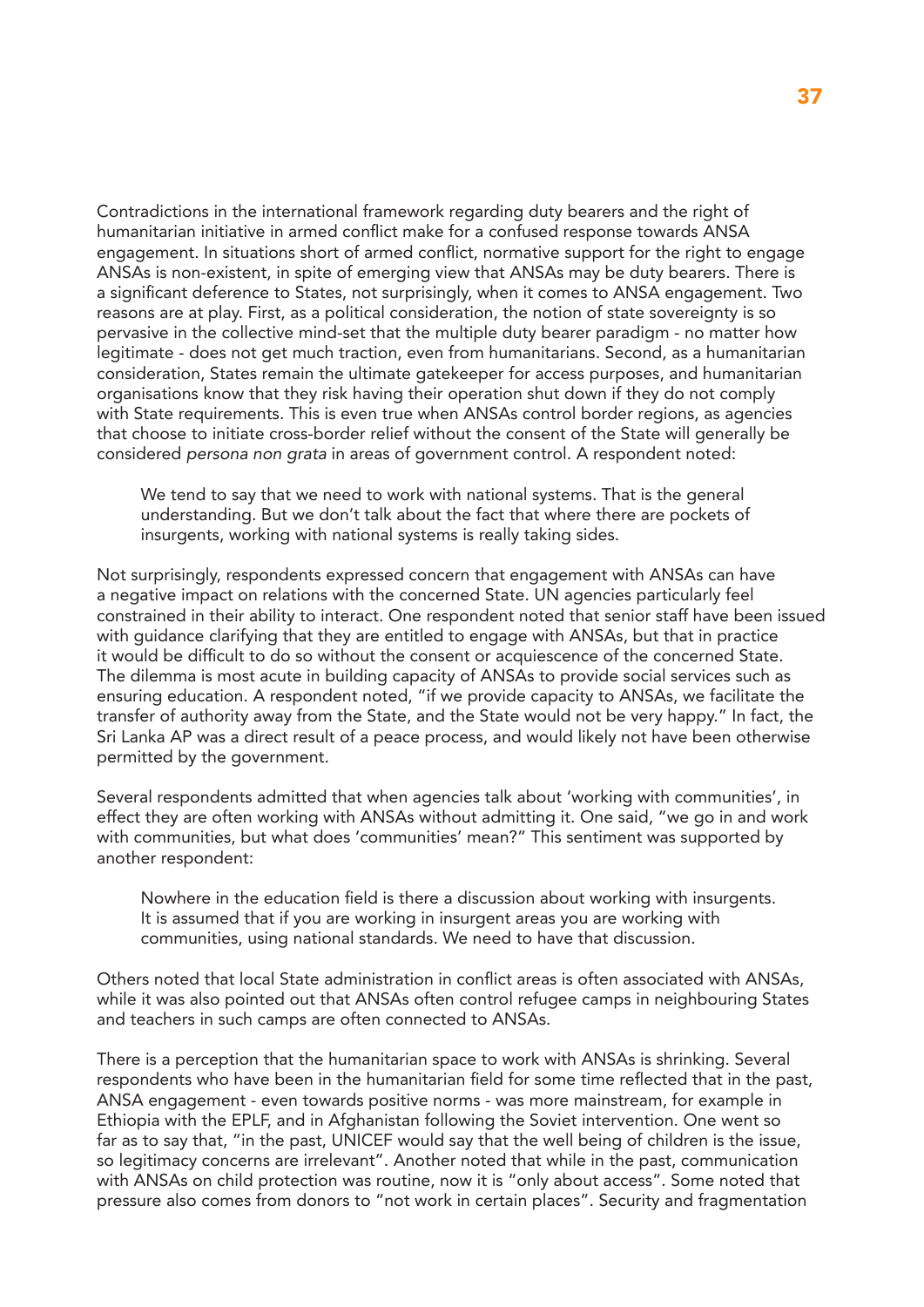of ANSAs was also given as a reason for this change.

Research shows that counter-terrororism measures have had an overall "chilling effect" on the willingness of humanitarian organisations to engage ANSAs.<sup>136</sup> While even engagement on negative obligations could create criminal liability under the United States legislation, capacity-building of ANSAs would expose organisations to even greater risk. Concern over donor or third-state restrictions was expressed in interviews. One organisation reported that it instituted a no-contact policy with Hamas after Hamas assumed control of Palestinian Authority institutions. The reason given was concern over counter-terror legislation and donor restrictions. The organisation could therefore not operate in Palestinian-operated schools, which fundamentally affected its programming.

Inclusive mechanisms and processes to engage ANSAs on education exist with respect to all components of the respect, protect and fulfil rights-based framework. On the negative aspects, MRM APs, the Geneva Call Deed of Commitment and the 2015 Guidelines all reach out to ANSAs. The inclusion of ANSAs in the practice section of the 2015 Guidelines is a model to be encouraged. More surprisingly, mechanisms have been created for positive aspects as well. The LTTE AP was an *ad hoc* agreement between the UN and an ANSA to cooperate on education provision. Its limited achievements represent a significant accomplishment under the circumstances. The MRM Model AP represents a significant step forward, as it institutionalizes a commitment from CTFMRs to provide technical expertise and support programmatic initiatives on education. However, it is only open for negotiation with ANSAs who are listed as violators. In theory, this raises questions, as violators have access to an assistance mechanism that compliant ANSAs do not. In practice, no APs have been negotiated, and it does not seem likely that any will be in the foreseeable future. The Geneva Call Deed of Commitment also strives to envision cooperation, but as it not an agreement with assistance organisations, it can only facilitate the process. The 2014 Meeting of Signatories was a milestone in that it provided the space for ANSAs to discuss implementation challenges, including specifically on ensuring education and use of schools, and in bringing humanitarian assistance providers in dialogue with ANSAs. Yet there is no evidence of the Deed of Commitment generating action on the provision of education by signatories. The Deed of Commitment also requires ANSAs to endeavour to protect education from enemy interference, and the MSCP, while not a mechanism for engagement, encourages humanitarian actors to engage ANSAs on their role in child protection.

The MRM has been plagued with criticism by ANSAs who are prevented from signing APs due to the objection of the concerned State. Moreover, findings of an internal UN study indicate that while the MRM has been successful with State violators, the greatest problem of the MRM is its inability to convince most ANSAs to comply.<sup>137</sup> One respondent stated that focus on creating APs with States takes away focus on the potential engagement of ANSAs. Another said that the MRM makes ANSAs more insular, as ANSAs will be suspicious of the motivations of humanitarians, which works counter to the need to build relationships with ANSAs. There is a sense among some relief workers of 'being pushed' into contributing to the MRM. On the other hand, some believe that the MRM has motivated ANSAs to improve their compliance.

In terms of other mechanisms, a respondent alleged—a point supported by the Manual of Operations of Special Procedures Holders—that the current SRRE mandate holder could be more active regarding ANSAs but does not want to 'rock the boat' vis-a-vis States. Another suggested that the MSEs are relevant for ANSAs, and can be used for self-assessments, rapid needs assessments, teacher training/professional development, and even 'law' development. However, the exclusive language is not ANSA engagement-friendly, and there has been no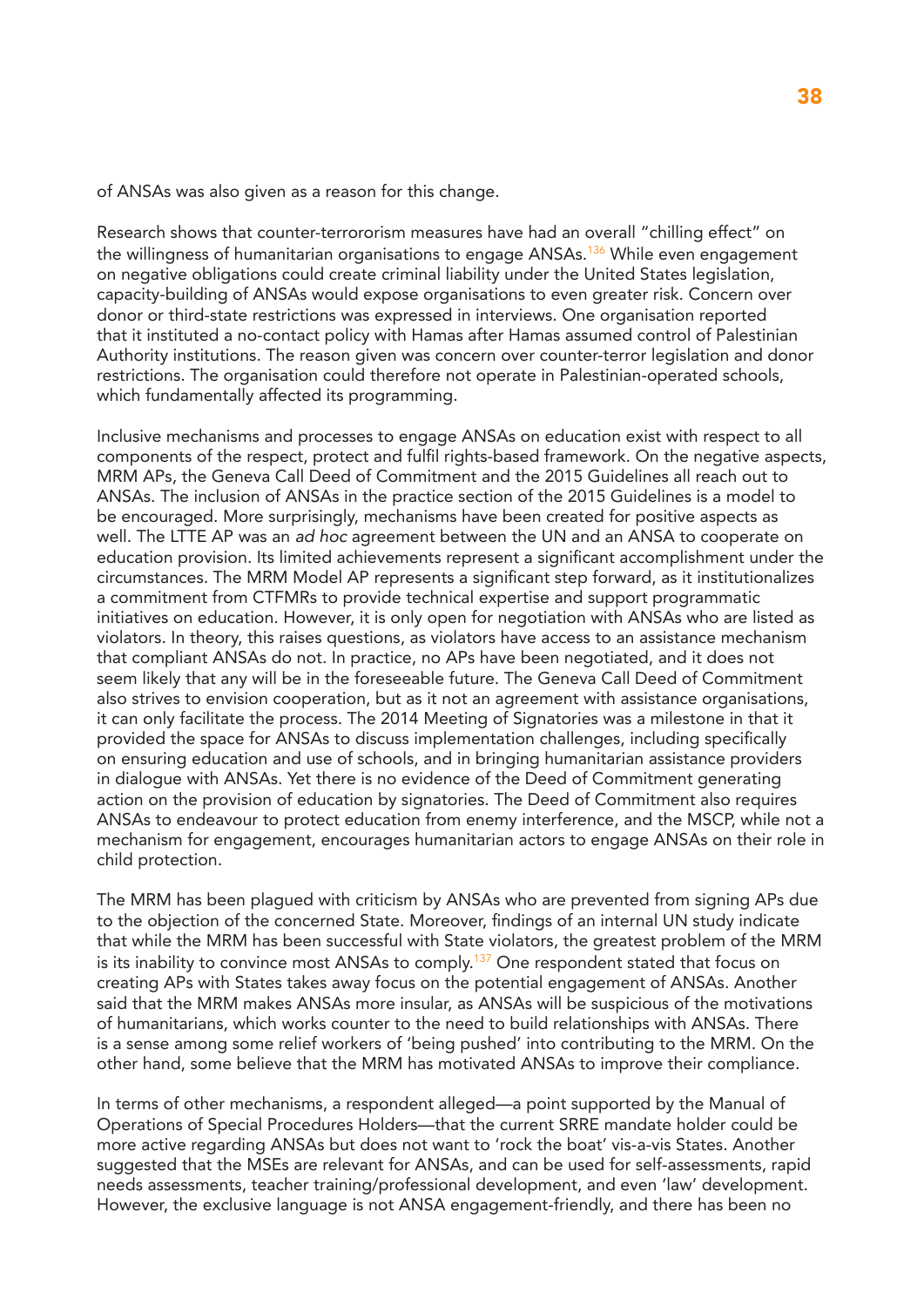effort to promote the use of the MSEs with ANSAs.

Several respondents noted that their organisations are struggling with developing internal policy on ANSA engagement. As one respondent put it, they would like to see greater clarity of expectations and approach, and to be more systematic, as generally responses are *ad hoc* and dependent on personalities. The issue has often been on the table for several years without definitive outcomes. Another said that there is a need for internal discussion on how to not be seen as favouring one side in light of security and operational concerns. Respondents were almost unanimous in their interest to participate in a global discussion on both the negative and positive aspects of ANSA impact on education. One respondent justified the need for such a discussion as a rhetorical mea culpa: "what happens when ANSAs say, 'ok, we'll comply', but there is no one there to assist them?"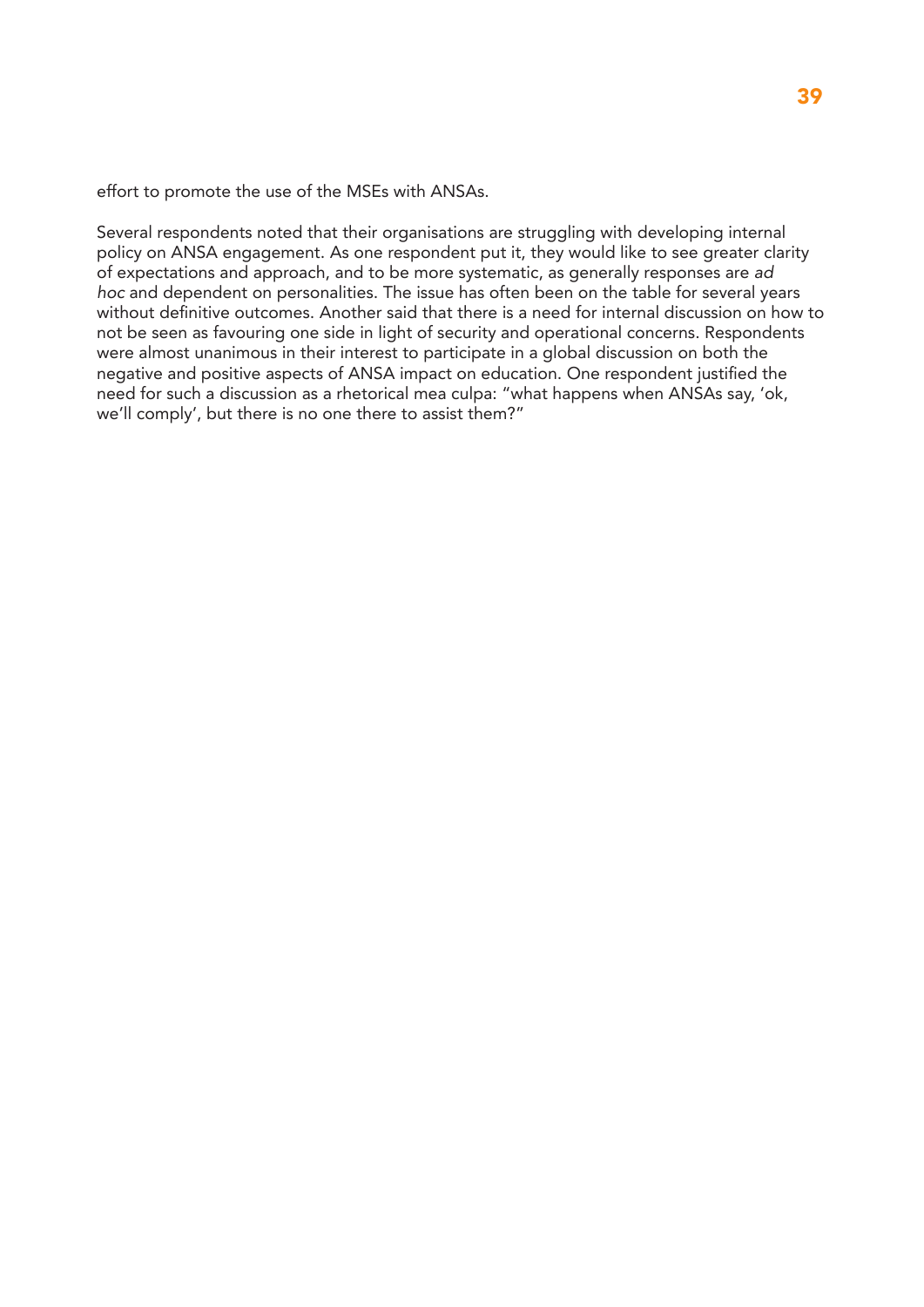# DISCUSSION FRAMEWORK

The Background Paper's survey of the landscape of education and ANSA issues has taken account of the policy and practice of ANSAs, the normative framework, and international policy and response. This section will attempt to frame key areas of discussion in moving forward towards the Education and ANSA workshop to be held in Geneva on 23-25 June, 2015. It will draw parallels to the discussion at a recent Chatham House Roundtable on healthcare and ANSAs as, in spite of some key differences, the two issues converge in many respects on the issue of service provision.<sup>138</sup>

#### 1. TO WHAT EXTENT SHOULD ANSAs BE ENGAGED WITH OR SUPPORTED IN THEIR EFFORTS TO ENSURE AND REGULATE EDUCATION?

The Background Paper has established that ANSAs that control territory often take positive measures to regulate and ensure education, including by its provision. In some cases these measures may be in accordance with international norms, in other cases not. The Background Paper has also shown that ANSAs who do not provide formal education still may contribute to the right to education, for example by providing literacy classes for adults. Many interview respondents agreed that there is a tendency in the humanitarian response to ignore ANSA contributions to education and instead talk about community provision. This sentiment was mirrored in the healthcare discussion, where one participant at the Chatham House Roundtable said that assistance providers need to "take the lid off" the current practice of not acknowledging ANSA provision of services and funnelling assistance through "front organisations" (meaning ANSA-affiliated civil society organisations) in order to shield the relationship.

• To what extent does the international response turn a blind eye to ANSA service provision in general and education provision specifically?

The normative framework is challenged by situations where ANSAs control and administer territory either in parallel to or in the absence of the State. The interrelationship between IHL obligations and potential IHRL obligations of ANSAs has yet to be worked out. This is true for all service provision norms in general, and for education provision norms in particular. In situations that fall short of armed conflict, the normative framework is even less clear. A leading legal expert has claimed, "the real [legal] challenges are the many situations in which the ANSAs' organs exercise public and administrative power which concurs with or replaces those of the concerned states."<sup>139</sup> On education, the Geneva Academy for International Humanitarian Law and Human Rights has recommended:<sup>140</sup>

- $\triangleright$  The scope of obligations to respect, protect, and fulfil the right to education in situations where the state loses control of part of its national territory should be clarified.
- $\triangleright$  A Statement or General Comment by the Committee on the Rights of the Child on the obligations of armed non-state actors to respect children's rights, including the right to education, should be seriously considered.
	- How should the normative framework be interpreted, developed, and/or adapted in order to be more relevant for situations where ANSA control and administer territory?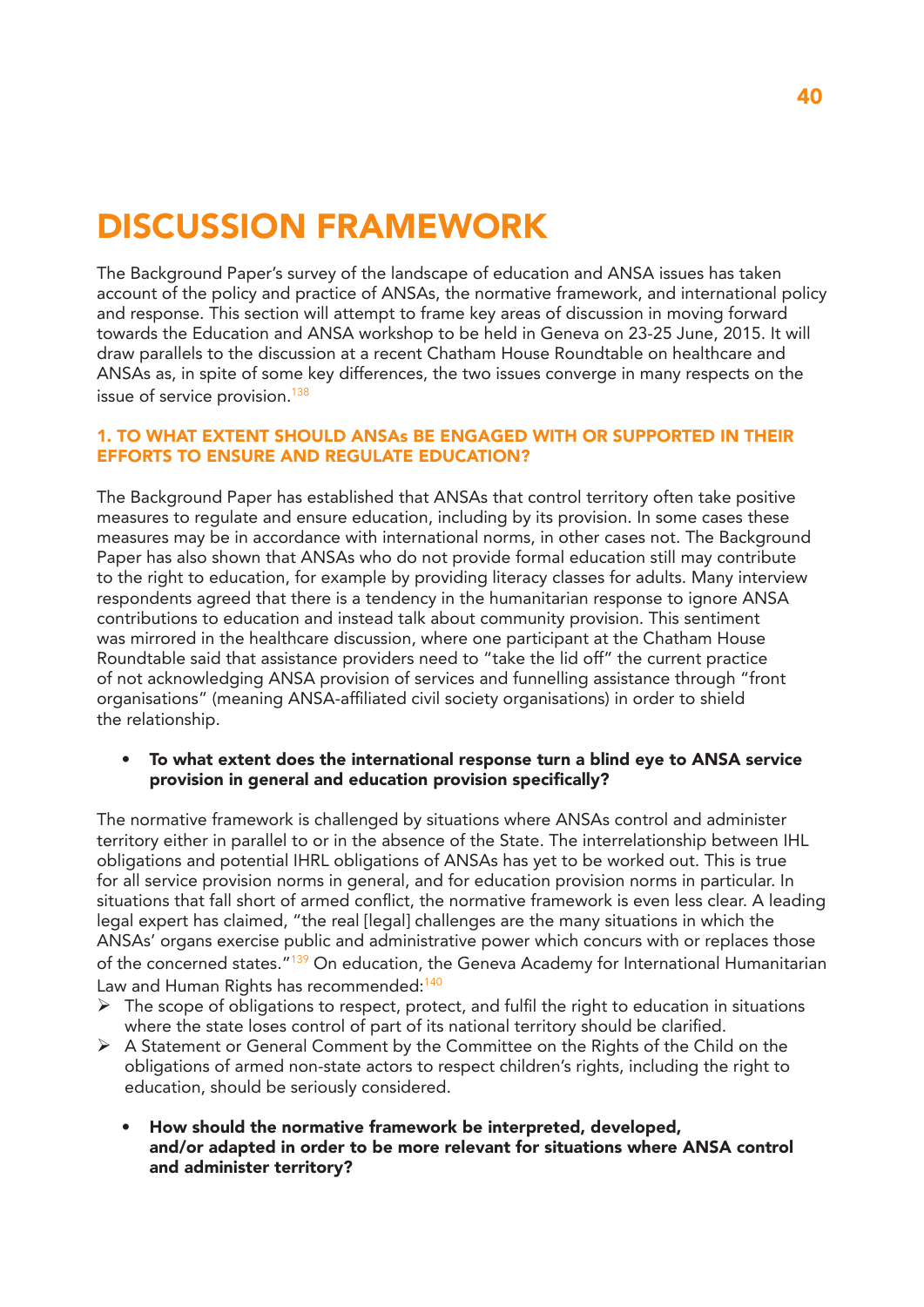ANSA provision of services is particularly sensitive for States as it challenges State authority. At the same time, service provision of essential needs and to meet the fundamental rights of populations is a duty of both States and ANSAs. As noted, OCHA has endorsed humanitarian action to enable primary duty bearers to meet their obligations. Many ANSAs have called for international assistance towards these ends and, in some cases, have accused relief agencies of bowing to State pressure to stay away. This tension raises questions as to the extent to which humanitarian action can remain shielded from the Westphalian system. An expert in humanitarian policy has recently stated:

*Neutrality and independence do not mean that humanitarian agencies should not seek the consent of the host state and engage with it to build its capacity to comply with international law and assume its responsibilities toward its population… However, these principles imply that the same should be true with non-state armed groups having de facto control over a given population.<sup>141</sup>*

Some may question whether humanitarian action can be viewed in a vacuum. One objective of many ANSAs in establishing service provision is to create a parallel regime as an alternative to the government. A Background Paper survey respondent said "every smart ANSA knows that health and education are key to political control. It's a way to consolidate loyalty and territory." Research on ANSA governance has posited that "if an insurgency is able to co-opt humanitarian organizations into its governance project, then it is more likely to develop an effective system of governance.<sup>"142</sup> If accurate, this has significant implications for humanitarian action. Yet ANSAs have also shown that they have provided education in areas where the State had not done so. On the one hand, humanitarian objectives may be met, but on the other hand, humanitarian action may be contributing to the breakdown of the State. Some may argue that humanitarian interests should be constrained by the political interest to preserve the State.

- What are the possibilities for a consensus in the humanitarian community on whether humanitarian action should include building the capacity of ANSAs to provide services?
- What are the consequences for education of the lack of consensus?

The health care community is also wrestling with these issues. It was stated at the Chatham House Roundtable that ANSAs must develop their own capacity to deliver at least emergency healthcare in order to meet their obligations. One participant suggested that assistance actors should support the provision of healthcare by ANSAs if it makes sense under the circumstances from the beneficiary standpoint. The Background Paper has shown how education has been on the cusp of humanitarian response, and may still be considered a second tier humanitarian priority by some. It may be argued that it is acceptable under the humanitarian imperative to support the provision of ANSA services when it comes to essential or life-saving services such as healthcare, but a line should be drawn on non-essential services such as (arguably) education. Moreover, education can be distinguished from healthcare as it is value-loaded, which potentially makes education more contentious between warring parties with different ideals and ideologies. The duty on ANSAs to ensure education does not mean they must provide it themselves. Some ANSAs, as the ex-FARC memoire shows (see ANNEX 1), do not aspire to create their own education system but rather accept the national system and promote its expansion towards un-serviced areas.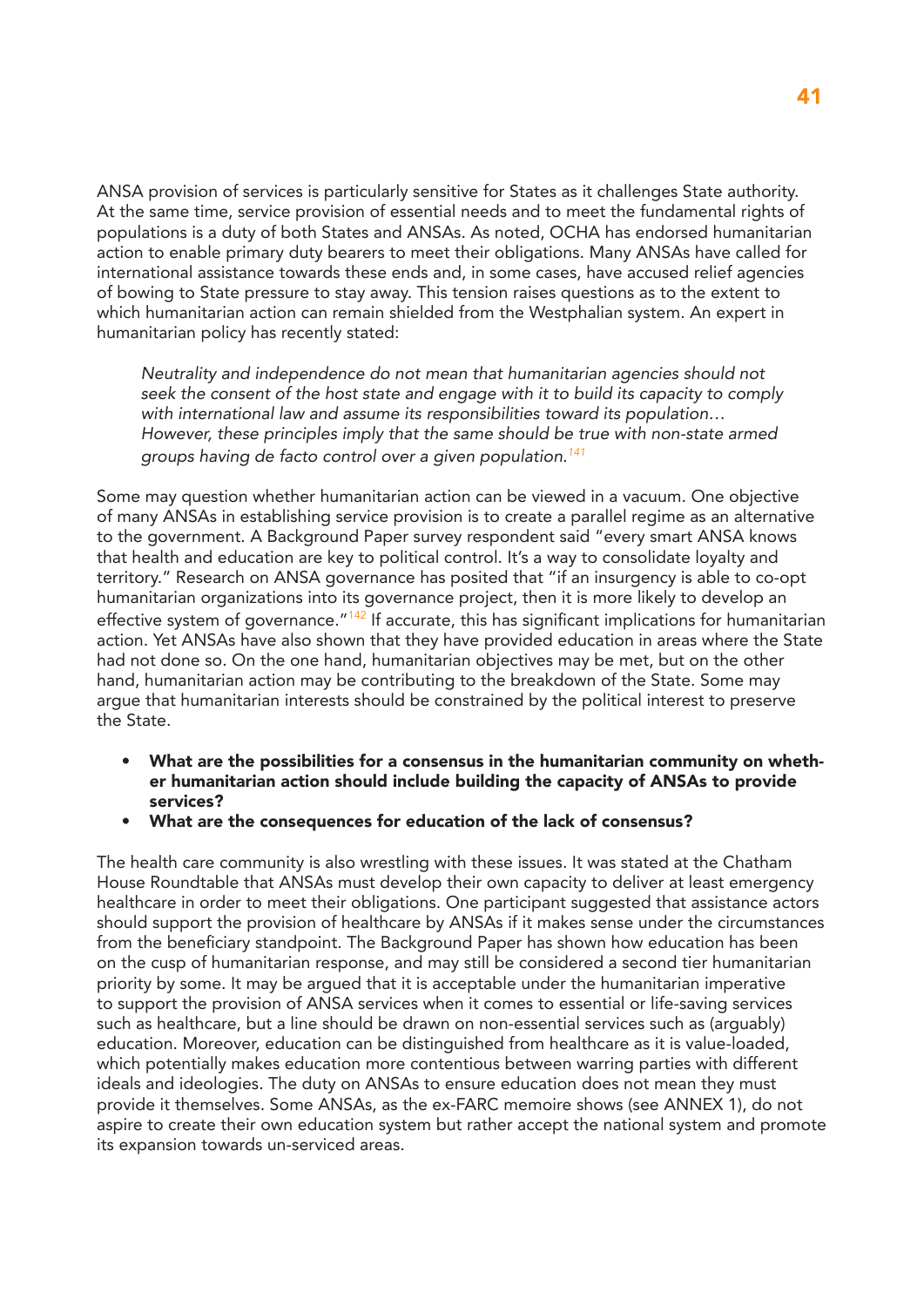- To what extent should ANSA capacity-building be restricted to essential services, and does education qualify as such?
- Should ANSAs be steered towards acceptance of the State education system as a priority outcome?

When it comes to education, a further contentious issue is when ANSAs influence curriculum. The Background Paper has shown that many ANSAs adapt or substitute national curriculum, with the result that students may be unable to get accreditation, sit exams, etc. This is relevant for higher education as well. In other cases, curriculum has been intentionally adopted to match that of adjoining States. In such cases, it is in these adjoining States that the only practical possibilities for continuing education exist, and not incidentally, it is where ANSAs often feel a greater affinity (for ethnic, ideological or other reasons) than to the concerned State.

The issue of curriculum is also central to broader questions regarding the right to education. ANSAs that do not provide education also influence the State's fulfilment of the right to education for better or worse. For those that do provide, in some cases ANSAs' changes to the education system have been an improvement on the State system, such as by committing to pluralism and human rights promotion, while in other cases ANSAs have eroded the right to education, such as by excluding girls. ANSAs may have challenges in meeting the full range of standards due to their limited human and financial resources, as well as the impact of conflict. In fact, it is difficult to imagine implementation of the INEE MSE by all but the most State-like ANSAs. As we have seen in the normative framework, the requirements of IHL are much less exacting than those of IHRL, which may be interpreted by some as reason to have different standards for States and ANSAs.

- What approach should education actors take towards ANSA changes to State curriculum?
- To what extent is it justifiable to adapt the notion of quality education in light of ANSA realities? Are there red lines?

It may be that not all assistance actors view neutrality as an infallible principle. Several Chatham House roundtable participants were of the view that it would be acceptable to assist some ANSAs, but not, for example, IS. Donors in situations such as Sudan and Syria have worked with ANSAs on a range of governance capacity-building issues towards securing donor political objectives. Particularly in Syria, governance assistance intensified after recognition by several States and the European Union of the then-Syrian National Council opposition as legitimate. The Background Paper also showed that there seems to be a greater willingness of international assistance actors to work with non- or partially recognised States than with other ANSAs. There may also be those who argue that assistance on social service provision should be contingent on an ANSA's substantial compliance with negative IHL obligations.

• Should ANSA's provision of education provision only be promoted in certain situations (e.g. where the ANSA is generally recognized to be the legitimate representative of the population, is firmly established as a non- or partially recognized state, is considered the 'good guy' by the international community, complies with IHL norms)?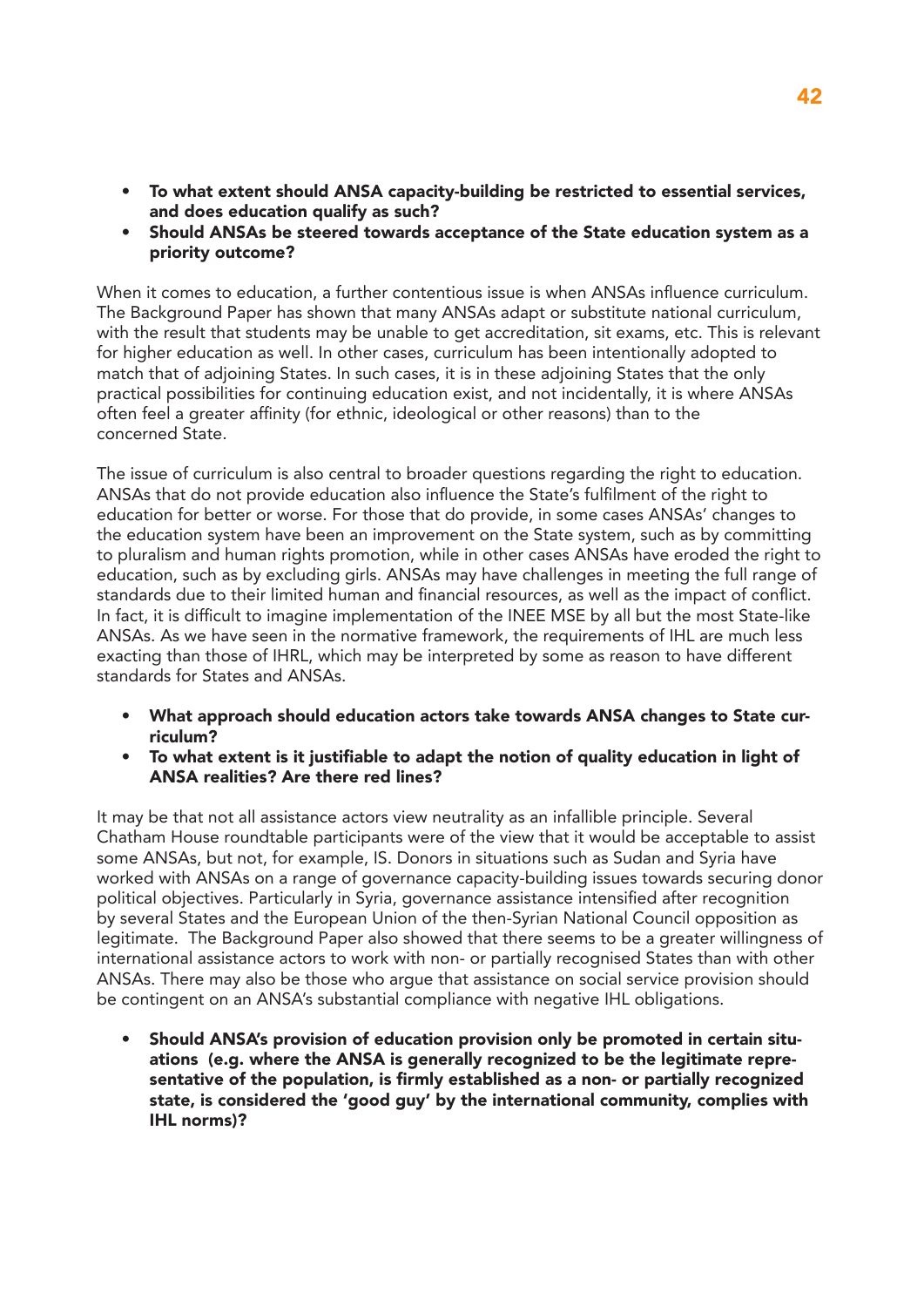#### 2. HOW CAN RESPONSE BE IMPROVED?

Whether it is in assisting ANSAs in the provision of education, negotiating with them to secure access, or working with them towards ending attacks on education and the military use of schools and universities, there is room to improve the international response. In order to understand the scope of the issue, the first step may be to further map the current state of knowledge and to identify gaps. Progress has already been made with respect to the negative aspects. Less progress has been made on the positive aspects. There is evidence to show that at any given time approximately half of ANSAs who control territory provide education in some form. Yet we do not have a current mapping of ANSAs who control territory, the number and size of populations under their control, the number of beneficiaries of ANSA education, or the number of persons without access to education in ANSA-controlled territory. Moreover, emerging research is attempting to identify characteristics and typologies of ANSAs that are predictive of their compliance with humanitarian standards, $143$  as well as their motivation for service provision.<sup>144</sup> Impact of ANSA engagement on humanitarian standards has proven hard to measure, but some empirical evidence exists to show its effectiveness in other sectors.<sup>145</sup> Little is understood about engagement effectiveness in the education sector. There may be a tendency that while more 'engagable' ANSAs are currently moving towards peace processes, emerging ANSAs are more difficult to engage and influence. Some of this missing knowledge is specific to the Education sector, but many gaps are relevant to wider communities. There is a potential wealth of much-needed research that can contribute to humanitarian response if it is properly integrated, and if the assistance community is able to effectively coordinate its needs among different sectors and with the research community.

#### • How can information on education and ANSAs best be gathered and employed towards policy and programmatic response?

ANSAs are conspicuous by their absence as recognized stakeholders. They are seldom mentioned in lists of stakeholders or in targeted recommendations: for example, as mentioned in the Background Paper regarding the Education Cluster, and in the Save the Children publication on The Right to Quality Education in Armed Conflict.<sup>146</sup> While they are certainly part of the problem, ANSAs may also be part of the solution. Positive processes and mechanisms exist—often with shortfalls—and could be built upon or modelled, although the reluctance of decision-makers to do so would need to be confronted. The Recommendations of the CRC on the Rights of the Child on Education in Emergency Situations and the INEE MSE could be revisited in terms of how to make them relevant for the specificity of ANSAs. For those instruments that are inclusive, more can be done to leverage them towards better engagement of ANSAs. Their feedback can also be sought on effectiveness of aid. As one researcher reports, "Rebels, it seems, share international NGOs' frustration with earmarked donations<sup>"147</sup>

#### • How can ANSAs be more appropriately accepted as stakeholders in education-related policy and practice, and how can this best lead towards their engagement?

ANSAs may not be aware of their responsibilities and options towards respecting and ensuring education. For example, they may not know that government-employed teachers are protected as civilians, that schools should not be used for military purposes, and that they may have positive obligations to ensure education. While training of some ANSAs is being undertaken on negative obligations, and the 2015 Guidelines and their Commentary are directed towards ANSAs, there is no comprehensive guidance that would also include positive aspects to ensure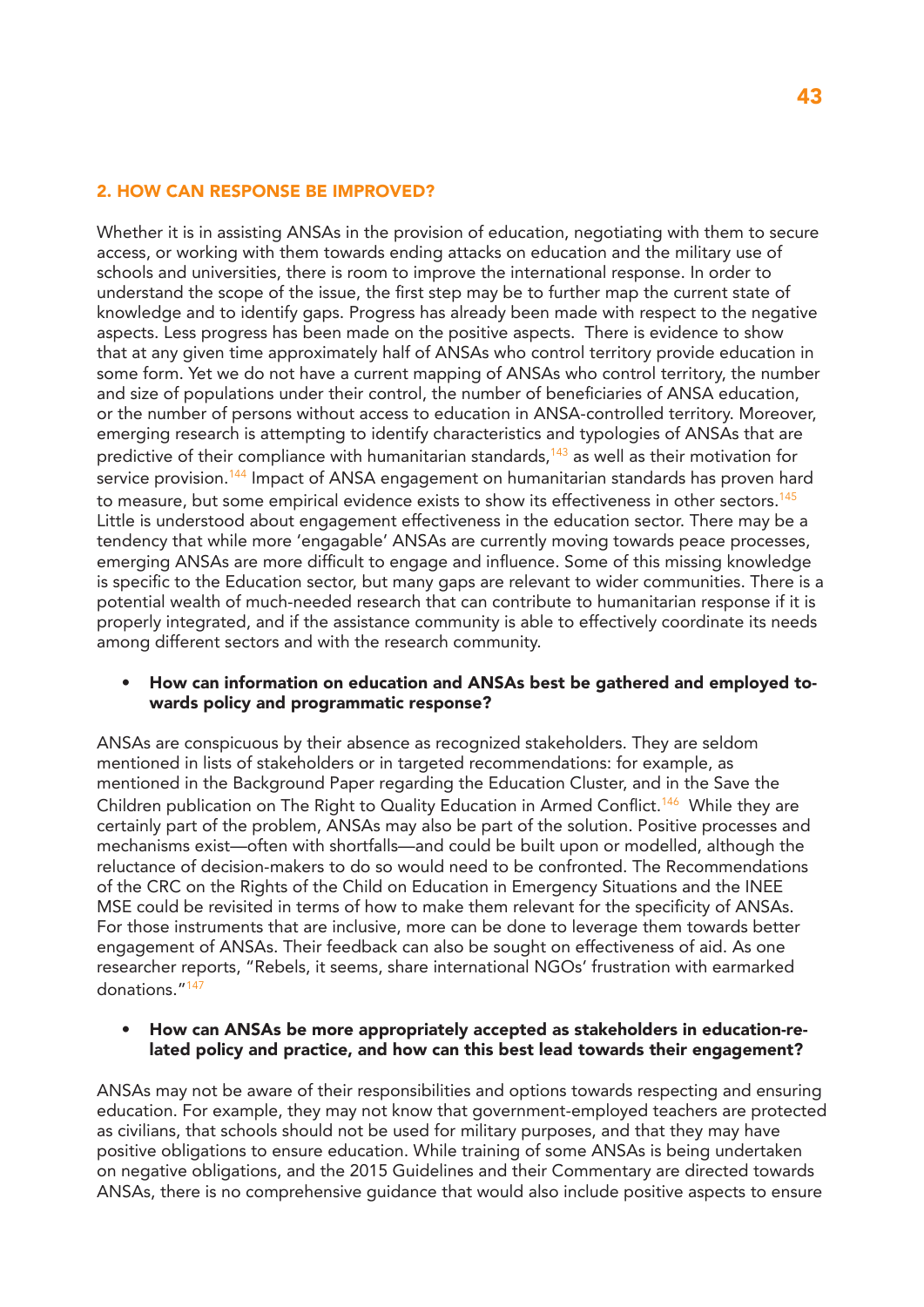education. The same may be true for humanitarian and education actors. Particularly, there seems to be a lack of understanding among many humanitarian and education professionals on the implications of multiple duty bearers, and the need for different responses in disaster and armed conflict settings. Moreover, most guidance on ANSA engagement is tailored towards either access or compliance with negative aspects. When policy guidance has tried to address the issue of ANSA contribution to child protection—as with the MSCP—it has been with a very broad brush. ANSA engagement on positive aspects is largely uncharted territory. Moreover, with the exception of a GCPEA workshop—which only addressed ANSA issues tangentially there has been little effort to share experience and lessons learned across the education sector and with other sectors. The Special Rapporteur on the Right to Education has recommended that the Education Cluster become the appropriate mechanism for determining educational needs in emergency situations and responding to them in a coordinated manner.<sup>148</sup> As the healthcare sector has already begun a parallel process of the challenges of healthcare and ANSAs, links can be made between the processes.

- To what extent should guidance be created and disseminated for both ANSAs and humanitarian/education assistance actors?
- How can experience on education and ANSAs best be shared and integrated with other sectors?

Deference to State counter-terrorism measures and other restrictions, as well as risk-aversion remain a significant barrier to ANSA engagement. Engagement on positive aspects is particularly susceptible. Deference may be systemic, as with the MRM, it may be a matter of agency risk policy, or it may be a calculated cost-benefit decision to avoid being denied access by the concerned government, thereby losing access to populations in need. In some cases, agencies defer based on concerns for their own staff, in other situations out of concern for beneficiaries. The UN, as an organisation of States, is particularly sensitive and vulnerable. The UNICEF Guidance Notes are an exception to some extent, although enthusiasm should be mitigated by the restrictions on engagement. The author of this Background Paper was invited by a child protection coordinating body in a conflict-affected country to provide training on engagement of ANSAs, specifically as it was seen as a priority issue. Turnout among international civil society actors was low. The reason given by the coordination team was that agencies were reluctant to attend as it could send the message to their staff that it was "OK" to engage ANSAs. At the normative and high-level policy level, the political leverage that States employ against ANSA inclusion should not be underestimated. Yet the international community cannot ignore the hypocrisy of calling on ANSAs to comply, and then turn a blind eye when ANSAs reach out. Change will not be achieved without political will in the humanitarian and education sectors.

- To what extent do counter-terror regulations and donor restrictions, as well as risk aversion/tolerance on the part of humanitarian actors, impact on education in areas control by ANSAs?
- How can counter-terrorism restrictions and humanitarian risk aversion be dealt with?

#### 3. HOW SHOULD INTERNATIONAL ACTORS APPROACH EDUCATION AND ANSA ISSUES IN PEACE AND TRANSITION PROCESSES?

Recent trends have seen major long-term insurgencies moving into advanced stages of peace process, such as MILF in the Philippines, FARC in Colombia, PKK in Turkey, and several ethnic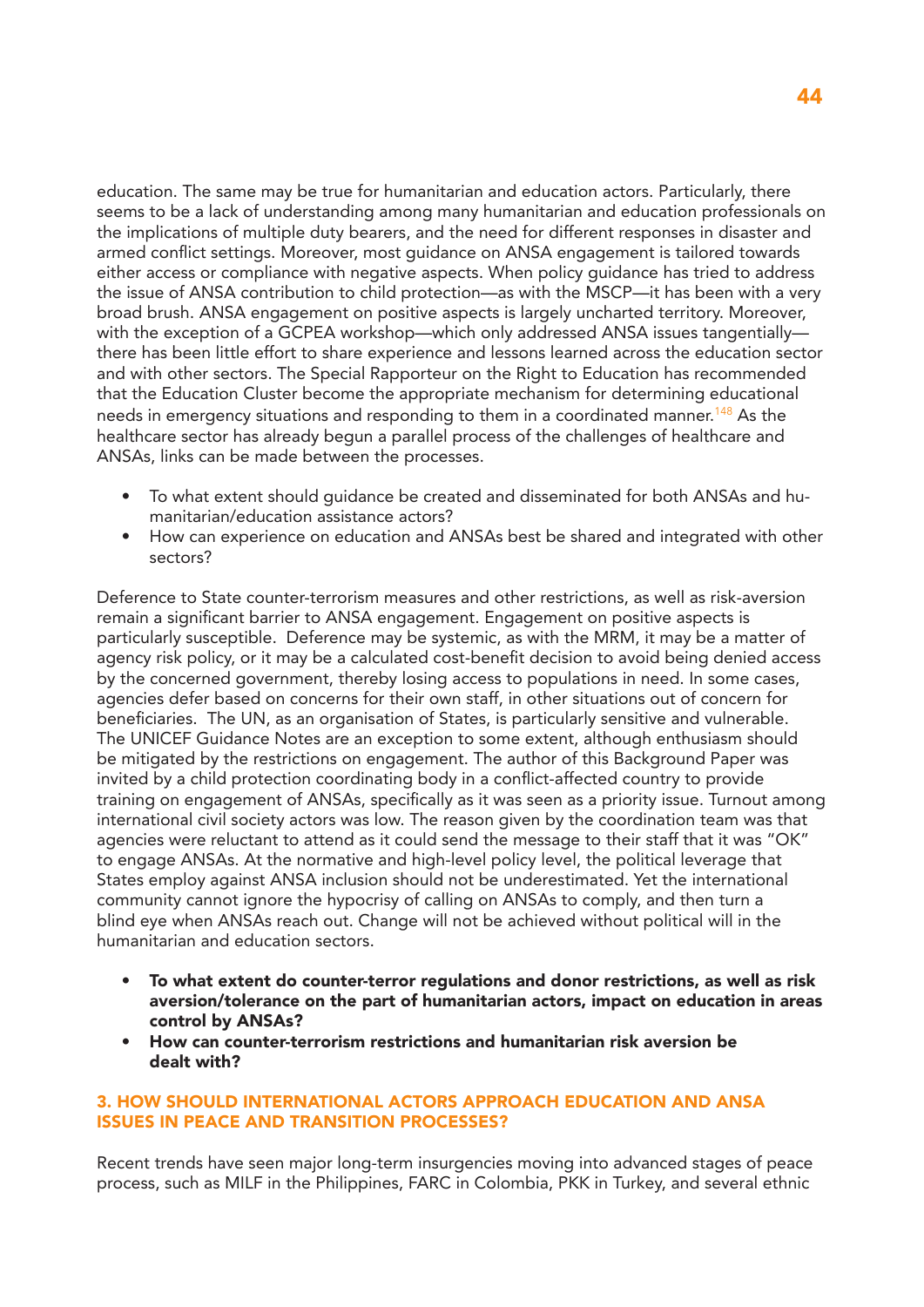Burmese ANSAs in Myanmar. Many of these ANSAs have been education providers, and others have taken certain measures to provide or influence education. As is well noted, education can be both divisive and unifying. The Asia Foundation's Myanmar Representative states:

…administrative and social services have long been delivered by [ANSA] political structures and associated networks of service providers and social organizations, rather than by the state. If not carefully considered, well-intentioned aid-supported programs may inadvertently fuel conflict rather than contribute to peace at a particularly delicate moment in the process.

#### • How can education be best leveraged to promote peace rather than fuel conflict in peace and transition processes?

Where ANSAs provide education, convergence of parallel State and non-State education systems will be a contentious and difficult issue. Convergence is not just relevant for curriculum and student accreditation. It is also relevant for teacher accreditation. At the Chatham Roundtable, a participant noted that in Angola, the UN was able to promote strides in healthcare convergence, partially as UNITA was granted stewardship of the Ministry of Health as part of the power-sharing agreement. However the participant noted that education was a much greater challenge. In Myanmar, experts see opportunity: "if the peace process stays on-track, there will be increasing contacts between the two systems, and opportunities for "convergence" between the Karen and government education regimes." In other cases, such as South Sudan, the ANSA education institution - in partnership with UNICEF - converted into a government entity upon the formation of a new State. Even for ANSAs who do not provide, education may be an important issue during transition phases.

- How can the convergence of parallel State and non-State education systems, or in cases where ANSAs assume control of the state apparatus, the conversion of non-State to State systems, be promoted in peace and transition processes?
- How can education convergence and conversion be promoted in peace and transition processes?

While it would be premature for this Background Paper to provide conclusions, it is hoped that this Discussion Framework will provide inspiration for a fruitful exchange of ideas.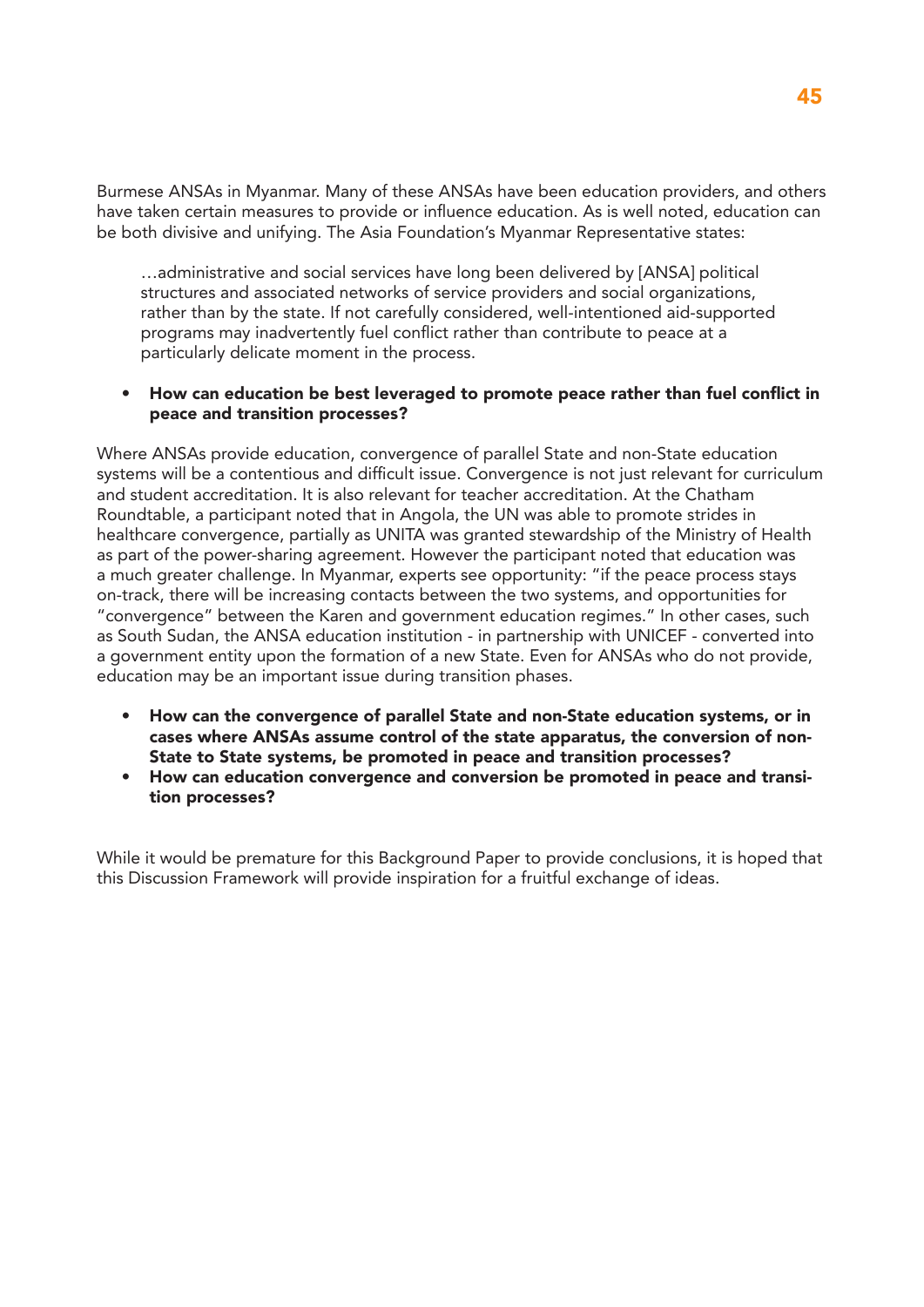## End Notes

1 See infra, What ANSAs are Obliged to Do: The Normative Framework section.

2 Interview with Hugo Slim, at http://theglobalobservatory.org/2013/04/interview-with-hugoslim-humanitarian-expert/

3 Private Military and Security Providers will be excluded as there are specific international frameworks for them. See the Montreux Document on Private Military and Security Companies.

4 All available at www.protectingeducation.org. As the 2015 *Lessons in War* publication was released just prior to final production of the Background Paper, it is not fully integrated into the report.

5 For example, KNU at https://www.facebook.com/pages/Karen-Education-Department/260810940628112, DPR at http://mondnr.ru

6 The figures and the table are derived from a database constructed by Megan Stewart, PhD Candidate, Georgetown University, where 'provision' is defined as "built a school, developed curriculum and provided teachers, or paid for, administered and maintained schools that were already open." (conversation with author). A summary of the data is available at http://www. washingtonpost.com/blogs/monkey-cage/wp/2014/10/07/whats-so-new-about-the-islamicstates-governance/

7 Roy Pateman, *Eritrea: Even the Stones are Burning*, Red Sea Press, Lawrenceville, N.J., 1988, pp. 220-21.

8 Zachariah Mampilly, *Rebel Rulers: Insurgent Governance and Civilian Life During War*, Cornell University Press, Ithaca, N.Y., 2011, pp. 219-220.

9 Ibid., p. 160.

10 The international community has accused SPLM of using their schools as recruiting grounds. Rebel Rulers, op. cit., p. 160.

11 In Their Words, Geneva Call, 2010, p. 13, at http://www.genevacall.org/wp-content/ uploads/dlm\_uploads/2014/01/2010\_GC\_CANSA\_InTheirWords.pdf

12 Daniel Balint-Kurti, *Cote d'Ivoire's Forces Nouvelles*, Chatham House Programme Paper, September 2007, at https://www.chathamhouse.org/sites/files/chathamhouse/public/Research/ Africa/ivorycoast0907.pdf

13 In Their Words, op. cit., p. 11.

14 Ibid., p. 29.

15 Kim Jolliffe, Ethnic Conflict and Social Services in Myanmar's Contested Regions, Asia Foundation, 2014, p. 15.

16 Ibid., p.19.

17 Ibid., p.17.

18 Marie Lall & Ashley South, "Comparing Models of Non-state Ethnic Education in Myanmar: The Mon and Karen National Education Regimes", *Journal of Contemporary Asia*, 44:2 (2014), p. 314.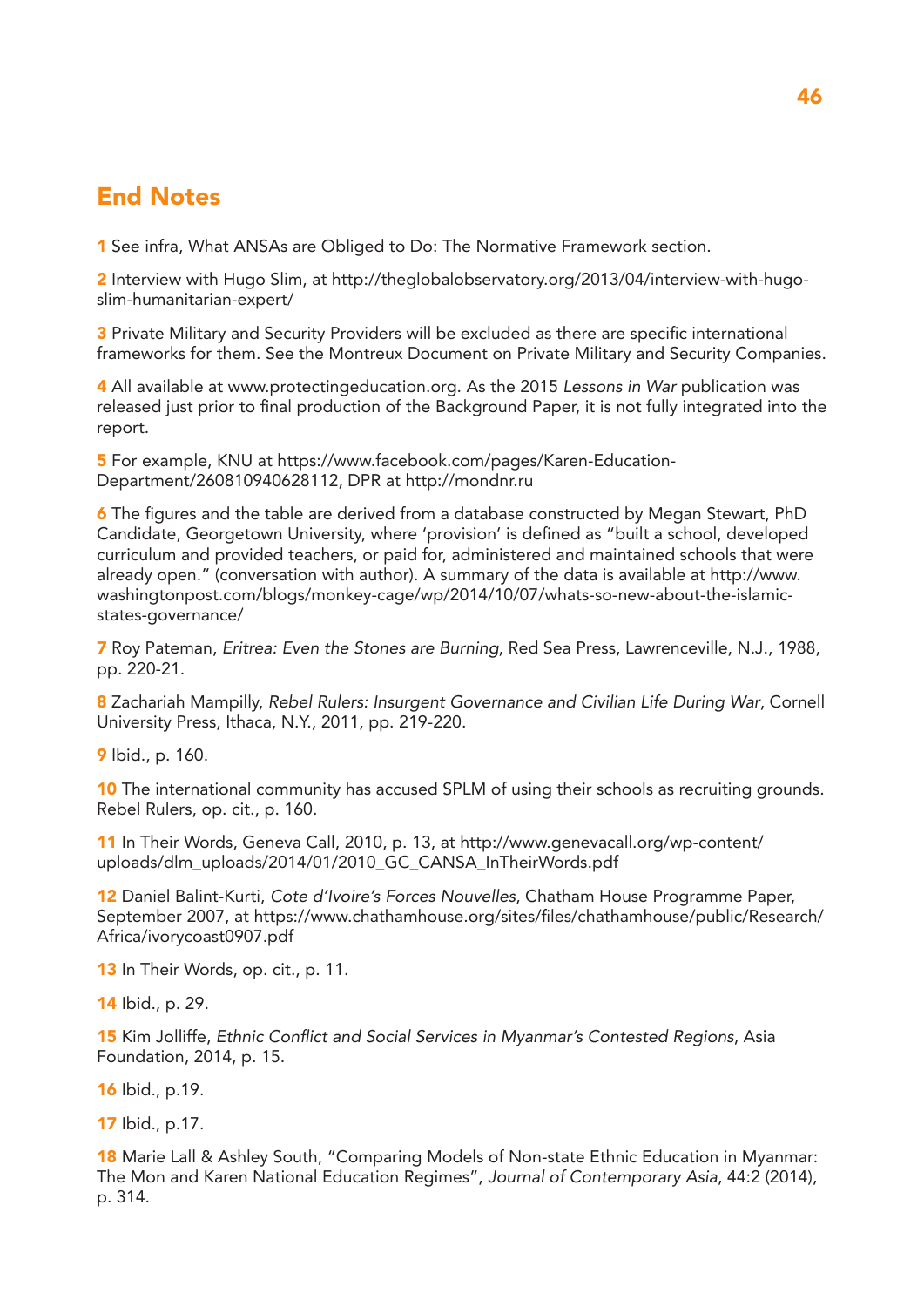19 Ethnic Conflict and Social Services, op. cit., p. 21.

20 National Coalition of Syrian Revolution and Opposition Forces Daily Newsletter, 28 February 2014.

21 Report of the Panel of Experts established pursuant to resolution 1591 (2005) concerning the Sudan Issued 29 October 2009 - A Response from JEM.

22 Jharkhand officials discover school run by Maoists, *Hindustan Times*, 3 July 2014, available at http://www.hindustantimes.com/india-news/jharkhand-officials-discover-school-built-andrun-by-maoist-group/article1-1236387.aspx

23 Statement of Comrade Azad, Spokesperson, Central Committee, CPI (Maoist), at http:// bannedthought.net/India/CPI-Maoist-Docs/Statements-2014/CC\_Collected\_Interviews\_10th\_ Anniversary-Eng-View.pdf

24 "Hizbollah Mahdi Schools Mix Maths with Doctrine", *Financial Times*, Oct. 20, 2013, at http://www.ft.com/cms/s/0/e0be1122-2695-11e3-9dc0-00144feab7de.html#ixzz3VHxZduBv

25 Geneva Call Annual Report 2014, p. 31, at http://www.genevacall.org/wp-content/uploads/ dlm\_uploads/2015/05/2014-Geneva-Call-Annual-Report-Short-version.pdf

26 James Brittain, *Revolutionary Social Change in Colombia: The Origin and Direction of the FARC-EP*, Pluto Press, London, 2010, p. 176.

27 IBON Foundation, Uncounted Lives: Children, Women and Conflict in the Philippines, 2006, p. 50.

28 Jason Hart, Conflict in Nepal and Its Impact on Children, Discussion Document prepared for UNICEF Regional Office South Asia, Refugees Studies Centre, Oxford University (no date), p. 32.

29 MILF, Statement made during the Mindanao Interfaith Forum on Children "In the pursuit of peace for and with the children of Mindanao from the MILF perspective," 2006.

30 Rebel Rulers, op. cit., pp. 112-121.

31 JML International, Review of Sri Lanka Action Plan for Children Affected by War, June 2006, p. 43.

32 Cote d'Ivoire's Forces Nouvelles, op. cit., p. 25.

33 Pauline Rose and Martin Greeley, *Education in Fragile States: Capturing Lessons and Identifying Good Practice*, DAC Fragile States Group, 2006, p. 15.

34 Dr. Rebecca Coles, Education for Liberation in Rojava, at http://www.teachersolidarity. com/blog/education-for-liberation-in-rojava; http://rudaw.net/english/middleeast/ syria/100320151; "The Thoughts of Ocalan in the Schools of Al-Jazeera", The Syrian Observer, 3 July 2014, at http://www.syrianobserver.com/EN/News/27480/ The+Thoughts+Of+Ocalan+in+the+Schools+Of+AlJazeera; Kobane Opens First School Since Liberation from ISIS, Rudaw, 10 March 2015, at http://rudaw.net/english/middleeast/ syria/100320151

35 "IS Imposes new rules on education in Syria, Iraq", Al Monitor, 21 October 2014, in http:// www.al-monitor.com/pulse/originals/2014/10/islamic-state-impose-education-program-iraqsyria.html#; "Islamic State Imposes Strict New Order in Mosul, and Deprivation Is a result",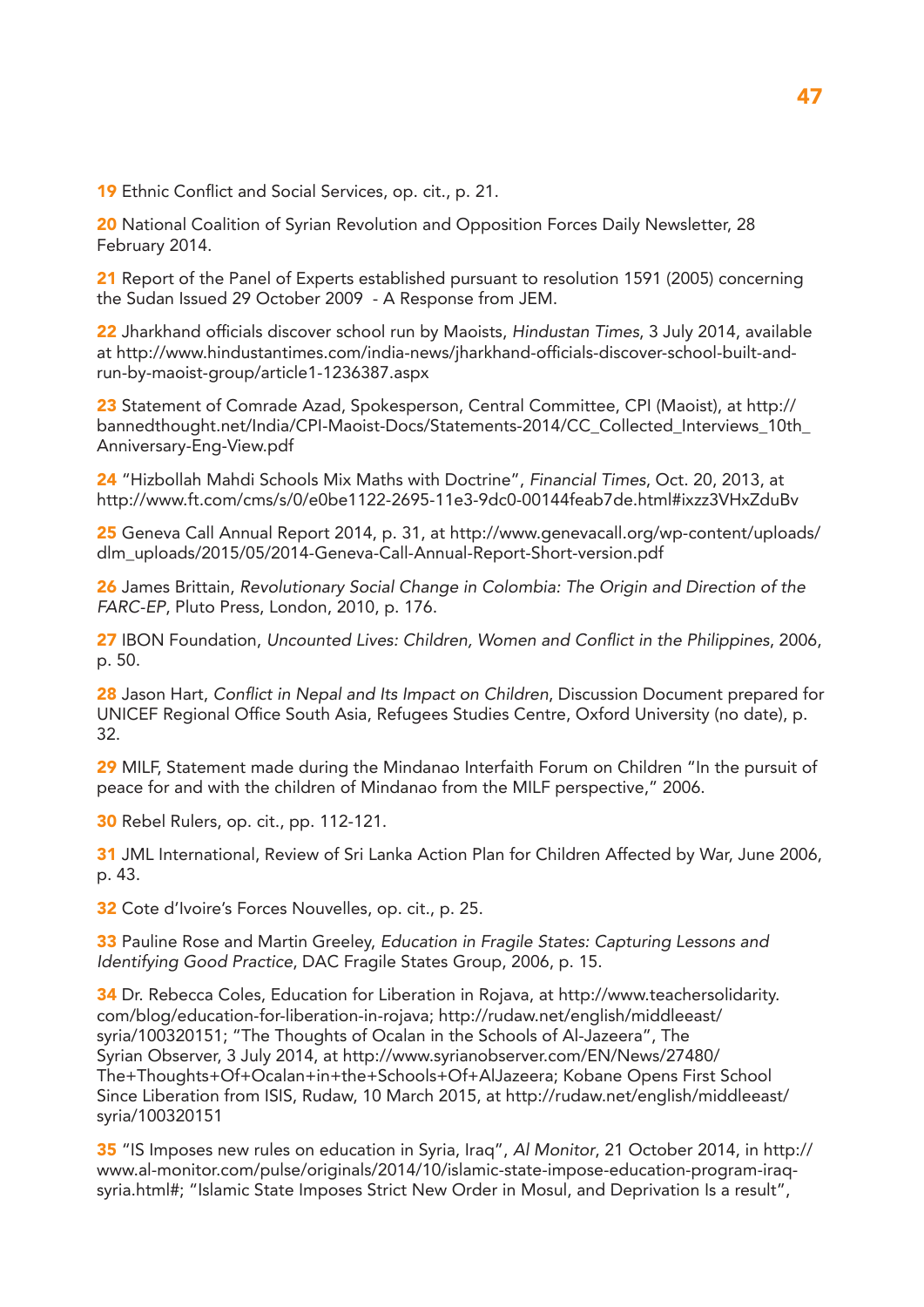*New York Times*, 13 December 2014, in http://www.nytimes.com/2014/12/14/world/islamicstate-imposes-strict-new-order-in-mosul-and-deprivation-is-a-result.html

36 Ethnic Conflict and Social Services, op. cit., p. 15.

37 Eritrea: Even the Stones are Burning, op. cit., p. 219.

38 IS Imposes new rules, op. cit., and IS imposes Strict New Order, op. cit.

39 Stig Jarle Hansen, *Al-Shabaab in Somalia*, Oxford University Press, 2014, p. 84.

40 Global Coalition to Protect Education from Attack, *Education under Attack 2014*, p. 116.

41 The Thoughts of Ocalan, op. cit.

42 Comparing Models of Non-state Ethnic Education in Myanmar, op. cit., pp. 312-14.

43 Ethnic Conflict and Social Services, op. cit., p. 15.

44 "Sudan: Education Under Threat in South Kordofan", *News from Africa*, 26 April 2012, at http://www.newsfromafrica.org/newsfromafrica/articles/art\_13315.html

45 "Donestk Separatist Officials Says Schools to Adopt Russian Curriculum", *Radio Free Europe*, 19 September 2014, at http://www.rferl.org/media/video/ukraine-separatists-russiadonetsk/26595227.html

46 Samantha Michaels, "What Burma's Rebel Educators want from School Reform," Irrawaddy, 4 September 2014, at http://reliefweb.int/report/myanmar/what-burma-s-rebel-educatorswant-school-reform

47 Summary of "Education for Social Change: Girls' Secondary Schooling in Eritrea", *Development and Change* 37(2), pp. 353-373, by Tanja R. Muller, 2006, at http://r4d.dfid.gov. uk/PDF/Outputs/IDS/Education4-girls.pdf

**48** It is not known what form the punishment of parents took. Hart reports that the fifty per cent figure may be skewed as many boys were sent away during the conflict. Conflict in Nepal and Its Impact on Children, op. cit., p. 32.

49 In Their Words, op. cit., p. 23.

50 Conflict in Nepal and It's Impact on Children, op. cit., pp. 20-33.

51 This created a hybrid system where children went to secular government schools during the week and MILF- affiliated madrassas on weekends. Jennifer Keister, *States within States: How Rebels Rule*, UC San Diego Dissertation, p. 249, at https://escholarship.org/uc/item/2bm3g35t

52 In one case, a teacher reports "They gave him a kicking so that he could understand weapons don't belong in schools. He came back and pulled himself together". Cote d'Ivoire's Forces Nouvelles, op. cit., p.25.

53 In Their Words, op. cit., p. 11.

54 "Somaliland: 17 Universities Registered Nationwide", Somaliland Sun, 12 November 2012, at http://somalilandsun.com/index.php/politics/government/1787-somaliland-17-universitiesregistered-nationwide

55 "First New University to be opened in Rojava", The Rojava Report, 31 August 2014, at https://rojavareport.wordpress.com/2014/08/31/first-new-university-to-open-in-rojava/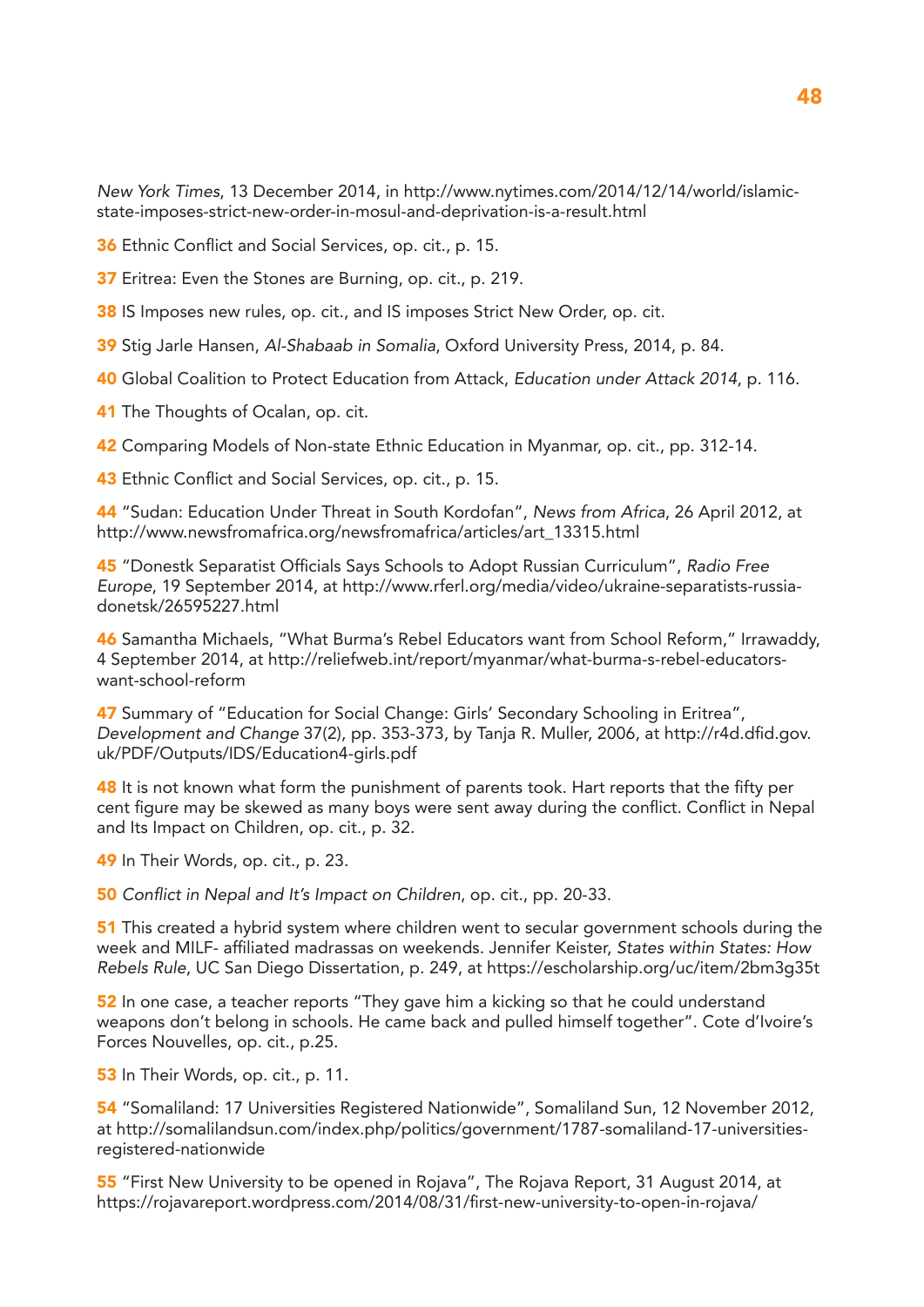56 "The Islamic State's Plan for Universities," Al-Fanar Media, 25 November 2014, at http:// www.al-fanarmedia.org/2014/11/islamic-states-plan-universities/

57 In Their Words, op. cit., p. 29.

58 Rebel Rulers, op. cit., pp. 219-20.

59 States Within States, op. cit., p. 251.

60 Max Delany, "Stressful Times for Students at Ukraine rebel Universities", Agence France Press, 3 January 2015, at http://news.yahoo.com/stressful-times-students-ukraine-rebeluniversities-161858527.html

61 APRD contribution to In Their Words, op. cit., p. 13.

62 Hizbollah Mahdi Schools Mix Maths with Doctrine, op. cit.

63 Cote d'Ivoire's Forces Nouvelles, op. cit., pp. 25-26.

64 Donetsk Separatist Officials, op. cit.

65 Comparing Models of Non-state Ethnic Education in Myanmar, op. cit., p. 317.

66 In Their Words, op. cit., p. 24.

67 Ibid., p. 29.

68 Sudan: Education Under Threat in South Kordofan, op. cit.

69 Kobane Reconstruction Board, First Urgent List of Essential Needs of Kobane Canton, 2015, at http://helpkobane.com/wp-content/uploads/2015/02/FIST-URGENT-LIST-OF-ESSENTIAL-NEEDS-OF-KOBANE-CANTON1.pdf

70 In Their Words, op. cit., p. 21.

71 What Burma's Rebel Educators want from School Reform, op. cit.

72 In Their Words, op. cit., pp. 18-19.

73 Ibid., p.24.

74 Rebel Rulers, op. cit., p. 160.

75 Review of Sri Lanka Action Plan, op. cit., p. 2.

76 The signatories as of June 2015 are: Chin National Front/Army (CNF/CNA), Karen National Union/Karen National Liberation Army (KNU/KNLA), Karenni National Progressive Party/ Karenni Army (KNPP/KA), New Mon State Party/Mon National Liberation Army (NMSP/ MNLA), Pa'O National Liberation Organization / Pa-o National Liberation Army (PNLO/PNLA), Kuki National Organization (KNO), Kuki National Organization (KNO), Democratic Party of Iranian Kurdistan (PDKI), Free Life Party of Kurdistan/ Liberation Forces of Eastern Kurdistan (PJAK), Komala Party of Iranian Kurdistan (KPIK), Komala Party of Kurdistan (KPK), Komalah-The Kurdistan Organization of the Communist Party for Iran, The Kurdistan Democratic Party – Iran (KDP-Iran), Democratic Self-Administration in Rojava / People's Protection Units / Women's Protection Units (YPG-YPJ), People's Defence Forces/Kurdistan Worker's Party (HPG/PKK)

77 IRIN, Cote d'Ivoire: Funding Needed Urgently as Schools Resume, 6 October 2003, at http://www.irinnews.org.administrator.irinnews.org/report/46556/cote-d-ivoire-fundingneeded-urgently-as-schools-resume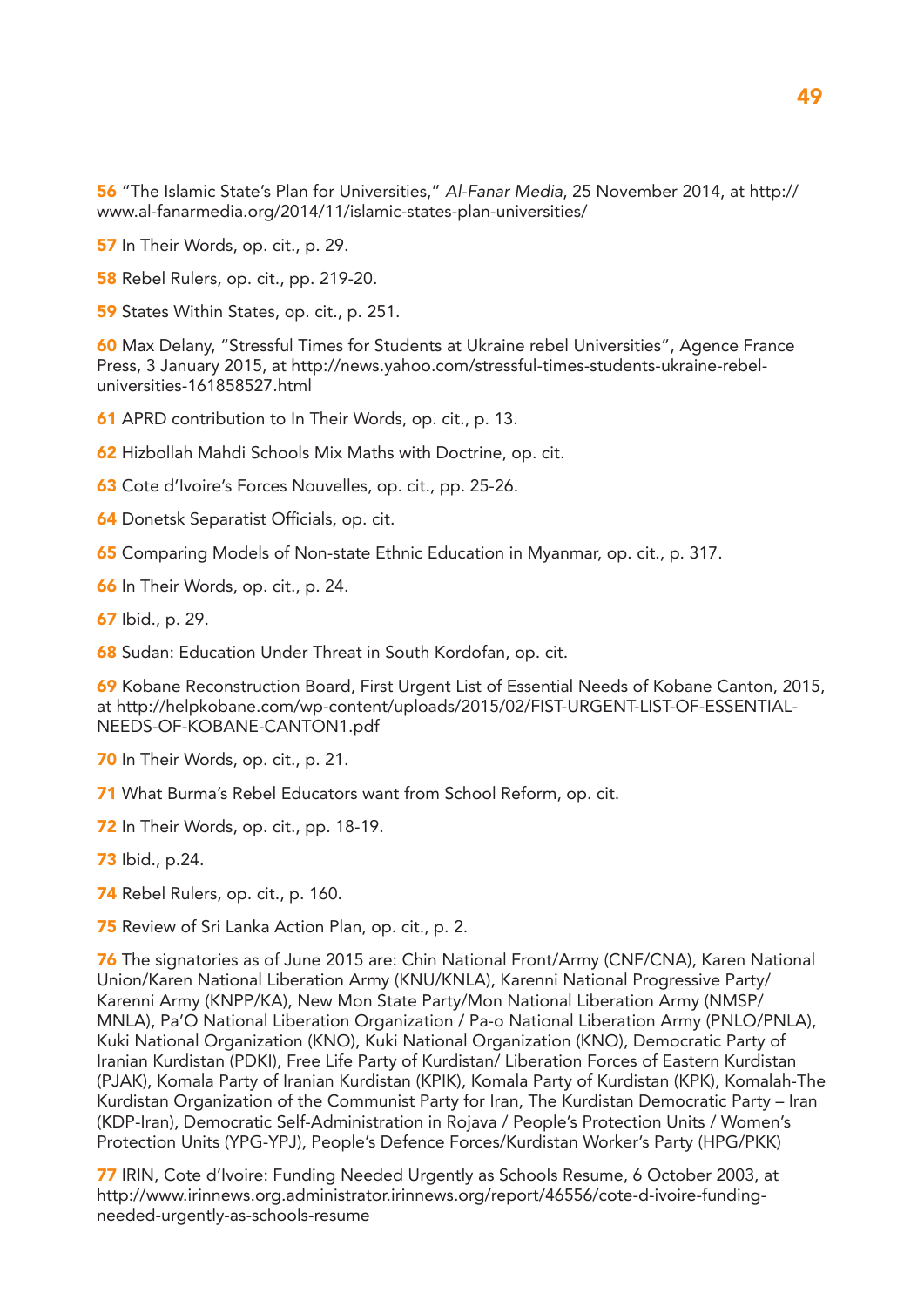78 Yvan Guichaoua and Jake Lomax, "Fleeing, Staying Put, Working with Rebel Rulers", Agency and Governance in the Context of Civil Conflict: Policy Brief 3, Institute of Development Studies, July 2013, pp. 5-6, at https://www.ids.ac.uk/files/dmfile/3YvanFINAL.pdf

79 Unless otherwise indicated, information is derived from the 2014 GCPEA *Education Under Attack* and the 2012 GCPEA *Lessons in War* publications. Some key figures have been included from the 2015 *Lessons in War* Publication, but as it was released just prior to publication, it has not been full incorporated. All available at http://www.protectingeducation.org/resources

80 Revolutionary Social Change in Colombia, op. cit., p. 177.

81 For a list of signatories, see http://www.genevacall.org/how-we-work/armed-non-stateactors/

82 United Nations Human Rights Office of the High Commissioner, International Legal Protection of Human Rights in Armed Conflict, 2011, p. 21, at http://www.ohchr.org/ Documents/Publications/HR\_in\_armed\_conflict.pdf

83 Statement by the President of the Security Council, 12 February 2014, S/PRST/2014/3.

84 Statement By Kyung-Wha Kang, Assistant Secretary-General for Humanitarian Affairs and Deputy Emergency Relief Coordinator, On Behalf Of Under-Secretary-General For Humanitarian Affairs And Emergency Relief Coordinator, Valerie Amos, Security Council Open Debate on the Protection of Civilians in Armed Conflict, 30 January 2015.

85 Report of the Special Rapporteur, Situation of Human Rights in the Sudan, 23 January 2002, E/CN.4/2002/46.

86 More detailed information on the education and armed conflict legal framework can be found in two prior PEIC publications, Protecting Education in Insecurity and Armed Conflict: An International Law Handbook (2012), and United Nations Human Rights Mechanisms and the Right to Education in Insecurity and Armed Conflict, at http://educationandconflict.org/ publications.

87 The law of IAC is generally not relevant as for the most part it only applies between two States.

88 Gilles Giacca, Economic, Social and Cultural Rights in Armed Conflict, Oxford University Press, 2014, p. 241.

89 United Nations Human Rights Mechanisms and the Right to Education, op.cit., p. 101.

90 Statute of the International Criminal Court, article 8(e)(i) and (iv).

91 ICRC, Customary IHL Database, Rules 14 and 15, at https://www.icrc.org/customary-ihl/eng/ docs/v1\_rul

92 Guidelines for Protecting Schools and Universities from Military Use during Armed Conflict, Guidelines 3 and 4, at http://protectingeducation.org/sites/default/files/documents/guidelines\_ en.pdf

93 Customary IHL Database, Rule 22.

94 Guidelines for Protecting Schools and Universities from Military Use during Armed Conflict, Guidelines 1 and 2.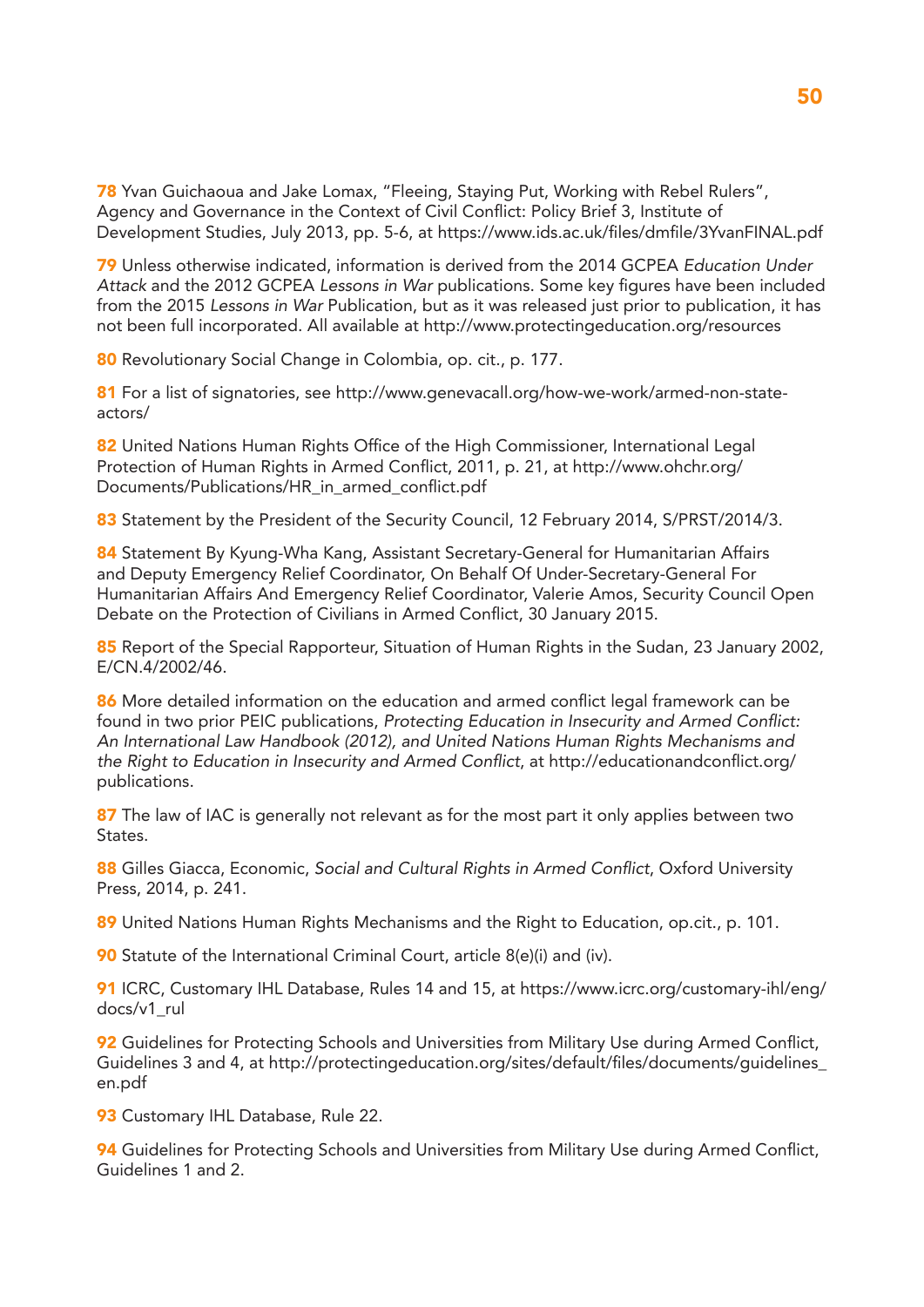95 Statute of the International Criminal Court, article 8(e)(v) and (xii).

96 Additional Protocol II to the Geneva Conventions, art. 4(3). Note that the Protocol has a higher threshold of application than Customary IHL in general, requiring among other things territorial control. See Article 1.

97 Customary IHL Database, Rule 135 (Commentary).

98 International Covenant on Economic, Social and Cultural Rights, Article 13(1).

99 Protecting Education in Insecurity and Armed Conflict, op. cit., pp. 72-77.

100 Article 3 common to the Geneva Conventions of 1949.

101 For a discussion on this issue, see Tilman Rodenhauser and Jonathan Somer, "The Security Council and Humanitarian Relief in Opposition-Held Territories", *European Journal of International Law*: Talk, 12 August 2014, at http://www.ejiltalk.org/the-security-council-andhumanitarian-relief-in-opposition-held-territories/

102 OCHA on Message: Protection, at https://docs.unocha.org/sites/dms/Documents/OOM\_ Protection\_English.pdf

103 UN General Assembly Resolution 46/182, 19 December 1991, A/RES/46/182.

104 See What ANSAs are Obliged to Do section.

105 See, for example, Allison Anderson and Marian Hodgkin, The creation and development of the global IASC Education Cluster, Background Paper prepared for the Education for All Global Monitoring Report, 2011, pp. 2-3, at http://unesdoc.unesco.org/ images/0019/001912/191224e.pdf

106 S/2012/376, 22 May 2012, para. 41.

107 See p. 4, at http://www.unicefinemergencies.com/downloads/eresource/docs/Remote Programming/2011-11-21 - Programme Guidance on Engaging with NSE in Humanitarian Action.pdf

108 http://www.unicef.org/publications/files/CCC\_042010.pdf, p.36.

109 https://childrenandarmedconflict.un.org/our-work/monitoring-and-reporting/

110 UNSC Resolution 1998 (2011).

111 Protect Schools and Hospitals: Guidance Note on Security Council Resolution 1998, at https://childrenandarmedconflict.un.org/publications/AttacksonSchoolsHospitals.pdf

112 UNSC Resolution 1612 (2005), par 2(d).

113 Recommendations of the Committee on the Rights of the Child, Day of General Discussion on "the Right of the Child to Education in Emergency Situations", 49th Session, 19 September 2008, para. 26.

114 http://www.genevacall.org/wp-content/uploads/dlm\_uploads/2013/12/DoC-Protectingchildren-in-armed-conflict.pdf

115 At http://www.protectingeducation.org/draft-lucens-guidelines-protecting-schools-anduniversities-military-use-during-armed-conflict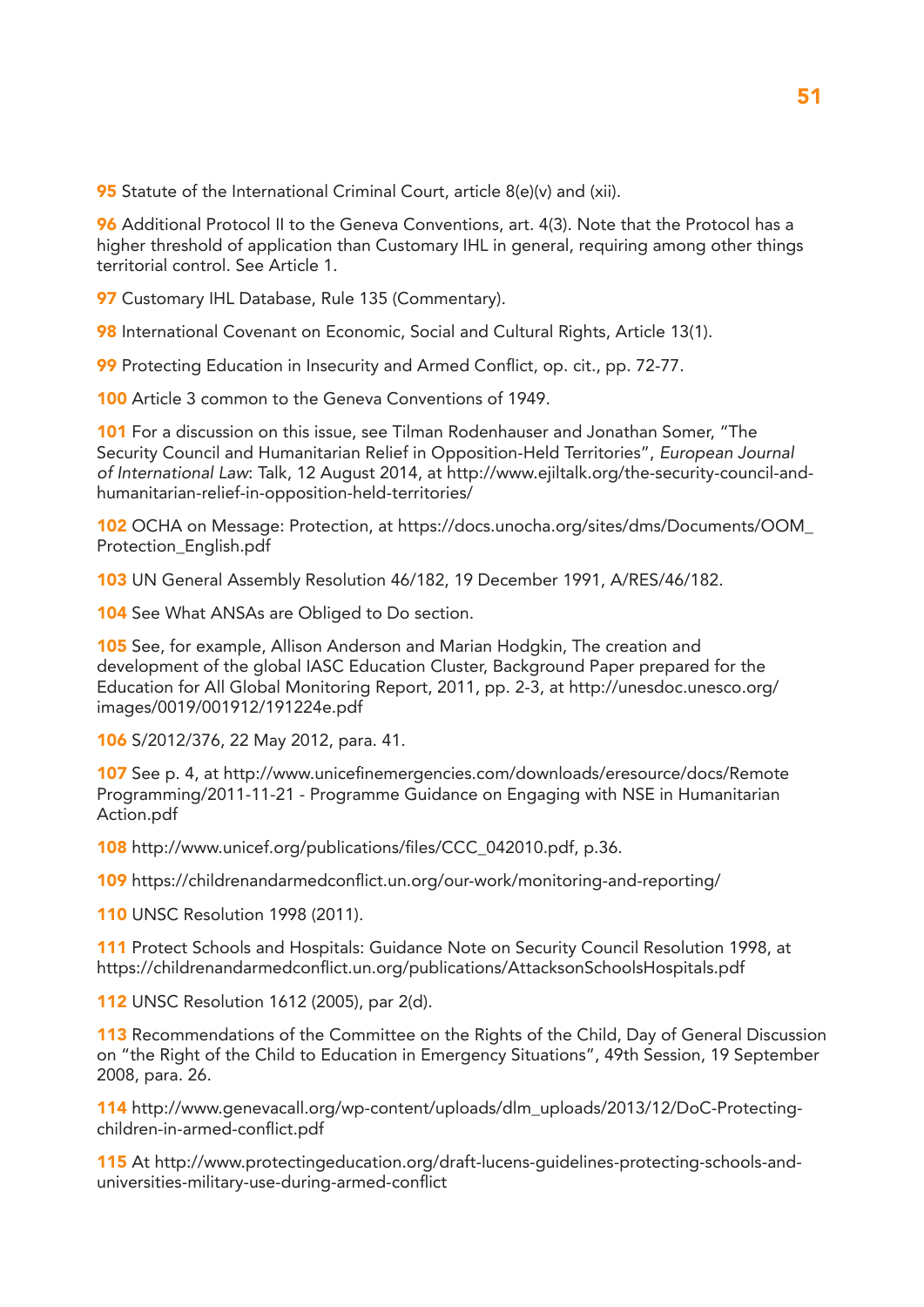116 Education: An Essential Component of a Humanitarian Response, at http:// educationcluster.net/wp-content/uploads/2013/12/Education-An-Essential-Component-of-ahumanitarian-response\_EN.pdf

117 Ibid.

118 For a detailed look at the impact of counter-terrorism measures on humanitarian action, see the IASC-commissioned Study on the Impact of Donor Counter-Terrorism Measures on *Principled Humanitarian Action*, 2013, at http://www.humansecuritynetwork.net/docview/-/ asset\_publisher/faM5/content/study-of-the-impact-of-donor-counter-terrorism-measureson-principled-humanitarian-action/, and more generally, *Counter Terrorism Laws: What Aid Agencies Need to Know,* at http://www.odihpn.org/hpn-resources/network-papers/counterterrorism-laws-what-aid-agencies-need-to-know

119 Ibid., p. 84.

120 18 U.S Code § 2339B

121 UK Terrorism Act 2006, Section 8.

122 http://www.pm.gc.ca/eng/news/2015/02/17/expanded-sanctions-list

123 Counter-Terrorism Laws, op. cit., p. 4.

124 S/2012/376, 22 May 2012, para. 46.

125 FATF, Best Practices: Combatting the Abuse of Non-Profit Organisations (Recommendation 8), 2013, at http://www.fatf-gafi.org/media/fatf/documents/reports/ Combating\_the\_abuse\_of\_NPOs\_Rec8.pdf

126 See Methodology Section.

127 GCPEA, Report from the Knowledge Roundtable on Programmatic Measures in Prevention, Intervention and Response to Attacks on Education, p. 12, at http://www. protectingeducation.org/sites/default/files/documents/gcpea\_report\_0.pdf

128 Ibid.

129 http://www.genevacall.org/resources/documents/

130 GCPEA Press Release, 37 Countries Start Process of Protecting Schools and Universities during Conflict, 29 May 2015.

131 Education in Fragile States, op. cit., p. 14

132 Ibid., p. 15.

133 Special Rapporteur on the Right to Education, Right to Education in Emergency Situations, 20 May 2008, A/HRC/8/10.

134 In 2007, four years after the signing of the Action Plan, the TRO was designated a foreign terrorist group by the US government. It is unclear whether TRO was still involved in AP implementation at this time.

135 Review of Sri Lanka Action Plan for Children Affected by War, op. cit., pp. 52-53.

136 Study on the Impact of Donor-Counter Terrorism Measures on Principled Humanitarian Action, op. cit.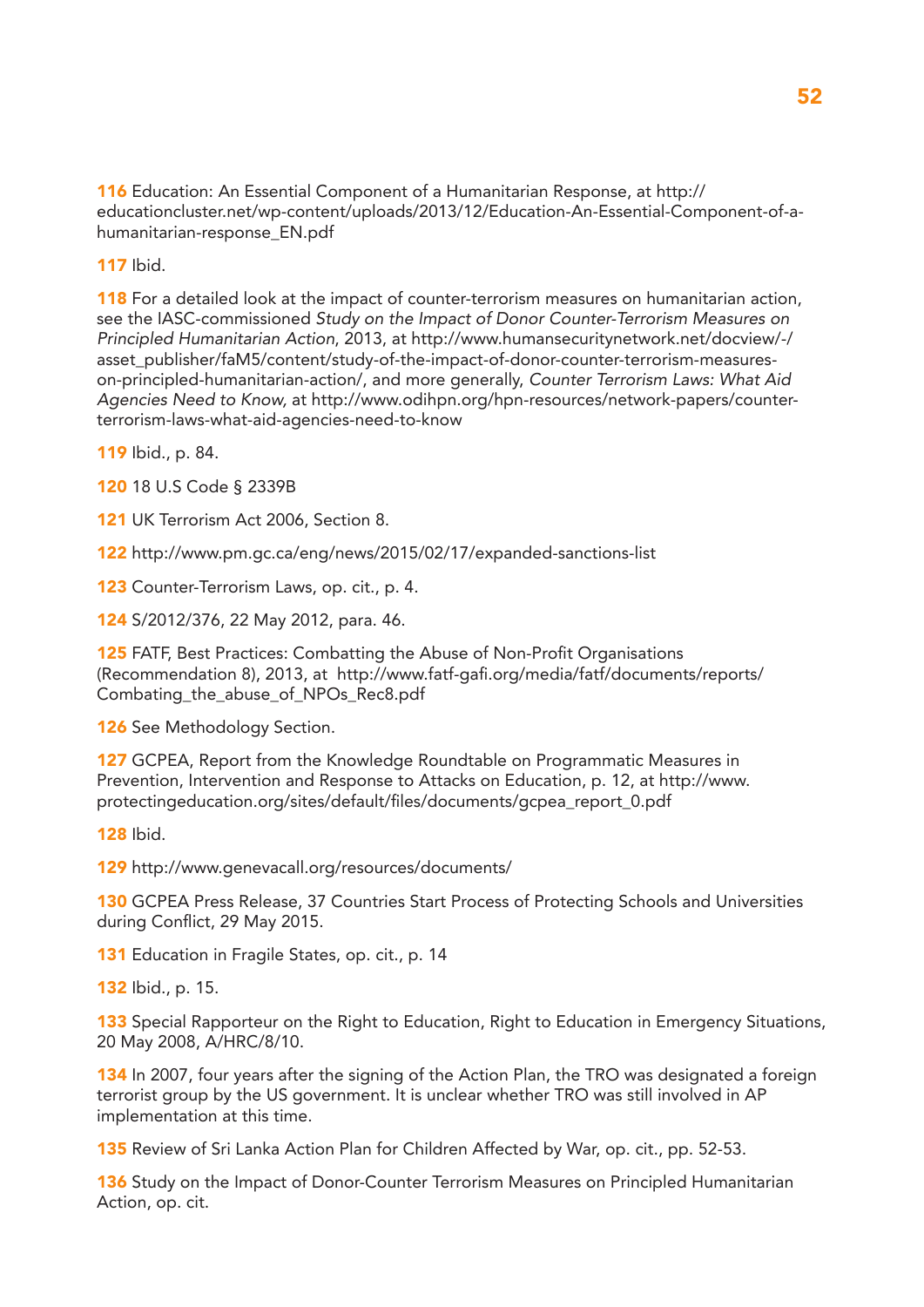137 Jean-Marc de La Sablière, Security Council Engagement on the Protection of Children in Armed Conflict: Progress Achieved and the Way Forward, (undated), at https:// childrenandarmedconflict.un.org/publications/Delasablierereport\_en.pdf

138 Roundtable held in Geneva, March 25-26, 2015. As per the Chatham House Rule, permission is granted to report on proceedings without attribution.

139 Economic, Social and Cultural Rights in Armed Conflict, op. cit., pp. 268-9.

140 Recommendations 4 and 5, United Nations Human Rights Mechanisms and the Right to Education in Insecurity and Armed Conflict, op.cit.

141 Jeremie Labbé, Rethinking Humanitarianism: Adapting to 21st Century Challenges, International Peace Institute, November 2012, p.20, at http://www.ipinst.org/2012/11/ rethinking-humanitarianism-adapting-to-21st-century-challenges

142 Rebel Rulers, op. cit., p. 90.

143 For example, Rebel Rulers, op. cit., Hyeran Jo, *Compliant Rebels: Rebel Groups and International Law in World Politics* (forthcoming).

144 See for example, Rebel Rulers, op. cit., States Within States, How Rebels Rule, op. cit., Guerilla Governance, Patterns and Explanations, Nelson Kasfir, presented to the Seminar in Order, Conflict and Violence, Yale University, 29 October, 2008.

145 Kristian Skrede Gleditsch, Simon Hug, Livia Isabella Schubiger, Julian Wucherpfennig, *International Conventions and Non-State Actors: Selection, Signaling, and Reputation Effects,* (undated), at http://www.lse.ac.uk/government/research/resgroups/PSPE/pdf/ ResearchSeminar/International-Conventions-and-Non-State-Actors.pdf

146 Save the Children, The Right to Quality Education in Armed Conflict, at https://www.essex. ac.uk/armedcon/story\_id/rewritethefuture.pdf

147 States Within States, How Rebels Rule, op. cit., p. 24.

148 The Right to Education in Emergency Situations, op. cit., para. 84.

149 Community Action Boards are organisations acknowledged by the State, once they obtain legal personality, which serve as a bridge between communities and local governments.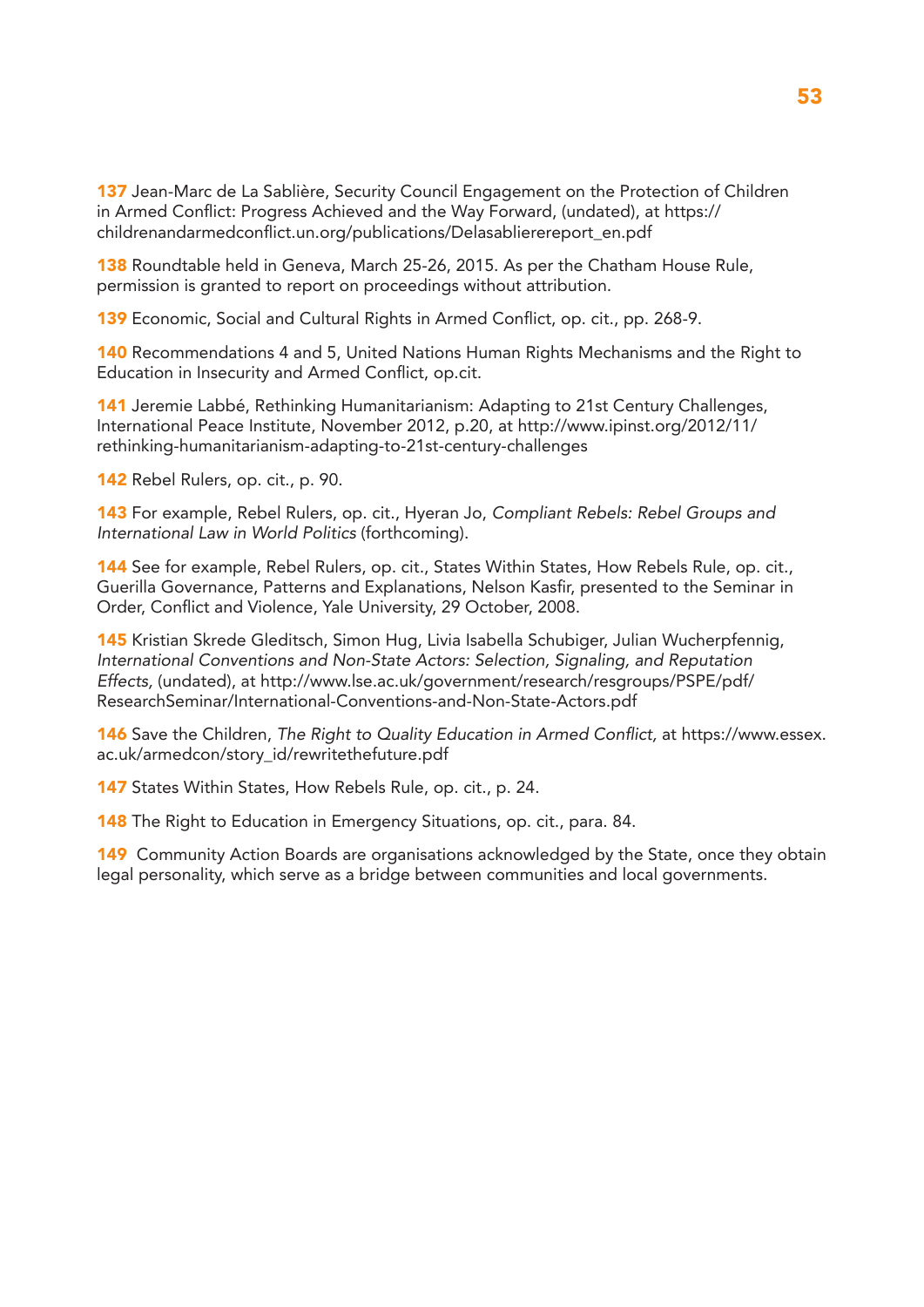#### APPENDIX 1: REFLECTIONS OF AN EX-ANSA FIGHTER

### FARC EP AND ITS IMPACT ON EDUCATION IN AREAS OF CONFLICT

#### By: Yezid Arteta Dávila, ex-Comandante del Frente 29 De Las FARC EP

FARC EP is an organisation with a long-standing concern for schooling in its areas of influence; as such, it takes measures, some of which are coercive, to prevent school dropout in rural regions. Parents are summoned and monetary sanctions imposed if their children are not sent to rural schools. Rural schools are one of the main channels of communication between the guerrillas and the community. Through the teachers and students, parents receive summons to attend meetings, various orientations and messages regarding activities being carried out in the area that involve the population.

FARC EP has encouraged the construction of schools in "colonisation zones" through resources and means provided by the communities. In some cases, namely areas in which illegal crops are cultivated, a tax is levied upon the producers and buyers of the end product (coca paste or marijuana) in order to build projects for the community, which include schools. Generally, parents who choose not to send their children to school so they can be employed for agriculture or the cultivation of illegal crops are penalised financially by rebels.

The State only accredits qualifications from schools financed from public funds; this has prompted FARC EP to work alongside local communities in all the respective administrative processes so as to have the State recognise and completely finance the primary and secondary education centres created outside of its scope of authority.

The guerrillas encourage communities to create committees that are in charge of raising and managing the funds for the construction and operation of new schools. In order for these schools to gain legal status and for their certificates to be officially valid, the Community Action Boards  $(JACs$  in Spanish)<sup>149</sup> go through the required legal process before government organizations, at both local and provincial levels.

In certain situations, FARC EP has established a tax on the consumption of alcoholic beverages (referred to as "beer bonus" in some regions) in order to raise money so that children who have completed primary education may carry on with secondary school studies, with no exceptions or distinctions. The "beer bonus" is treated as 'hybrid' funding, given that primary education is taken care of by means of State resources and secondary school teachers are paid for with money raised through the alcohol consumption tax created by the guerrillas. It should be noted that money raised in this way is managed by the community and not by the guerrillas.

FARC EP is in charge of justice in regions in which it commands a strong presence. On occasion, civilians who live in such regions have been punished for crimes such as burglary and fighting. Punishments include community work for the improvement of local schools, namely carrying constructions materials for the enlargement of facilities, repairing roofs or painting walls.

FARC EP has never been involved with the educational content offered in schools or institutes within its areas of influence. All the books and programs the students receive are institutional; rebel ideology reaches the population in these areas through mechanisms other than school teaching. Similarly, FARC EP has never been involved with the management and control of these schools, since the organisation understands that it is the State's responsibility to care for